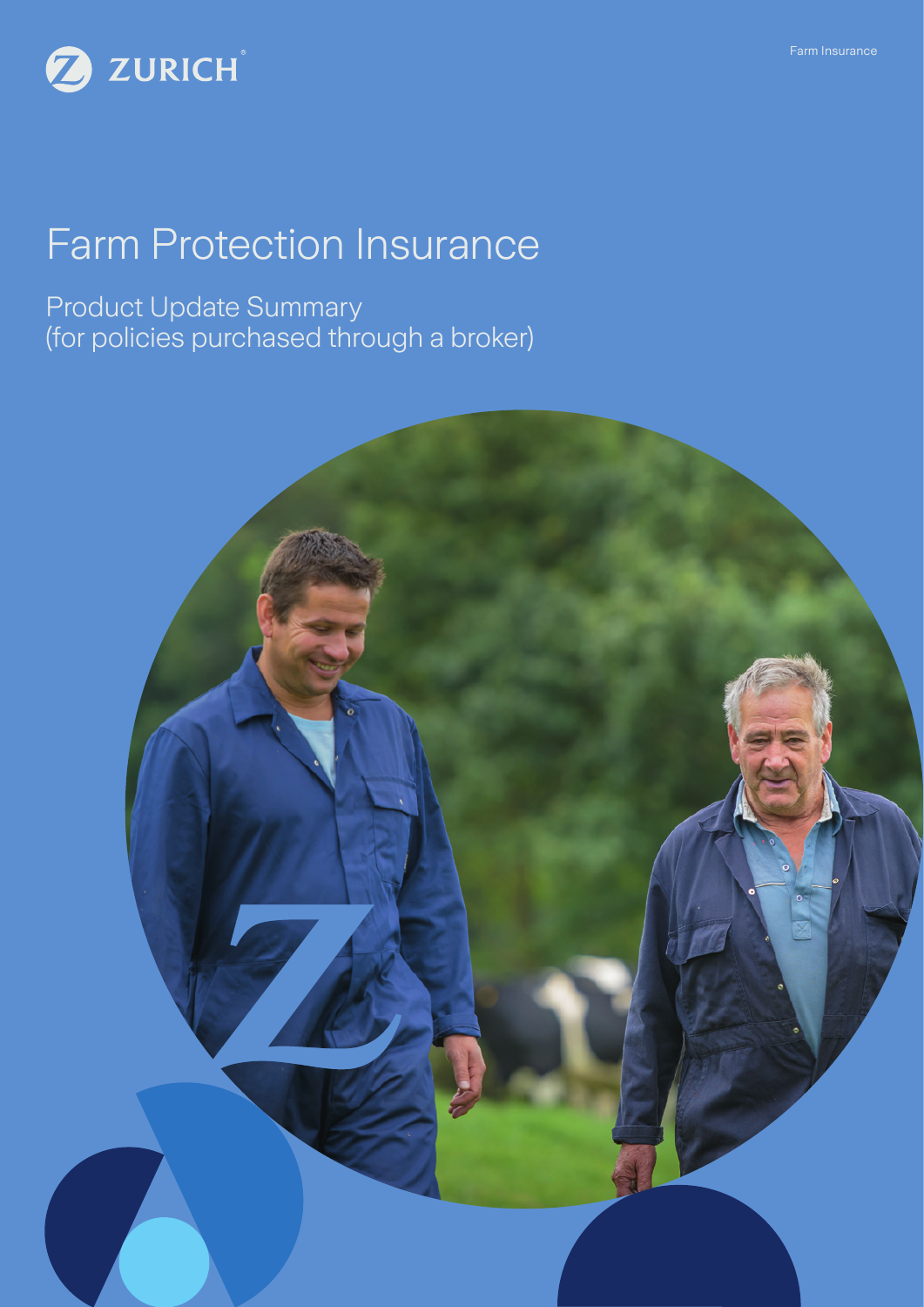We would like to advise you of the following updates which apply to your Policy from your renewal date. These updates include changes following the enactment of the Consumer Insurance Contracts Act 2019.

This Product Update Summary document applies to customers who have renewed their policy through a broker on or after 1st March 2022 (policy number that contains ZFP).

Please review this document carefully in conjunction with your existing Policy document, as this document sets out changes including certain limitations to cover, such as new definitions, exclusions and conditions to the cover provided under your existing Policy and it is critical that you familiarize yourself with the changes. Failure to do so may impact your understanding of cover available under your updated Policy.

You can find your updated Policy Booklet at: www.zurich.ie/farm-insurance-documents/ Please check this carefully as it sets out certain exclusions from the cover provided under your Policy.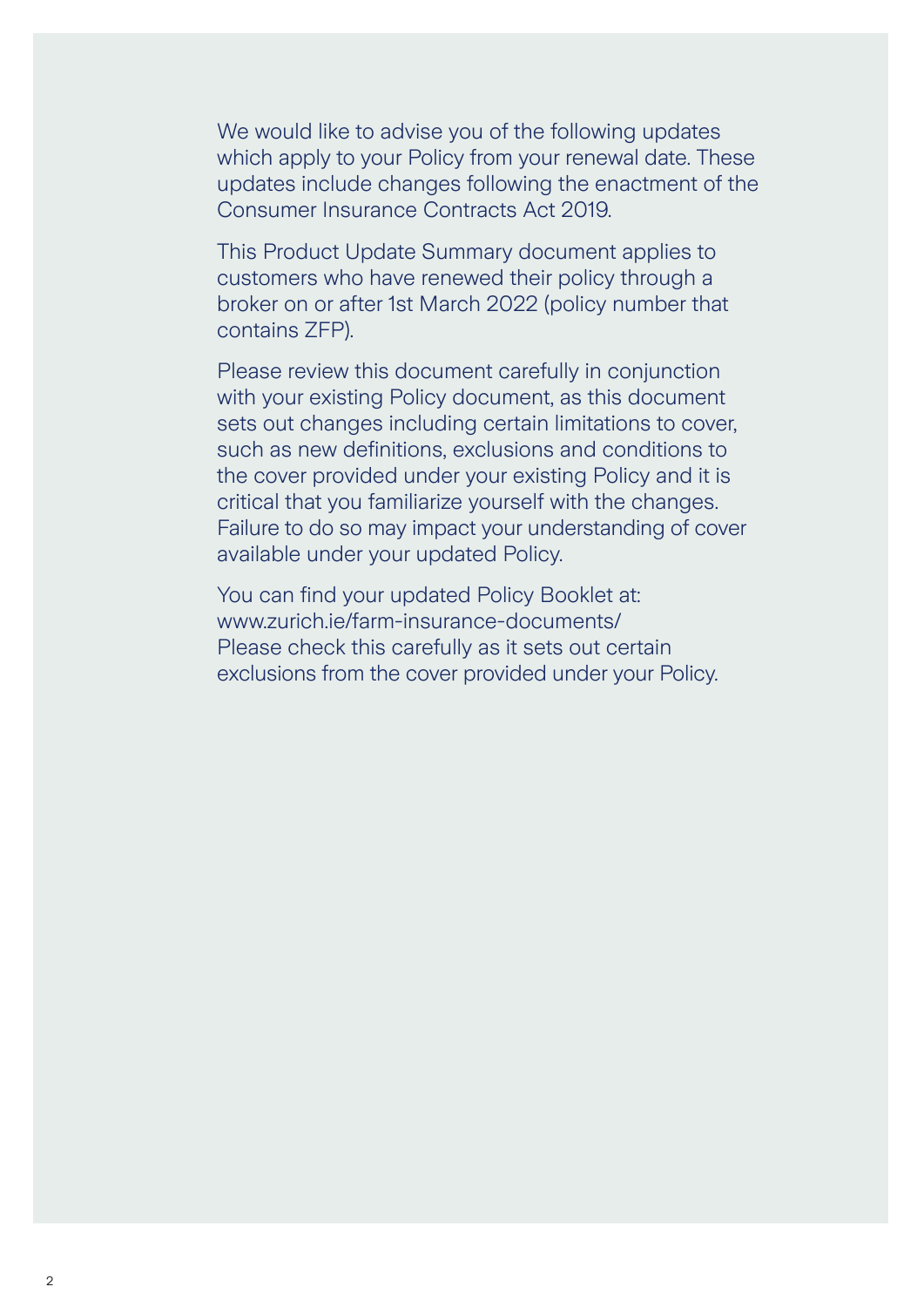# Summary of Changes:

# Section: "Your Policy/The Contract of Insurance – Farm Protection Insurance Policy"

### The wording under the above section has been replaced. Please see updated policy wording below:

Zurich Insurance plc (The Insurer) having accepted or agreed to accept Your premium for any Period of Insurance, will indemnify or otherwise compensate You in the manner and to the extent described within Your Policy.

Your Policy is comprised of this Policy Document, Your Schedule and Certificates of Insurance. Other than where expressly provided in this Policy, compliance with all the terms provisions Conditions and Endorsements of the Policy shall be a condition precedent to Your right to recover under this Policy.

For Your own protection You are recommended to read Your Policy and all its Conditions to ensure that it is in accordance with Your intentions. We would draw Your attention specifically to the General Exclusions Section of Your Policy; the exclusions set out in each Section of Your Policy; the Retention Condition under Section 1 (a) Farm Property Damage of Your Policy; and the Retention Amount under the Settling Claims section of Section 8 (a) Buildings of Your Policy.

We have agreed to provide Policy cover, and have calculated the applicable premium, based on information provided by You or on Your behalf including but not limited to:

- information provided in any Submission, or otherwise in response to specific questions asked by Us;
- information provided and recorded in any Statement of Facts issued to You; and/or
- any additional information voluntarily provided.

If Your Policy does not meet Your needs, please let Us or Your broker or agent know immediately.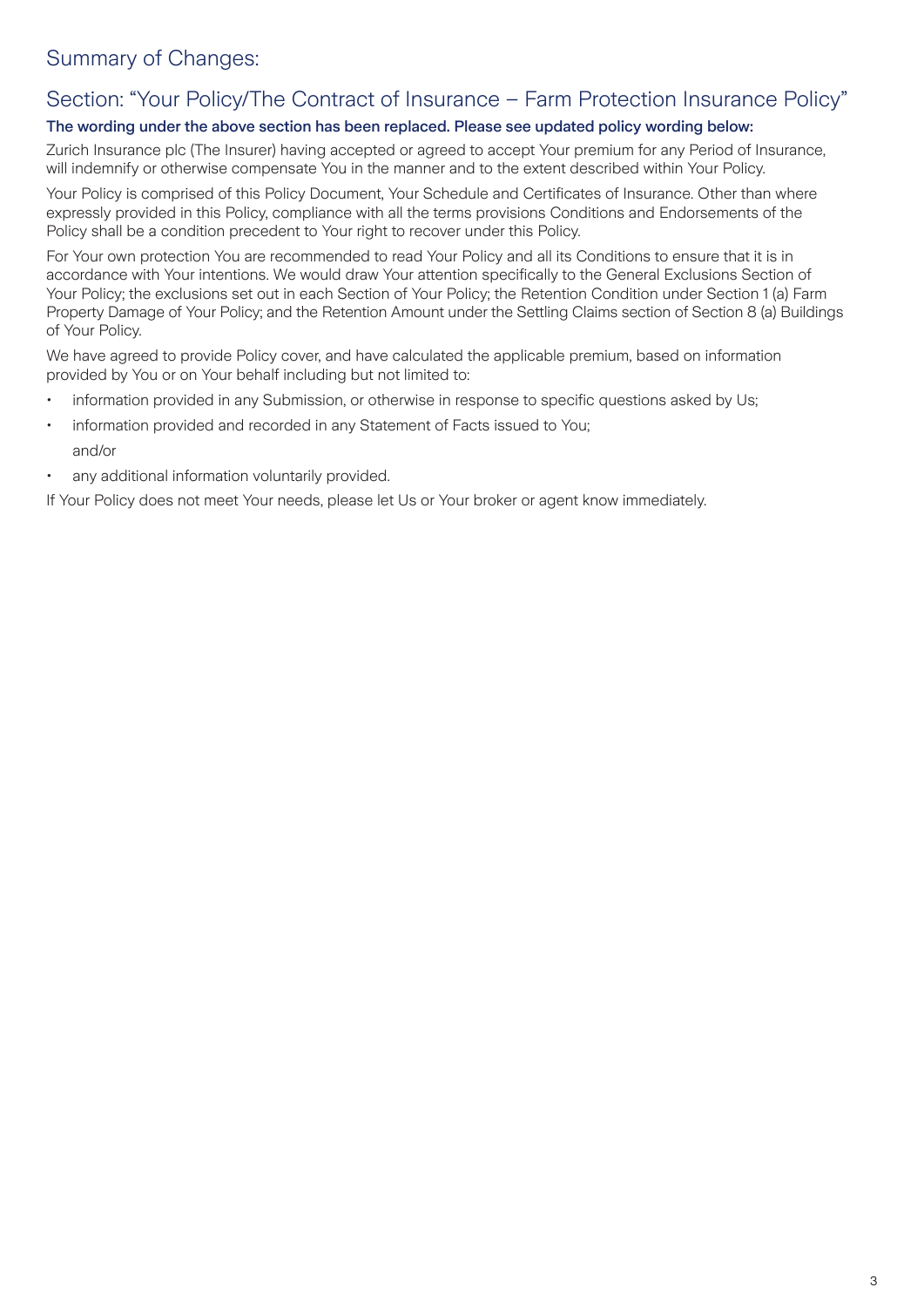# Section: "Contents"

The subsections under "Section 1 – Farm Commercial" have been updated to include the following: d. Forestry

The subsections under "Customer Information" have been updated to include the following:

- a. Legal Expenses
- b. Farm Safety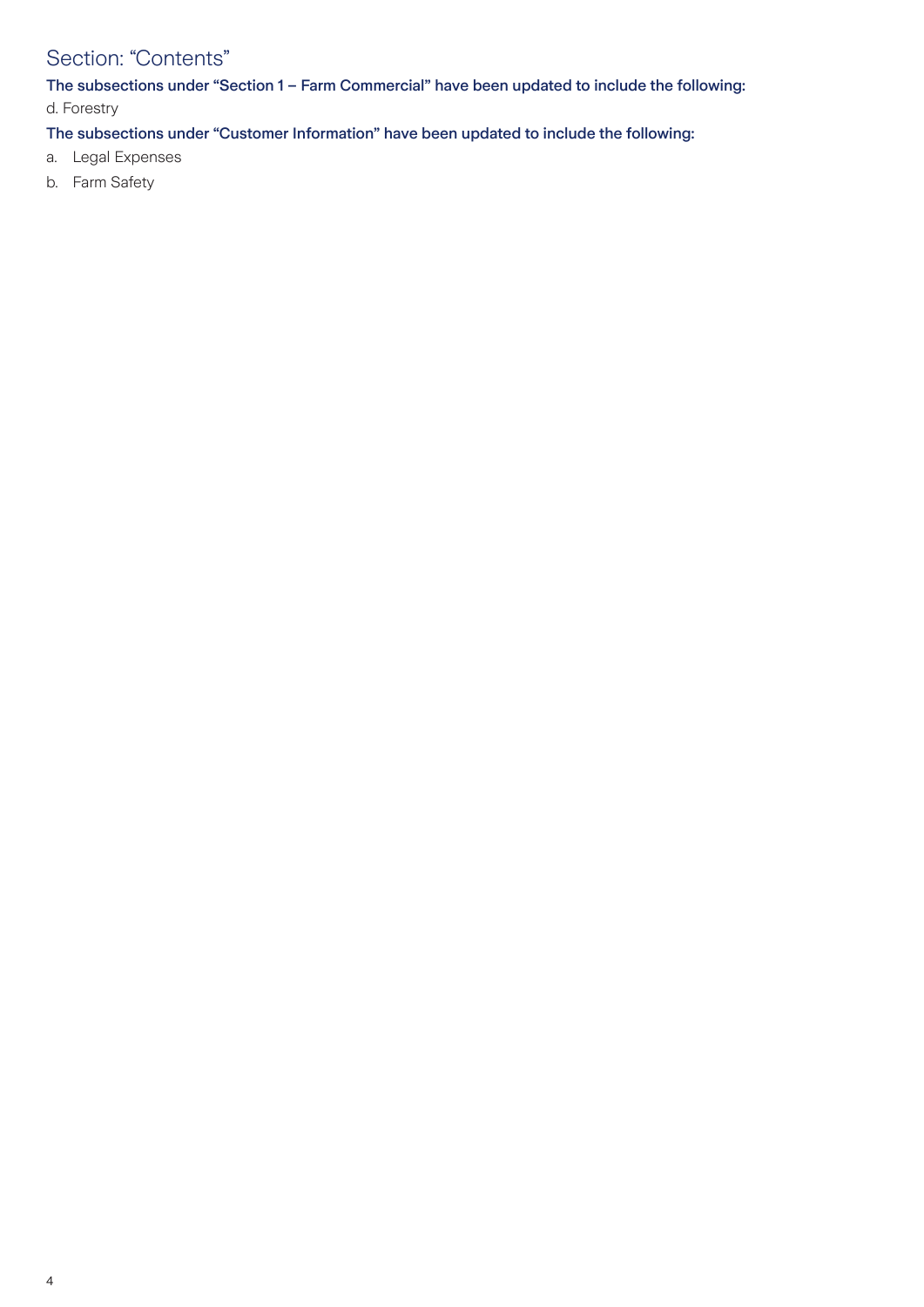The sub section title "Meaning of words" has been removed and the amended wordings below appear under the section entitled "General Definitions". Please see the updated wording below:

#### 1. Business (applicable to Sections 1-8)

Business is as stated in the Schedule and includes farming, grazing, cropping, harvesting, or other primary producing activities declared by You and accepted by Us and in addition but solely in respect of Section 3: Employers Liability and Section 4: Public Liability includes:

- a. ownership use Repair decoration and Maintenance of property and Premises owned or occupied by You in connection with the Business but not Construction, Reconstruction, structural alteration or demolition of such Premises
- b. the provision in the course of the Business of first aid medical and dental services ambulance fire security services and safety organisations
- c. private work carried out by an Employee for any partner or director of the Business described in the Schedule of cover including duties as a chauffeur provided always that the partner or director is not entitled to indemnity under any other policy and such work is not in pursuit of any trade or Business
- d. the Repair and Maintenance of vehicles or plant owned or used by You in the course of the Business
- e. participation in exhibitions

#### 2. Certificate(s) of Insurance

Shall mean any certificate(s) of insurance issued by Us in connection with Your Policy including (but not limited to) any certificate of motor insurance.

#### 3. Continuing Restrictive Condition

Any Condition in this Policy, however expressed, that purports to require You to do, or not to do, a particular act or acts, or requires You to act, or not to act, in a particular manner (and any Condition the effect of which is that a given set of circumstances is required to exist or to be maintained or not to exist shall be taken as falling within this definition).

#### 4. Construction

Shall mean any construction or reconstruction of building and does not include Maintenance and Repair.

#### 5. Endorsement

Shall mean an alteration to the terms of Your Policy as noted in Your Schedule or any other policy documentation issued to You by Us.

#### 6. Excess or Deductible

Shall mean the first amount for which You are responsible in respect of each and every incident or occurrence as stated in this Policy or in the Schedule after any Condition of Average where applicable.

#### 7. Maintenance

Routine activities providing care or upkeep of machinery and or property, involving functional checks, servicing, repairing, oiling or replacing of necessary devices, including cleaning, washing equipment, property and or machinery which does not include Construction or Reconstruction.

#### 8. Period of Insurance

Shall mean the period specified in the Schedule or any subsequent period for which We agree to renew the Policy and to accept payment of the Premium.

#### 9. Policy

Shall mean this Policy Document, Your Schedule, Your Submission and Certificates of Insurance Document as described in the Contract of Insurance.

#### 10. Policy Document

Shall mean this Document.

#### 11. Premises

Shall mean the location of Property Insured and the land owned by You or leased to You and used for the purpose of Your Business as stated in the Schedule.

#### 12. Schedule

Part of this Policy that details information forming the basis of this contract and that shows the Sections of this Policy operative.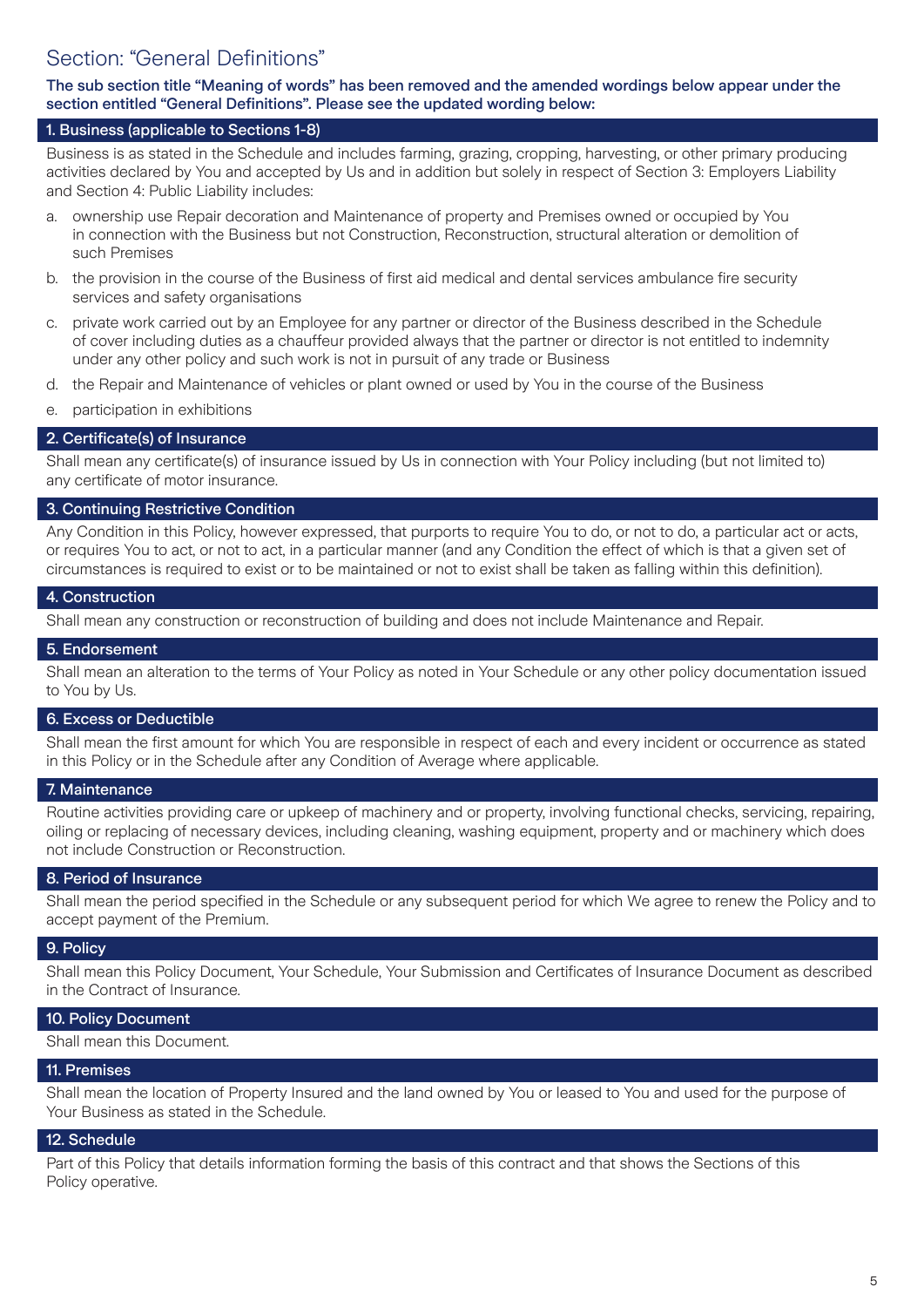#### 13. Repair

Minor preservation or restoration work for when something gets broken, damaged or stops working at the Premises which does not include Construction or Reconstruction.

#### 14. Reconstruction

Returning of a damaged building to a known earlier state by the introduction of new materials.

#### 15. Section/Sections

Parts of this document that detail the insurance cover provided by this Policy.

#### 16. Submission

Shall mean all information provided by You to Us at any time and in any form or manner including (but not limited to) information provided in any proposal form, any declaration and/or statement of fact supplied by You in connection with Your Policy.

#### 17. Sum Insured

Maximum amount that We will pay for each item insured under any Section.

#### 18. Territorial Limits

Shall mean the Republic of Ireland Great Britain Northern Ireland the Isle of Man and the Channel Islands unless amended by Section definitions.

#### 19. Working at height

Working in a place (except a staircase in a permanent workplace) where a person could be injured by falling from it, even if it is at or below ground level where an employee could fall a distance liable to cause personal injury.

#### 20. We, Us, Our, Insurer

Zurich Insurance plc.

#### 21. You, Your, Insured

Shall mean the person people company firm or other legal entity named as the Insured in the Schedule.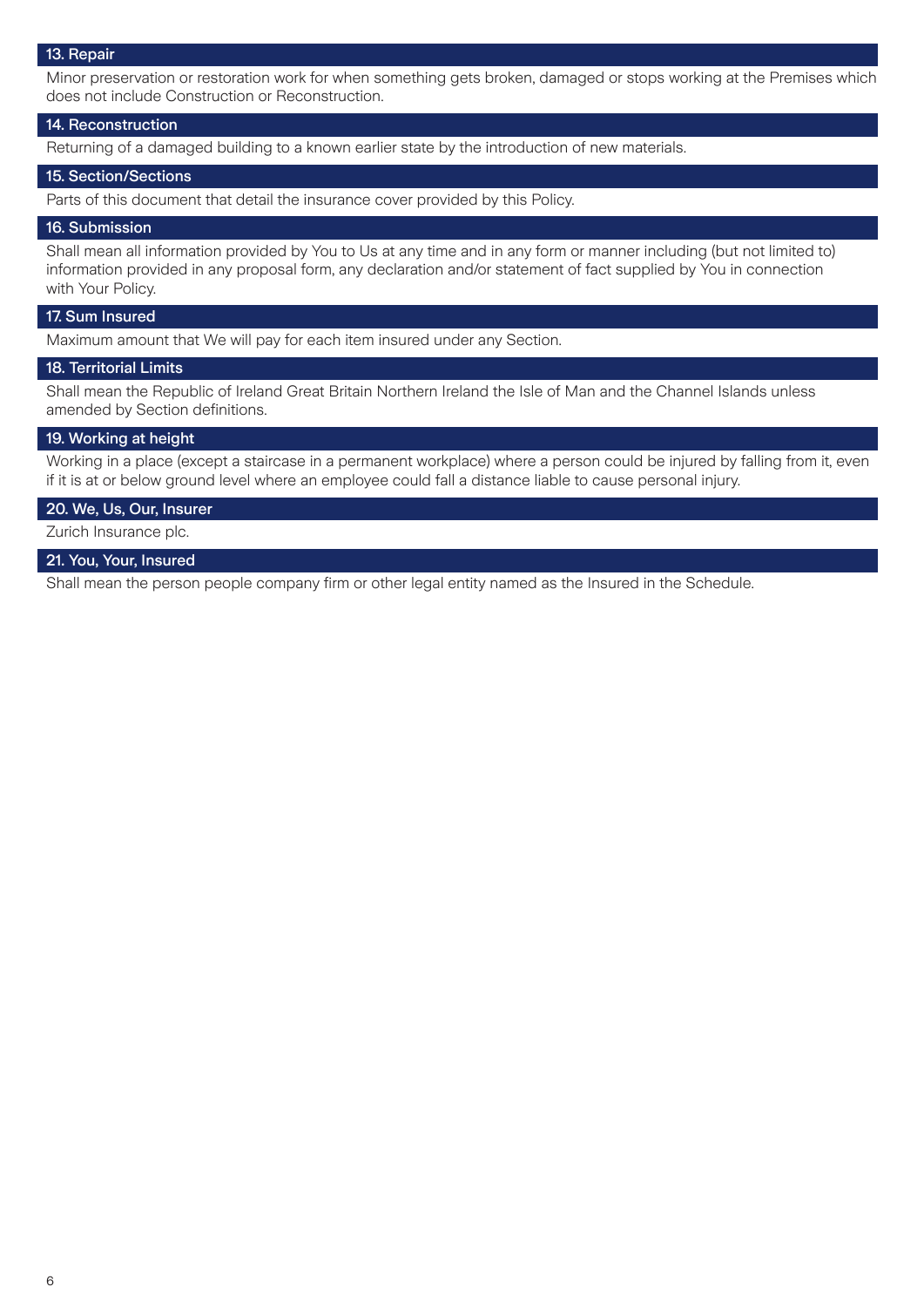# Section: "General Conditions"

#### The above section has been updated to include new sub sections as follows:

#### 3. Alteration Of Risk

You must tell Us immediately of any changes to the following provided by You to Us prior to the commencement or renewal of this policy:

- a. the information provided in any Submission or otherwise in response to specific questions asked by Us;
- b. the information provided and recorded in any Statement of Fact issued to You;
- c. any additional information voluntarily provided.

When You notify Us about a change as above, or if We otherwise becomes aware of any such change, as referenced above, We may reassess the premium chargeable and policy cover more generally.

We may refuse a claim made by You where there has been a change in the subject matter of the policy which results in a new risk which we did not agree to cover and which was beyond Our and Your reasonable contemplation when the policy was entered into. Failure to disclose any such change may result in difficulty obtaining insurance in the future.

#### 4. Arbitration

All differences arising out of this contract shall be referred to an Arbitrator to be appointed by the parties in accordance with current statutory provisions. Where any difference is by this Condition to be referred to arbitration the making of an award shall be a condition precedent to any right of action against the Insurer. Claims not referred to arbitration within 12 calendar months from the date of disclaimer of liability shall be deemed to have been abandoned.

#### 5. Burning of Waste

- a. Fire will never be left unattended.
- b. All fires will be extinguished at least 60 minutes before You leave the area, and an inspection must be made by You immediately before leaving.
- c. You must take reasonable precautions to prevent smoke or dust escaping in any way that might cause nuisance or danger to passers-by or Third Party property.
- d. You must check waste materials will be checked to make sure they don't contain explosive substances or pressurised containers.
- e. You must have adequate equipment will be kept at hand at all times for controlling or extinguishing the fire.
- f. With Stubble Burning, You must create fire breaks of 3 metres or more before burning starts. It must be away from surrounding walls, gates, fences or other boundaries.
- g. Burning must not commence when wind conditions could cause accelerated fire spread or excessive smoke drift.

#### 8. Duty to Comply with Policy Conditions

You must comply with the terms, limitations, exclusions, conditions and Endorsements of this Policy so far as they relate to anything to be done or complied with by You, to include You cooperating with Us in the investigation of insured events, including by responding to reasonable requests for information in an honest and reasonably careful manner.

Other than where expressly provided in this Policy, Your compliance with the terms, limitations, exclusions, conditions and Endorsements of this Policy shall be a condition precedent to any liability on Our behalf to make any payment under the Policy.

Breach of any period specified in a term or condition of this Policy for notification to Us of a claim, or circumstance that may give rise to a claim, or any other matter referenced in the Claims Conditions Section of this Policy, will entitle Us to refuse payment of a claim where We have been prejudiced by the breach in question

#### 10. Effect of Continuing Restrictive Conditions

In this Policy, any term that imposes a Continuing Restrictive Condition, including one that is intended to reduce the risk of a particular type of loss, or reduce the risk of loss occurring at a particular time or in a particular location, shall be treated as a suspensive condition. This means that if:

- a. You breach any such term; and
- b. during the period of breach You suffer a relevant loss; and
- c. such breach increased, in the circumstances concerned, the risk of the loss suffered by You,

We will have no liability for the loss.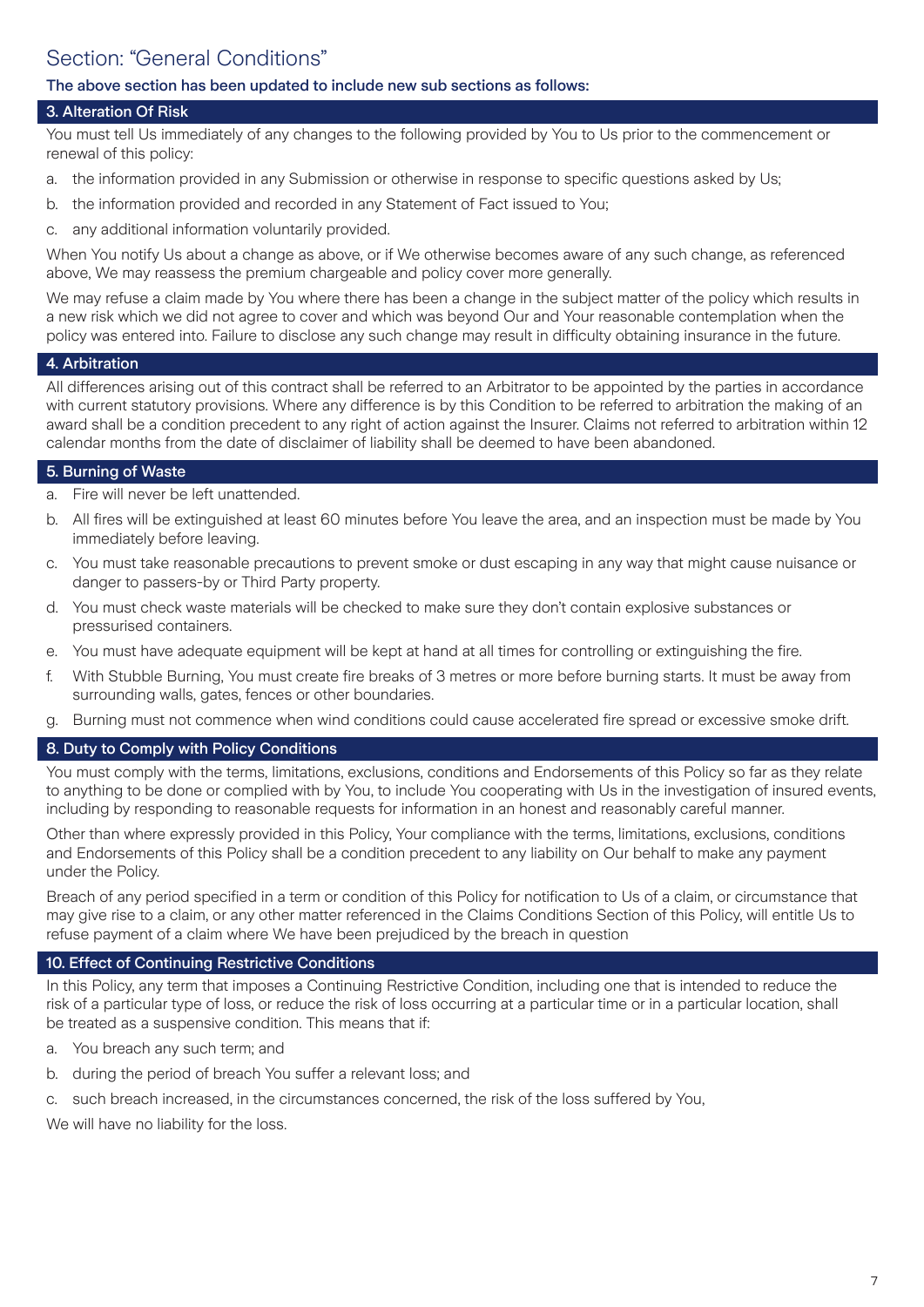# Section: "General Conditions"

#### The wording under sub section "4. Instalment Premium Clause" has been replaced. Please see the updated policy wording below:

#### 11. Instalment Premium Clause

Where We have agreed to accept payment by instalments, any default in payment on the due date may result in the Policy cover being terminated.

### Section: "General Conditions"

#### The wording under sub section "7. Misrepresentation" has been replaced. Please see the updated wording below:

#### 14. (1) Pre-Contractual Representations

You acknowledge and accept the following:

- a. You have a legal duty prior to entering into the Policy and/or prior to the renewal of this Policy to provide responses to questions We ask in relation to the risk(s) to be insured.
- b. a matter about which We ask a specific question is material to the risk undertaken by Us or the calculation of the premium by Us, or both.
- c. You have a legal duty to answer all questions asked by Us honestly and with reasonable care.
- d. while We acknowledge that You have no legal duty of voluntary disclosure, You shall ensure that information which is voluntarily provided by You or on your behalf is provided honestly and with reasonable care.

#### (2) Remedies for Misrepresentation

- a. The term "negligent misrepresentation" means a representation made without reasonable care but which was not fraudulent. Where a claim is made under them Policy but an answer which was provided, or information which was volunteered, by You or on Your behalf involves a negligent misrepresentation, the remedy available to Us shall reflect what We would have done had We been aware of the full facts and shall be based on a compensatory and proportionate test, as follows:
	- if We would not have entered into the Policy on any terms, We may avoid the Policy from inception or renewal (as the case may be) and refuse all claims, but shall return the premium paid;
	- ii. if We would have entered into the Policy, but on different terms, the Policy is to be treated as if it had been entered into on those different terms if We so require;
	- iii. if We would have entered into the Policy, but would have charged a higher premium, We may reduce proportionately the amount to be paid on the relevant claim.
- b. Where an answer which was provided, or information which was volunteered, involves a negligent misrepresentation which is identified at a time prior to there being any claim under the Policy, We may either:
	- i. give You notice that in the event of a claim We will exercise the remedies in paragraphs (a)i.-iii. above as appropriate; and/or
	- ii. terminate the Policy by giving reasonable notice.
- c. Where a claim is made under the Policy but an answer which was provided, or information which was volunteered, by You involves a fraudulent misrepresentation, or where your conduct (relative to the Policy or the steps leading to its formation) involves fraud of any other kind, We shall be entitled to avoid the Policy from the date of commencement or renewal (as the case may be) without return of premium.

### Section: "General Conditions"

#### The wording under sub section "9. Precautions taken by You" has been replaced. Please see the updated wording below:

#### 16. Precautions taken by You

You will take all reasonable steps to protect people and property, maintain Your property, prevent accidents and comply with laws and/or regulations and take reasonable care in the selection and supervision of Employees; this includes Employees or members of the public Working at height, You shall ensure that work is not carried out at height where it is reasonably practicable to carry out the work safely by other means this includes taking all reasonable practicable steps and precautions to carry out work safely without risk to health. Where Work at height is necessary safe systems of work should be established and proper planning and organisation take place in accordance with the Safety Health and Welfare at Work (Work at Height) Regulation(s).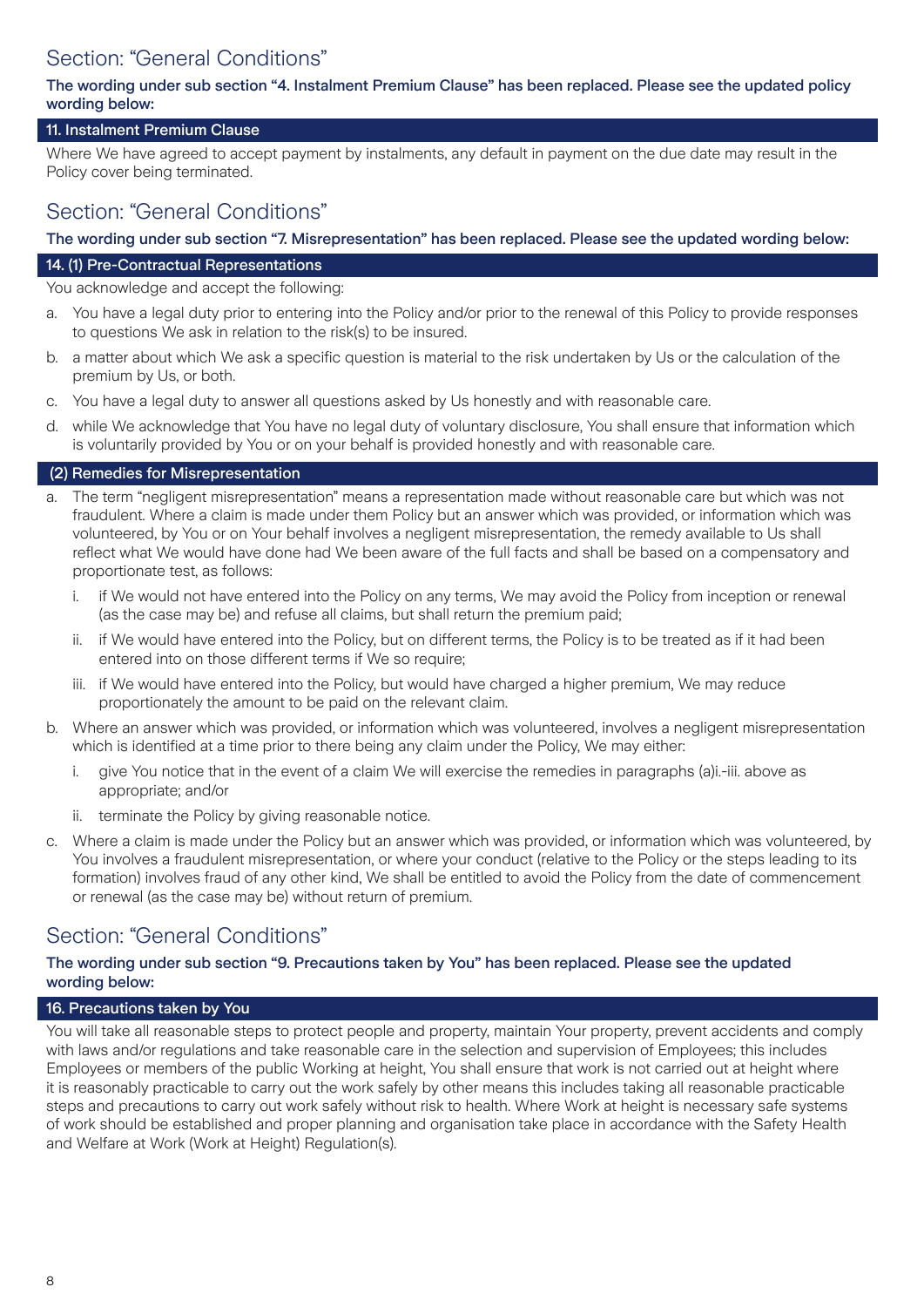# Section: "General Conditions"

The wording under sub section "10. Stamp Duty" has been replaced. Please see the updated policy wording below:

#### 18. Stamp Duty

Stamp Duty has been or will be paid in accordance with the provisions of Section 5 of the Stamp Duties Consolidation Act 1999, as amended.

### Section: "General Conditions"

The wording under sub section "11. Subrogation" has been replaced. Please see the updated wording below:

#### 19. Subrogation

For the purposes of this clause only, the expression "Insured Person" shall mean the Insured (as stated on the Schedule) and any other person entitled to be indemnified under this Policy.

Save as provided below, We shall be entitled to take the benefit of any rights of the Insured Person against any other party before or after the Insured Person has received indemnification under this Policy and the Insured Person shall give all assistance as may be reasonably required by the Us.

This clause applies where the Insurer has the right to be subrogated to the Insured Person's rights against some other person but the Insured Person has not exercised those rights and might reasonably be expected not to exercise those rights because

- a. the Insured Person and the other person are members of the same family (to be construed in accordance with the Employment Equality Act 1998), or are cohabitants (to be construed in accordance with the Civil Partnership and Certain Rights and Obligations of Cohabitants Act 2010) or
- b. the Insured Person expressly or impliedly consented to the use, by the other person, of a motor vehicle insured under this Policy.

Where in the above circumstances the other person is not insured in respect of their liability to the Insured Person, We do not have the right to be subrogated to the Insured Person's rights against that other person.

Where the other person is so insured, We may not recover from the other person an amount greater than the amount that that person may recover under their insurance policy.

This clause does not apply where the conduct of the other person that gave rise to the loss involved serious or wilful misconduct.

If the Insured Person is an employer, We will not exercise its right of subrogation against an employee except where the loss was caused by an employee intentionally or recklessly and with knowledge that the loss would probably result.

# Section: "General Conditions"

The wording under sub section "12. Survey Requirement" has been replaced. Please see the updated wording below:

#### 20.Survey Requirements

You must implement any requirements made following a survey of the Premises within the time specified by Us or Our representative. It is a condition precedent that You must comply with all survey risk requirements required within the time frame specified by Us.

### Section: "General Conditions"

The wording under sub section "13. Warranties" has been removed.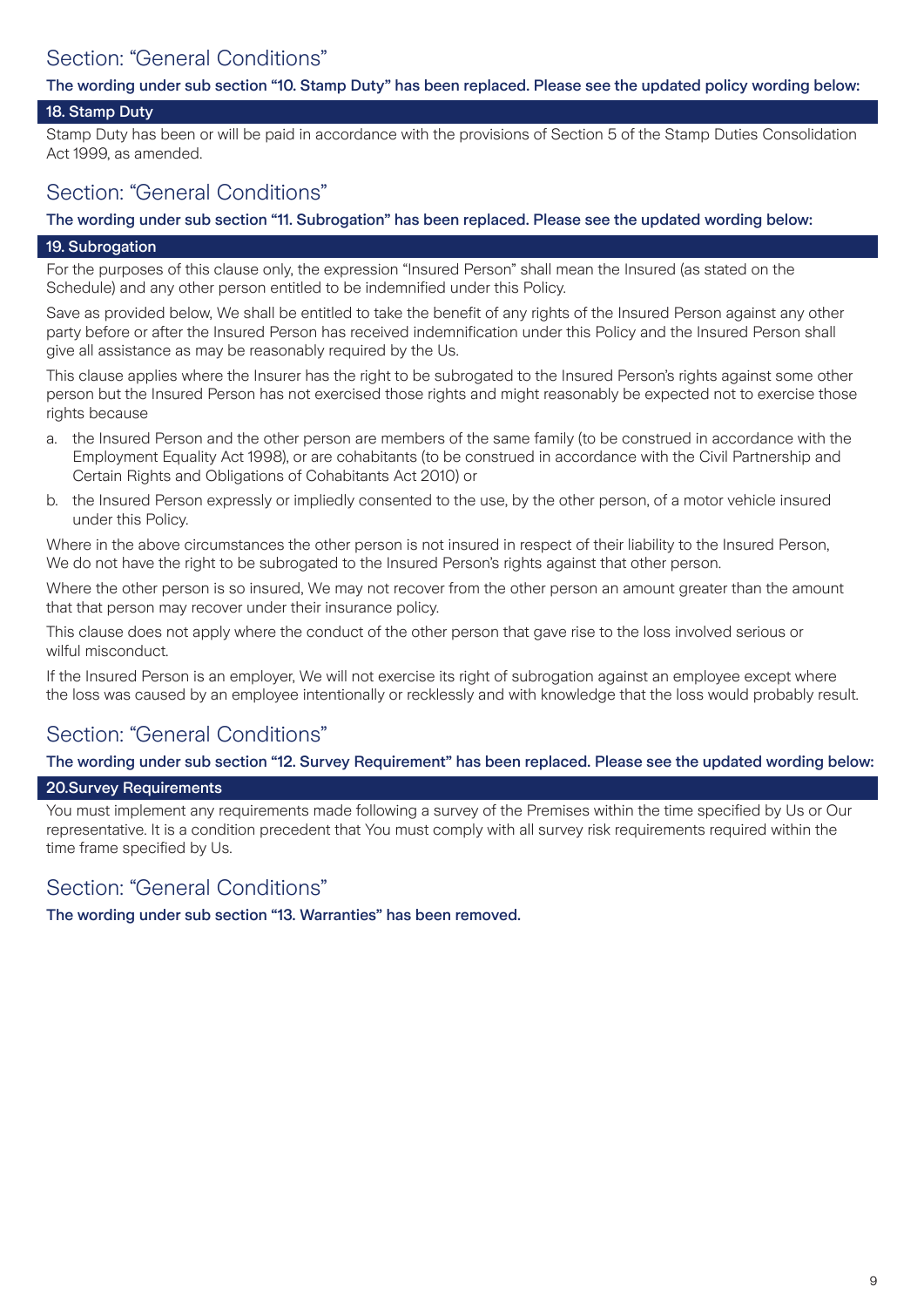# Section: "General Exclusions"

#### The wording under sub section "1. Communicable Disease" has been replaced. Please see the updated wording below:

#### 1. Communicable Disease

This Policy does not cover liability resulting directly or indirectly from the transmission of any communicable disease or virus by You or Your Livestock.

any loss, damage, liability, claim, cost or expense of whatsoever nature, directly or indirectly caused by, contributed to by, resulting from, arising out of, or in connection with the following:

- a. a communicable disease; or
- b. the fear or threat (whether actual or perceived) of a communicable disease

regardless of any other cause or event contributing concurrently or in any other sequence thereto.

For the purposes of this exclusion, 'communicable disease' means any disease which can be transmitted by means of any substance or agent from any organism to another organism where:

- i. the substance or agent includes, but is not limited to, a virus, bacterium, parasite or other organism or any variation thereof, whether deemed living or not; and
- ii. the method of transmission, whether direct or indirect, includes but is not limited to, airborne transmission, bodily fluid transmission, transmission from or to any surface or object, solid, liquid or gas or between organisms; and
- iii. the disease, substance or agent can cause or threaten damage to human health or human welfare or can cause or threaten damage to, deterioration of, loss of value of, marketability of or loss of use of property

### Section: "General Exclusions"

#### The wording under sub section "3. Northern Ireland" has been replaced. Please see the updated wording below:

#### 3. Northern Ireland

This Policy does not cover damage to any property in Northern Ireland or loss resulting from such damage arising from:

a. riot or civil, labour or political disturbances

### Section: "General Exclusions"

#### The wording under sub section "4. Radioactive/Aircraft" has been replaced by the two sub sections below. Please see the updated wording below:

#### 4. Radioactive

This Policy does not cover any expense, Consequential Loss, Legal Liability or damage to any property directly or indirectly arising from:

- a. ionising radiations or contamination by radioactivity from any nuclear fuel or from any nuclear waste from the combustion of nuclear fuel
- b. the radioactive, toxic, explosive or other hazardous properties of any explosive nuclear assembly or nuclear component thereof

#### 5. Aircraft

This Policy does not cover any expense, Consequential Loss, Legal Liability or damage to any property directly or indirectly arising from:

a. pressure waves caused by aircraft and other aerial devices travelling at sonic or supersonic speeds.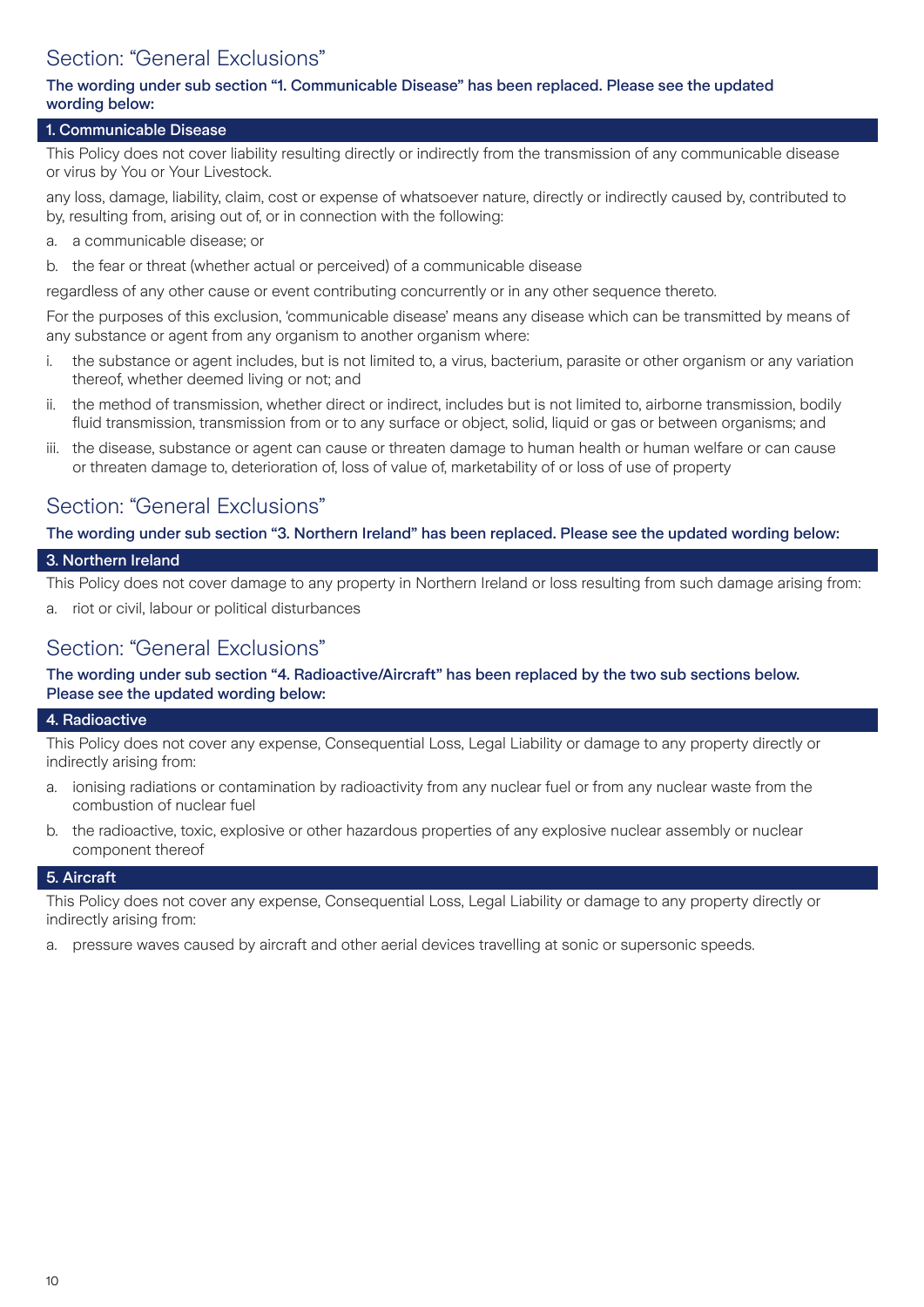# Section: "General Exclusions"

#### The wording under sub section "5. Cyber Risk Clarification" has been replaced. Please see the updated wording below:

#### 6. Cyber Risk Clarification

The following clarification applies to all Sections of the Policy.

This Policy does not apply to liability, loss, damage, Business Interruption, cost or expense of whatsoever nature directly or indirectly caused by, resulting from or in connection with:

a. the loss or alteration of or damage to

or

b. a reduction in the functionality, availability or operation of a computer system, hardware, programme, software, data, information repository, microchip, integrated circuit or similar device in computer equipment or non-computer equipment that results from the malicious or negligent transfer (electronic or otherwise) of a computer programme that contains any malicious or damaging code including but not limited to computer virus, worm, logic bomb or Trojan Horse.

### Section: "General Exclusions"

The wording under sub section "6. Date Recognition (not applicable to Employers' Liability section)" has been updated. Please see the updated wording below:

#### 7. Date Recognition (not applicable to Employers' Liability section)

This Policy does not cover loss, damage, Business Interruption or legal liability of whatsoever nature directly or indirectly caused by or consisting of or contributed to by or arising from total or partial failure of any computer or other equipment or system for processing, storing, retrieving or otherwise dealing with data or electronic equipment (including embedded chips) whether the property of the Insured or not, and whether occurring before, during or after the year 2000, to do all or any of the following:

- a. to correctly recognise any date as its true calendar date
- b. to capture save or retain, and/or to manipulate, interpret or process any data or information or command or instruction as a result of treating any date otherwise than as its true calendar date
- c. to capture save or retain or correctly process any data as a result of the operation of any command which has been programmed into any computer software, being a command which causes the loss or the inability to capture save retain or correctly process such data on or after any date.

But in respect of all insurance other than Public Liability and Products Liability this shall not exclude subsequent loss, damage or Business Interruption (not otherwise excluded) which itself results from a 'Defined Peril' otherwise covered by this Policy.

For the purpose of this Exclusion, the following special meaning shall apply:

'Defined Peril' shall mean fire, lightning, explosion, aircraft, or other aerial devices or articles dropped therefrom, riot, civil commotion, strikers, locked out workers, persons taking part in labour disturbances, earthquake, subterranean fire, storm, impact by any animal or vehicle or goods falling therefrom.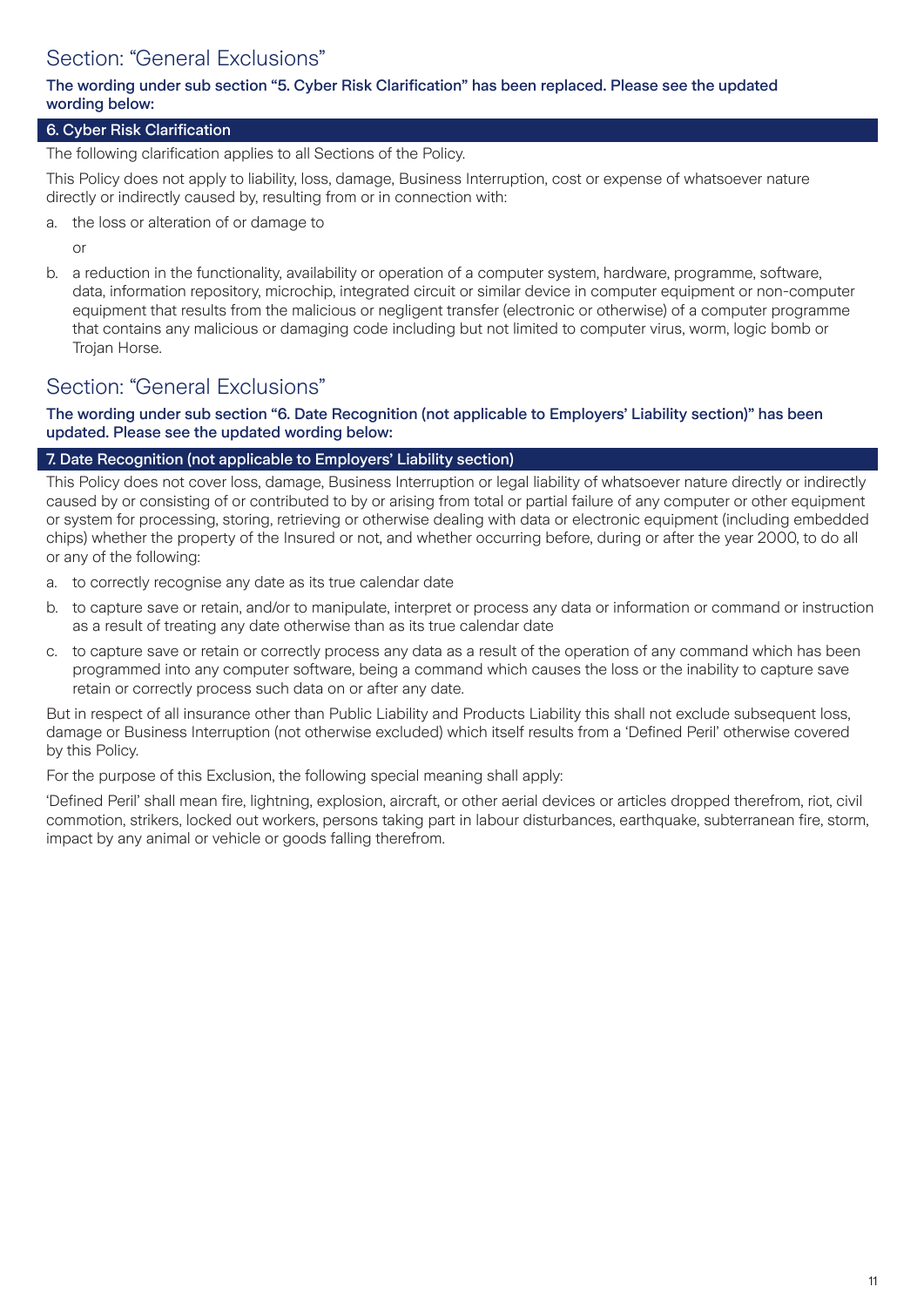# Section: "General Exclusions"

#### The wording under the above section has been extended to include new sub sections as follows:

#### 9. Genetically Modified Organisms (GMO)

Notwithstanding any other provisions of this Policy, it is hereby understood and agreed that this Policy, except as set forth in this exclusionary Endorsement, expressly excludes coverage or legal liability for any claim in respect of loss, cost and expense directly or indirectly arising out of, resulting from, in consequence of and/or in any way relating to a GMO and/or GMO product.

It is further understood and agreed that this exclusion shall not apply to loss or physical damage to Livestock provided that the Insured has demonstrably complied with any and all rules, regulations, laws, conditions, and other obligations pertaining to GMO and the handling of GMO.

Definitions for purposes of this Exclusion:

The term genetically modified organism (GMO) shall be taken to mean organisms according to the preceding definitions which have undergone, or whose precursors have undergone, or parts which have undergone, a genetic engineering process which resulted in the genetic change in a manner unachievable through traditional breeding methods or natural genetic recombination.

The term organism shall be taken to mean any biological or molecular unit either living or capable of reproducing or replicating itself, including but not limited to animals, plants, microorganisms, cells, cell cultures and cell organelles, as well as biological units incapable of independent sexual reproduction, including but not limited to viruses, viroids, sterile domesticated animals, and cultured plants that are either sterile or solely capable of vegetative reproduction, as well as their seeds.

#### 10. Asbestos

The indemnity provided to You under this Policy shall not apply to or include any liability directly or indirectly caused by or arising from in consequence of or in any way involving asbestos, asbestos fibres or any derivatives of asbestos including any product containing any asbestos, asbestos fibres or derivatives but this Exclusion shall not apply to Bodily Injury or loss of or damage to material property caused by any commodity article or thing containing asbestos where the presence of asbestos is not in itself a direct or indirect cause of such Bodily Injury or loss of or damage to material property.

### Section: "Claims Conditions"

The wording under sub section "2. Non-Liability Claims – Action by You" paragraphs "(b)" and "(d)" have been removed.

### Section: "Claims Conditions"

#### The wording under sub section "4. Fraudulent Claims" has been replaced. Please see the updated policy wording below:

#### 4. Fraudulent Claims

If a claim contains information that is false or misleading in any material respect and You either know that it is false or misleading or consciously disregards whether it is false or misleading, or a claim is otherwise fraudulent in any respect, (Fraudulent Claim) We shall be entitled to:

(a). refuse to pay the claim; and

(b). terminate the Policy by written notice in which case cover under the Policy shall be treated as having terminated with effect from the date on which the Fraudulent Claim was submitted.

In such circumstances of termination We shall refuse all liability to You under the Policy in respect of any claim made after the date of submission of the Fraudulent Claim (but not in respect of any claim(s) made before submission of the Fraudulent Claim) and We need not return any of the premiums paid under the Policy.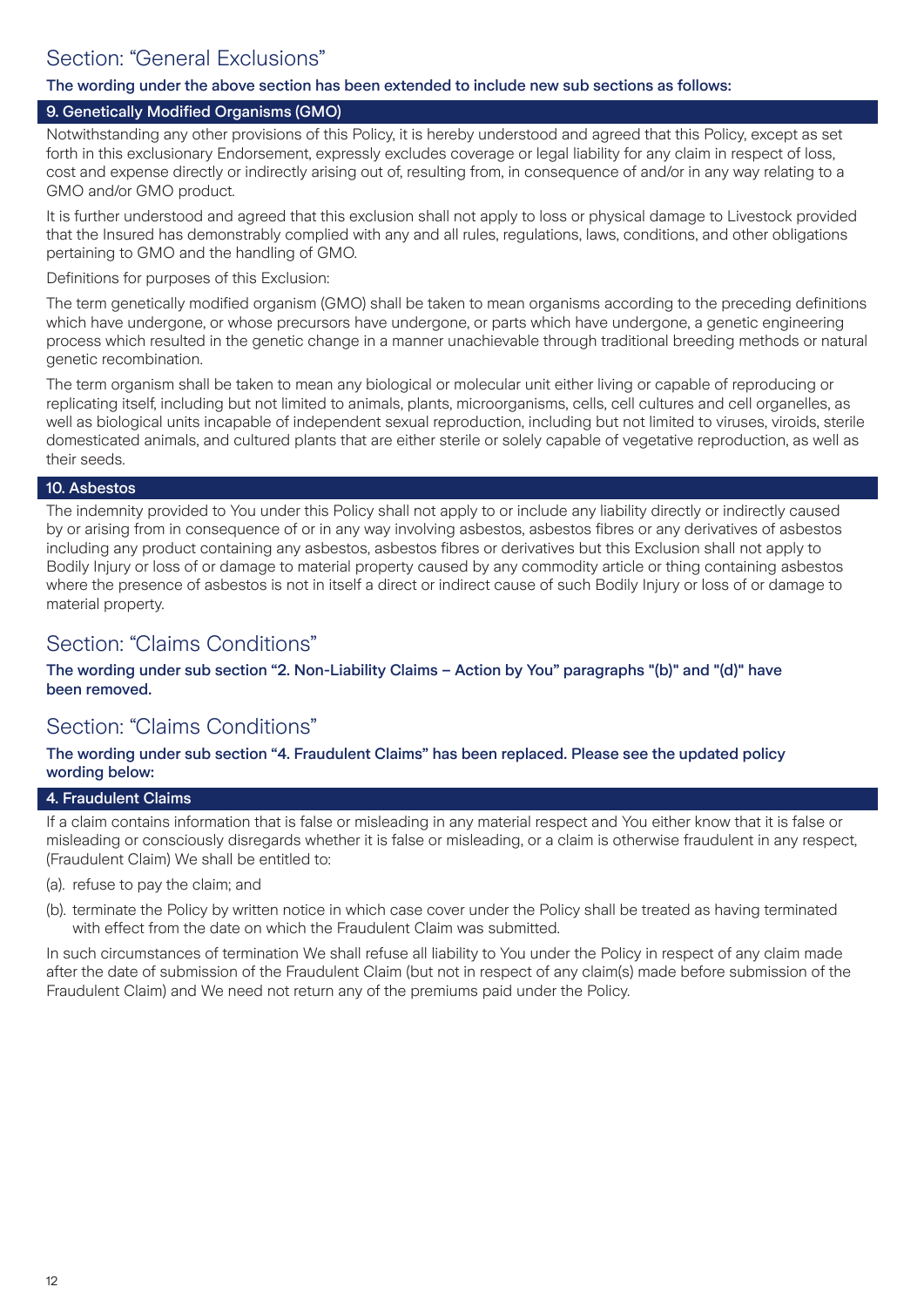### Section: "1 – Farm Commercial"

The Section "1 Farm Commercial", sub section "1 (a) – Farm Property – Meaning of Words" has been removed and replaced by a new section entitled "Section 1 – Farm Commercial & Section 2 – Business Interruption", sub sections "Section Definitions" and "Definitions". The definitions included in this sub section apply to all of "Section 1 – Farm Commercial" and "Section 2 – Business Interruption". Please see the updated title and wording below:

### Section: 1 – Farm Commercial & Section 2 – Business Interruption

#### Section Definitions

Certain words have special meanings and are defined in the General Definitions page. To help You identify these words We have printed them in title case and bold throughout.

Other words with special meanings in this Section(s) are defined below and are printed in title case and bold throughout.

#### **Definitions**

#### 1. Business Interruption

Shall mean loss resulting from interruption of or interference with the Business carried on by You at the Premises in consequence of Damage by an insured Event to property used by You at the Premises for the purpose of the Business.

#### 2. Damage or Damaged

Shall mean direct physical loss or destruction of or Damage to the Property Insured.

### 3. Item of Property Insured

Shall mean any individual article or category of articles of Property Insured to which an individual Sum Insured is attached in Your Schedule.

### 4. Property Insured

#### Item 1. Building(s)

buildings at the Premises being built mainly of brick, stone or concrete and roofed with slates, non-combustible tiles, concrete, asphalt, metal or sheets or slabs composed entirely of non-combustible mineral ingredients (unless otherwise stated in the Schedule) including:

- i. outbuildings
- ii. slatted sheds and tanks
- iii. storage sheds and tanks
- iv. walls, gates, posts, fences and hedges
- v. drains, pipes and cables servicing the buildings but only to the extent of Your legal responsibility
- vi. yards car-parks roads and pavements
- vii. tenants' improvements, landlord's fixtures and fittings.

#### Item 2. Farming machinery and Equipment at the Premises

belonging to You and for which You are responsible but excluding loss or Damage to any mechanically propelled vehicles implements and their accessories which are:

- a. licensed for road use or used in circumstances which requires insurance or security under any Road Traffic Act(s) or Legislation
- b. otherwise more specifically insured.

#### Item 3. Agricultural Produce and Farming Stock at the Premises

including

- i. Milk
- ii. Hay and Straw
- iii. Roots and Potatoes
- iv. Silage in the Open
- v. Stock of Diesel

but excluding Livestock (Section 1 (b)) and property more specifically insured.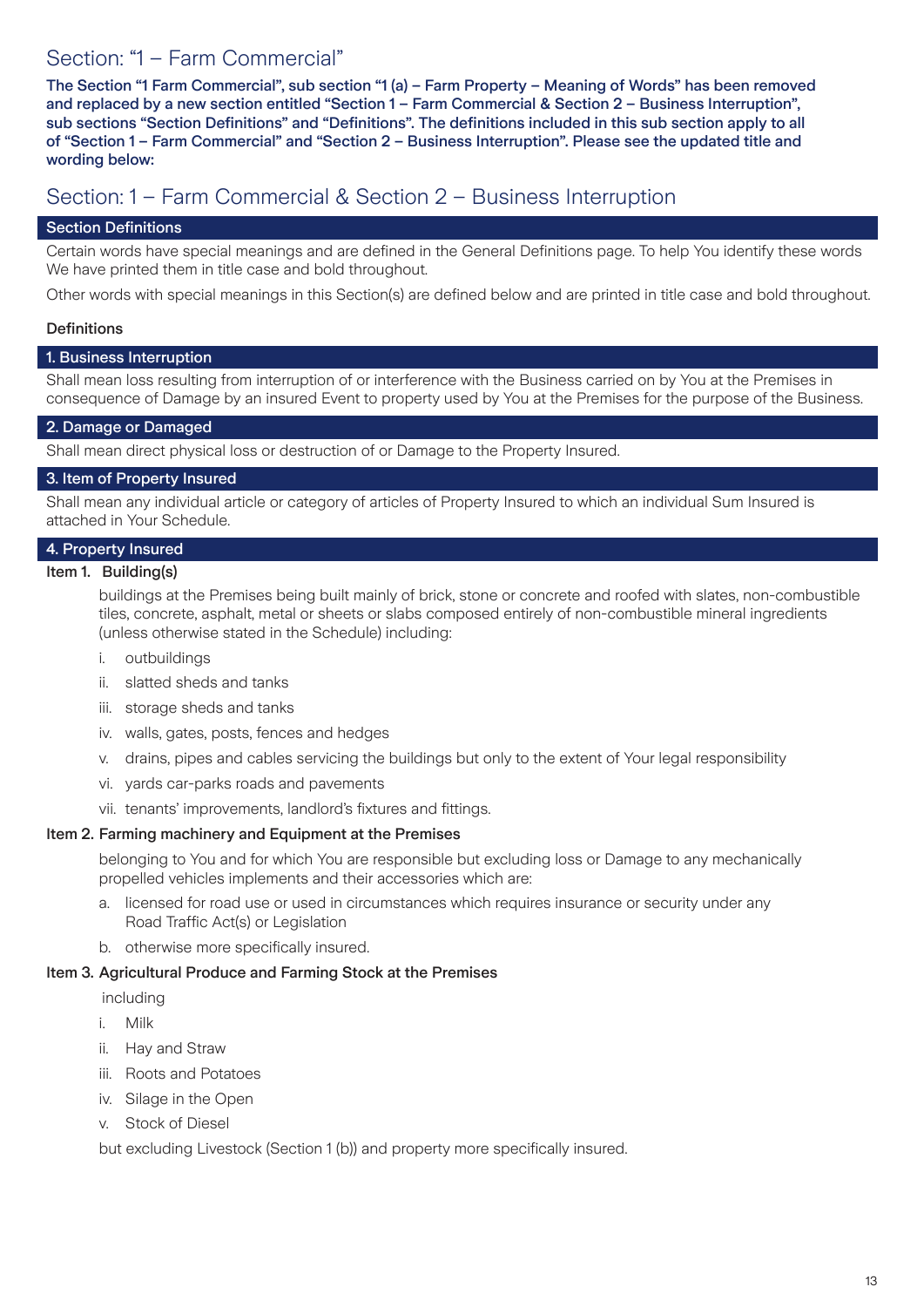#### Item 4. Growing Crops at the Premises

- Item 5. Growing Trees at the Premises
- Item 6. Tools in Trade at the Premises

#### Item 7. Milking Equipment at the Premises

- The term "Milking Equipment" includes
- a. Bulk Milk Tank(s) and refrigerated milk storage tanks
- b. Associated installations and piping, wires and accessories

#### Item 8. Computerised Milking Equipment at the Premises

The term "Computerised Milking Equipment" includes

- a. Electronic milking equipment
- b. Robotic milking machines

#### Special Condition

We shall not be liable in respect of:

Loss or Damage caused to Agriculture Produce Item 3 where such produce is in the open within 20 meters of a chimney in use or in Building(s) which are not fully enclosed (unless specifically agreed and stated by Us)

### Section: "1 (a) – Farm Property"

The title of the above section has been amended as follows:

#### Section 1 (a) – Farm Property Damage

### Section: "1 (a) – Farm Property Damage – The Cover"

#### The wording under sub section "1 (a) – Farm Property Damage – The Cover" has been replaced. Please see the updated wording below:

If any Item of Property Insured is Damaged within the Territorial Limits by any Insured Event operative under this Section and not otherwise excluded We will pay to You the value of the Property Insured at the time of its Damage or the amount of such Damage or at Our option reinstate or replace such Property Insured or any part thereof provided that the liability of the Insurer in respect of any one loss or in the aggregate in any one Period of Insurance shall in no case exceed:

- 1. in the whole the total Sum Insured or in respect of any Item of Property Insured its Sum Insured or any other limit of liability stated in the Schedule at the time of Damage
- 2. the Sum Insured remaining after the deduction for any other Damage occurring during the same Period of Insurance unless We have agreed to reinstate any such Sum Insured or limit.

### Section: "1 (a) – Farm Property Damage – What is Insured"

#### The wording under sub section "1 (a) – Farm Property Damage – What is Insured – Events – 8. Storm" has been amended. Please see the updated wording below:

#### 8. Storm excluding

- a. Damage by:
	- i. the escape of water from the normal confines of any natural or artificial watercourse lake reservoir canal or dam
	- ii. inundation from the sea whether resulting from storm or otherwise
- b. Damage attributable solely to change in the water table level
- c. Damage by frost subsidence ground heave or landslip
- d. Damage to Property Insured other than Damage to Property Insured Item 1. Building(s), Item. 2 Farming Machinery and Equipment, Item. 7 Milking Equipment, Item 8 Computerised Milking Equipment insured under Section 1 (a) and used in connection with the Business
- e. Damage to moveable property in the open including walls, gates, posts, fences and hedge
- f. Damage caused by Flooding.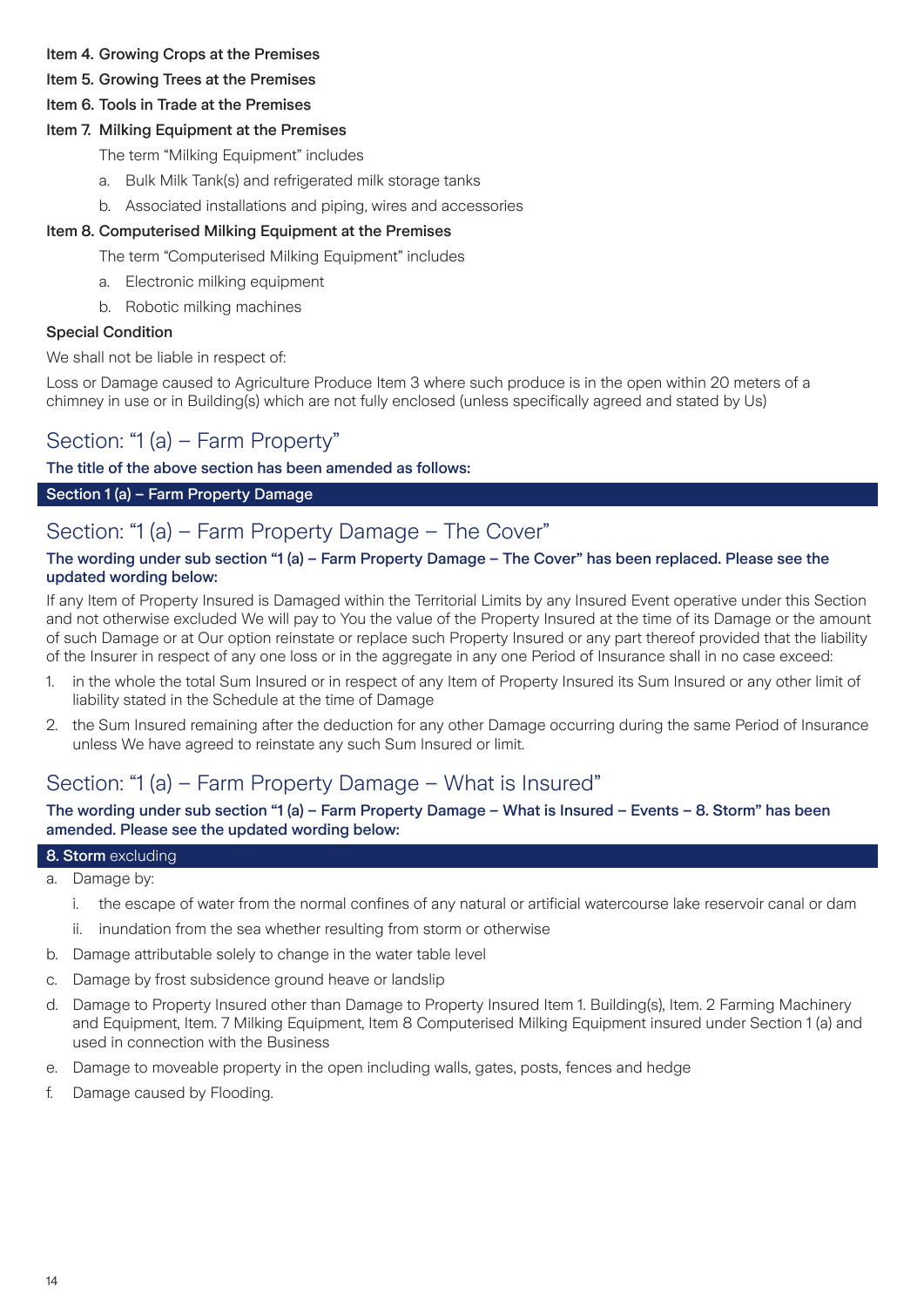### Section: "1 (a) – Farm Property Damage – What is Insured"

The wording under sub section "1 (a) – Farm Property Damage – What is Insured" has been updated to also include the following Events; however it is important to note the cover described below only applies if you have chosen it, you have paid the appropriate premium and if the cover is confirmed in your policy schedule. The following Events are insured only when Specified in Your Schedule

#### 9. Theft (which shall be deemed to include attempted Theft) committed on the Premises.

caused by:

forcible and violent entry to or exit from a building at the Premises occupied by You for the purpose of the Business or actual and threatened assault or violence to You or any partner director employee of the You or members of Your family or any other person who has a legal right to be on the Premises

Excluding loss or Damage:

- 1. from any outbuilding unless such building has securely locked windows and doors and is adjacent to the main private dwelling house
- 2. by or through any person lawfully on the Premises
- 3. by or through the wilful act, procurement, or connivance by You, an employee(s) or any member of Your family or household
- 4. to money and securities of any description

Provided that:

- i. in respect of Theft of Tools in Trade the maximum liability of the Insurer in respect of any one tool shall not exceed €1,500
- ii. You make immediate notification to An Garda Síochána of any incidence of theft and keep the report reference number for inspection by Us upon receipt of any claim.

#### 10. Accidental Damage

Excluding:

- a. Damage caused by or consisting of or arising from or attributable to
	- i. any of the Events 1/9
	- ii. any of the exclusions to Events 1/9 whether Events 1/9 are insured or not
- b. Damage caused by or consisting of
	- i. inherent vice
	- ii. latent defect
	- iii. gradual deterioration
	- iv. wear and tear
	- v. frost
	- vi. its own faulty or defective design or materials
- c. faulty or defective workmanship by the Insured or any employee of the Insured
- d. operational error or omission by the Insured or any employee of the Insured
- e. Damage caused by or consisting of acts of fraud or dishonesty by any partner director or employee of the Insured
- f. Delay or Damage caused by or consisting of seizure or destruction by order of public authority
- g. Damage caused by or consisting of
	- i. corrosion, rust, wet or dry rot, shrinkage, evaporation, loss of weight, dampness, dryness, marring, scratching, vermin or insects
	- ii. change in temperature, colour, flavour, texture or finish

or Damage consisting of

- iii. joint leakage, failure of welds, cracking, fracturing, collapse or overheating of boilers economisers superheaters pressure vessels or any range of steam and feed piping connected to them
- iv. mechanical or electrical breakdown or derangement
- h. Damage caused by disappearance unexplained or inventory shortage or the misfiling or misplacing of information
- i. Damage caused to any building or structure by its own collapse or cracking
- j. Damage in respect of fences gates and moveable property in the open caused by wind, rain, hail, sleet, snow or dust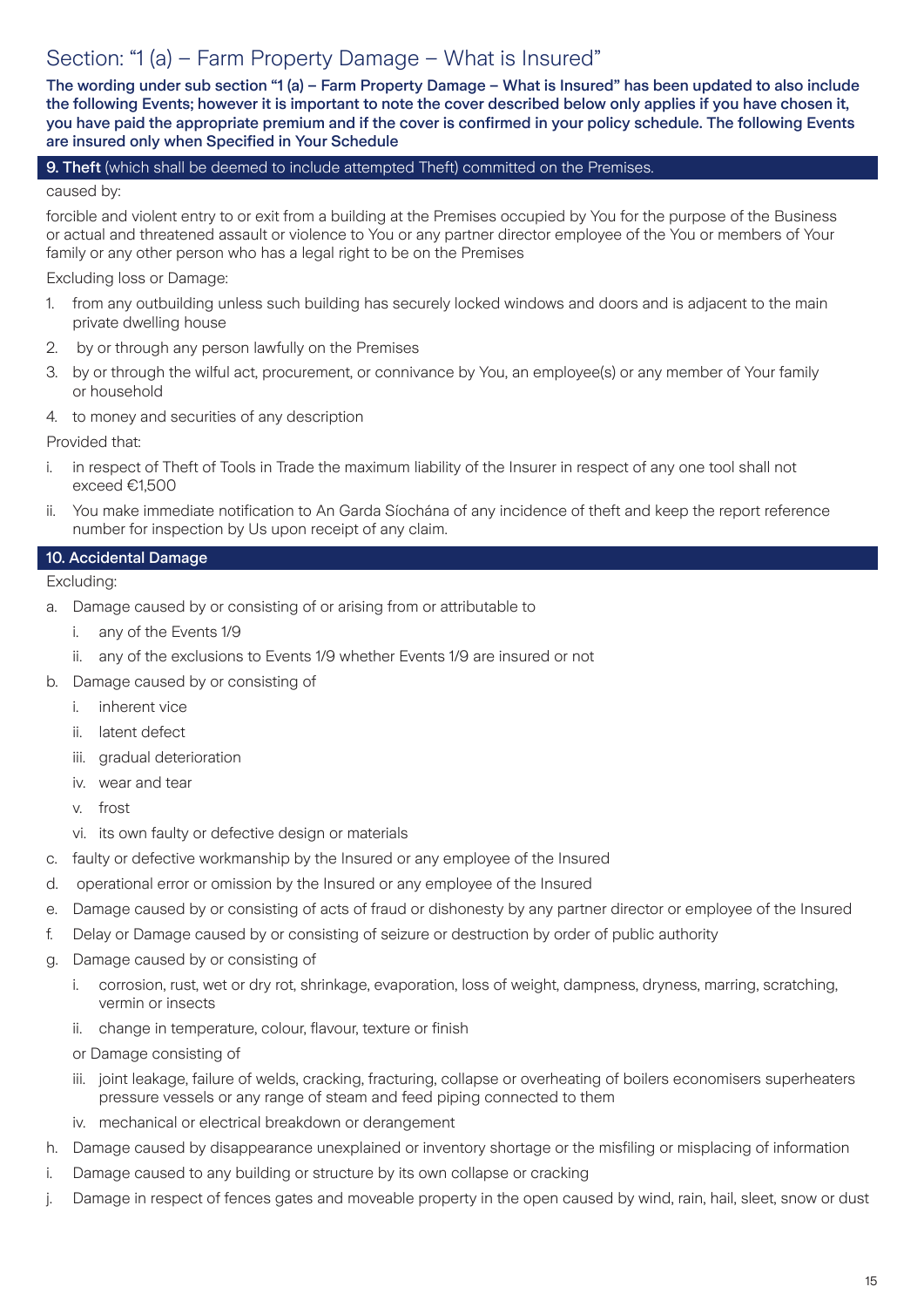- k. Damage to any property resulting from its undergoing any process of production, packing, treatment, testing, commissioning, service, cleaning, dyeing, restoring or Repair
- l. Damage in respect of
	- iii. jewellery, precious stones or precious metals, bullion, furs, curiosities, works of art or rare books
	- iv. property in transit
	- v. glass, china, earthenware, marble or other fragile or brittle objects
	- vi. money bonds or securities of any description
- m. Damage in respect of
	- iii. vehicles licensed for road use (including accessories on them), caravans, trailers, railway Locomotives, rolling stock watercraft or aircraft and all forms of drones.
	- iv. property or structures in course of Construction or erection and materials or supplies in connection with all such property or structures
	- v. Lands, roads, pavements, piers, jetties, bridges, culverts or excavations
	- vi. livestock, growing crops or trees
- n. Damage caused by or consisting of Subsidence or Ground Heave of any part of the site on which the property stands or Landslip
- o. Damage caused by or consisting of normal settlement or bedding down of new structures
- p. Damage caused by or consisting of Escape of water from any fixed water apparatus or sprinkler installation
- q. Damage caused by or consisting of
	- i. the escape of water from the normal confines of any natural or artificial watercourse, lake, reservoir, canal or dam
	- ii. inundation from the sea whether resulting from storm or otherwise
	- iii. Damage attributable solely to change in the water table level
	- iv. Damage caused by Flooding
- r. Damage to bulbs, electric heating elements, photo electric cells, belts, trailing cables, flexible hoses or pipes
- s. chipping, bruising or denting of any surface
- t. the cost of Maintenance
- u. any loss arising from improper storage or stowage
- v. any willful act or neglect
- w. loss or damage from theft or any attempted theft
- x. loss due to depreciation
- y. consequential loss of any kind
- z. any Excess stated in the Schedule

### Section: "1 (a) – Farm Property – What is not Insured"

The title of the above sub section has been changed to "Section 1 (a) – Farm Property Damage Exclusions". Furthermore, the wording under sub section "1 (a) – Farm Property – What is not Insured" paragraphs number "2" and "3" has been removed.

### Section: "Extensions Applicable to Section 1 (a) Farm Property"

The title of the above sub section has been changed to "Section 1 (a) – Farm Property Damage Extensions". Furthermore, the wording under this sub section has been replaced under the new title. Please see the updated wording below:

#### 1. Temporary Removal

The Property Insured Item(s) 2. Farming Machinery and Equipment, and Agricultural Produce Item 3 insured by this Section are covered whilst temporarily removed elsewhere and in transit thereto and therefrom by road, rail or inland waterway, all within the Republic of Ireland and Northern Ireland. Provided that:

a. this Extension does not apply to Property Insured in so far as it is otherwise insured, nor to motor vehicles and motor chassis licensed for normal road use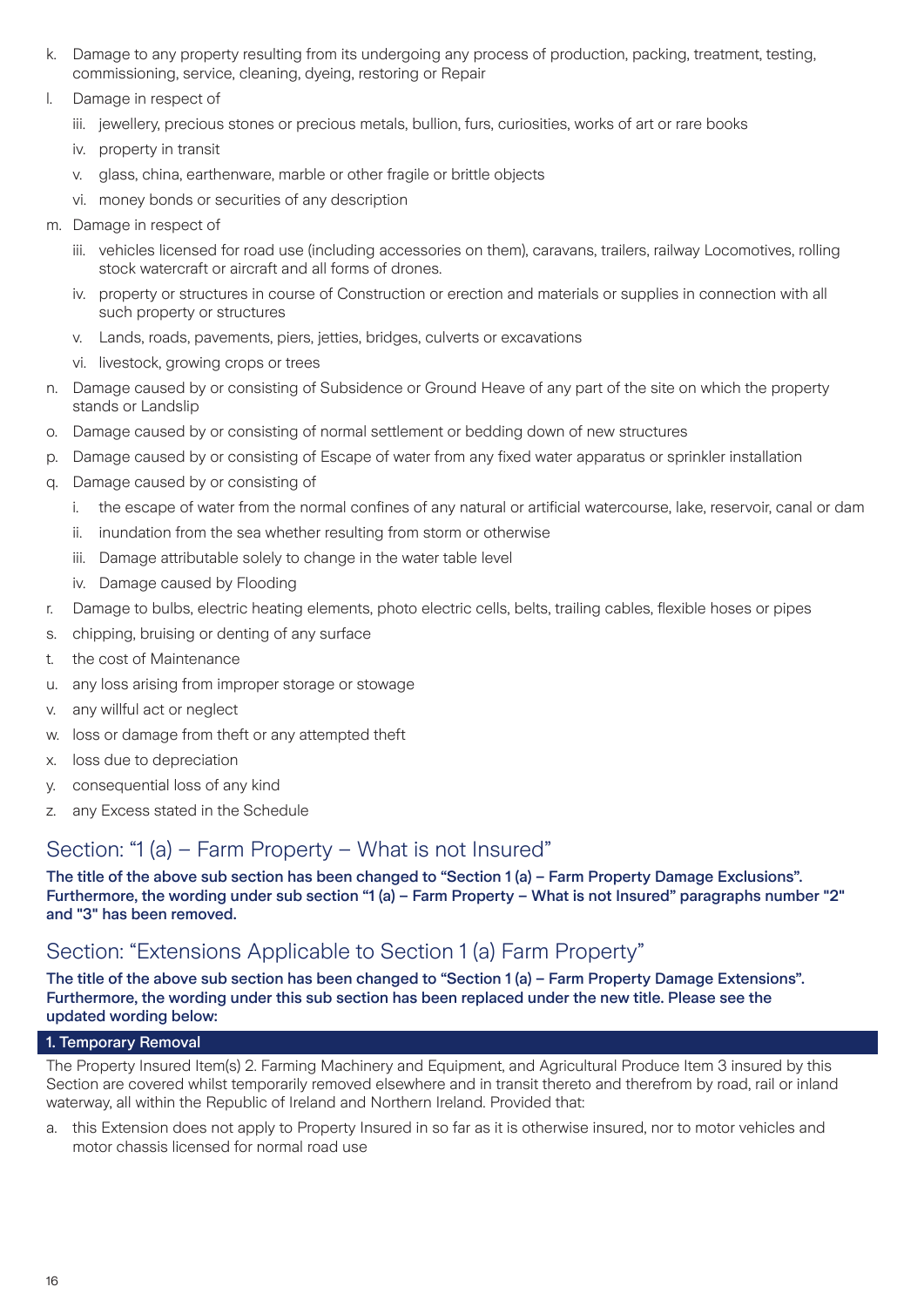#### 2. Fire Brigade Charges

The insurance by this Section extends to apply to Fire Brigade Charges levied by a fire authority in accordance with the provisions of the Fire Services Act 1981 in controlling or extinguishing fire affecting (or threatening to affect) the Property Insured by this Section in circumstances which have given rise to, or would have given rise to, Damage to the Property Insured by any Event covered by this Section.

The maximum amount payable under this Section or any Section of the Policy, excluding Section 6, shall not exceed €15,000 any one incident.

#### 3. Hiring or Leasing Agreements

The interest of parties supplying property to You under a hiring, leasing or similar agreement is noted in this insurance, the nature and extent of any interest to be disclosed in the event of destruction or Damage.

#### 4. Architects' Surveyors' Legal and Consulting Engineers' Fees

- a. The insurance of each Item on Building(s) and Farming machinery and equipment includes an amount in respect of Architects', Surveyors', Consulting Engineers' and Legal Fees.
- b. The insurance on Fees applies only to those necessarily and reasonably incurred in the reinstatement or Repair of the Property Insured consequent upon its Damage but not for preparing any claim, it being understood that the amount payable under the item shall not exceed in total its Sum Insured plus 17.5% of the Sum Insured.

#### 5. Automatic Cover (Capital Additions)

The insurance by this Section (other than for Events 8 Storm, 9. Theft and 10. Accidental Loss or Damage) shall, subject to its terms and conditions extend to cover

- a. any newly acquired and/or newly erected Building(s), and Farming Machinery and Equipment, in-so-far as the same are not otherwise insured; and
- b. alterations, additions and improvements to Building(s), and Farming Machinery and equipment, but not in respect of any appreciation in value anywhere in the Republic of Ireland

provided that:

- i. at any one location this cover shall not exceed 10% of the total aggregate Sum Insured on Item 1 Building(s) and Item 2. Farming Machinery and Equipment hereby insured or €130,000 whichever is less
- ii. You undertake to give particulars of such additional insurance as soon as is practicable but not later than 90 days from the commencement of Your responsibility or renewal of this Policy whichever is the earlier. You shall pay such additional premium as may be required pro-rata from the date of commencement of Our liability
- iii. the provisions of this Extension shall be fully maintained, notwithstanding any specific insurance effected under Extension 5 (b) (ii)

#### 6. Contract Price

In respect of goods sold but not delivered for which You are responsible and with regard to which under the conditions of sale, the Sale Contract is cancelled, by reason of its condition following Damage by an Insured Event, either wholly or to the extent of the loss or Damage, Our liability shall be based on the Contract Price, and for the purpose of this insurance the value of all goods to which this Extension would apply in the event of loss or Damage shall be ascertained on the same basis.

#### 7. Customers Goods

In so far as such property is not otherwise insured the insurance on Agricultural Produce Item 3 extends to cover Your customers goods for which You have made Yourself responsible even though such goods shall have been bought and paid for.

#### 8. Mortgagees

The interest of a mortgagee in this insurance shall not be prejudiced by any act or neglect of the mortgagor or occupier of any Building(s) hereby insured whereby the danger of loss or Damage is increased without the authority or knowledge of the mortgagee, provided the mortgagee, immediately on becoming aware thereof give notice in writing to Us and on demand pay such additional premium as We may require.

#### 9. Reinstatement of the Amount of any Loss

In consideration of the Sum Insured by any item hereof not being reduced by the amount of any loss, You undertake to pay the appropriate extra premium on the amount of the loss from the date thereof to the date of the expiry of the Period of Insurance.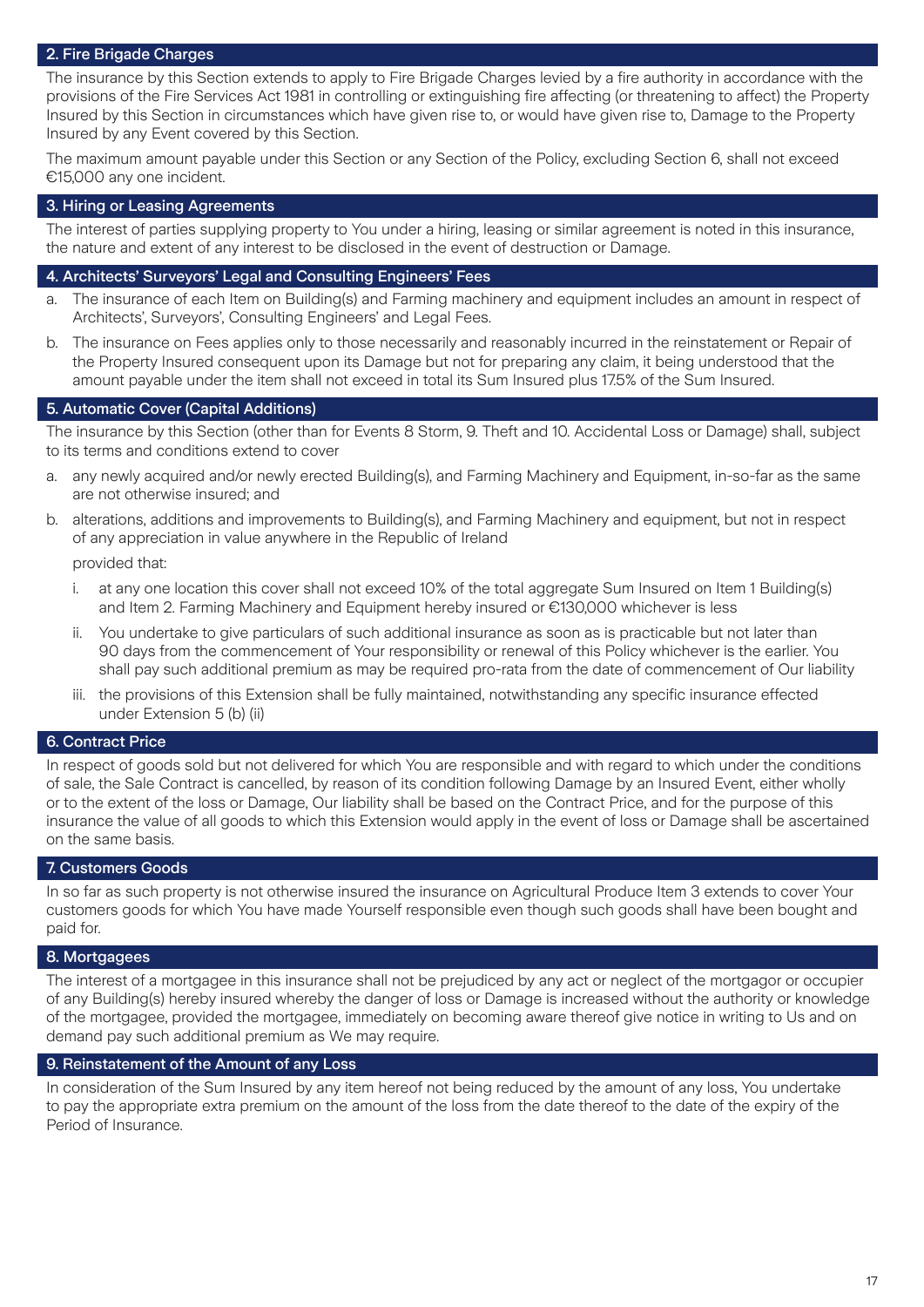#### 10. Reinstatement

Unless stated elsewhere to the contrary, in the event of Property Insured under this Section by Item 1. Buildings, Item 2 Farming machinery and Equipment, Item 6 Tools in Trade, Item 7 Milking Equipment, Item 8 Computerised Milking Equipment and being Damaged the basis upon which the amount payable under each of the said Items of the Section is to be calculated shall be the reinstatement of the property destroyed or Damaged subject to the following special provisions and subject also to the terms and Conditions of the Policy except in so far as the same may be varied hereby.

For the purposes of the insurance under this Extension reinstatement shall mean: the carrying out of the following work, namely:

- i. where property is destroyed, the rebuilding of the property, if a Building(s), or in the case of other property, its replacement by similar property, in either case in a condition equal to but not better or more extensive than its condition when new
- ii. where property is Damaged, the repair of the Damage and the restoration of the Damaged portion of the property to a condition substantially the same as but not better or more extensive than its condition when new.

Special Provisions:

1. The work of reinstatement (which may be carried out upon another site and in any manner suitable to the requirements of the Insured subject to the liability of the Insurer not being thereby increased) must be commenced and carried out with reasonable despatch

Otherwise no payment beyond the amount which would have been payable under the Policy if this Extension had not been incorporated therein shall be made.

- 2. When any Property Insured under this Extension is Damaged in part only the liability of the Insurer shall not exceed the sum representing the cost which the Insurer could have been called upon to pay for reinstatement if such property had been wholly destroyed.
- 3. No payment beyond the amount which would have been payable under the Section if this Extension had not been incorporated therein shall be made until the cost of reinstatement shall have been actually incurred.
- 4. Each item insured under this Extension is declared to be separately subject to the following Condition of Average, namely:

If at the time of reinstatement the sum representing eighty-five per cent of the cost which would have been incurred in reinstatement if the whole of the property covered by such item had been destroyed exceeds the Sum Insured thereon at the breaking out of any fire or at the commencement of any Damage to such property by any other Event hereby insured against, then the Insured shall be considered as being their own insurers for the difference between the Sum Insured and the sum representing the cost of reinstatement of the whole of the property and shall bear a rateable proportion of the loss accordingly.

- 5. No payment beyond the amount which would have been payable under this Section if this Extension had not been incorporated therein shall be made if at the time of any Damage to any Property Insured hereunder such property shall be covered by any other insurance effected by or on behalf of the Insured which is not upon the identical basis of reinstatement set forth herein.
- 6. Where by reason of any of the above special provisions no payment is to be made beyond the amount which would have been payable under this Section if this Extension had not been incorporated therein the rights and liabilities of the Insurer and the Insured in respect of the Damage shall be subject to the terms and conditions of the Policy including any Condition of Average therein, as if this Extension had not been incorporated therein.

#### 11. Removal of Debris

It is understood that the insurance by this Section relating to Building(s) and Farming Machinery and Equipment extends to include costs and expenses necessarily incurred by You with Our consent in:

- a. removing debris
- b. dismantling and/or demolishing
- c. shoring up or propping

of the portion or portions of the Property Insured by the said items Damaged by any Event hereby insured against.

Our liability under this Extension and this Section in respect of any claims shall in no case exceed the Sum Insured plus 10% of the Sum Insured thereby.

We will not pay for any costs or expenses:

- i. incurred in removing debris except from the site of such Damaged Property Insured and the area immediately adjacent to such site
- ii. arising from pollution or contamination of property not insured by this Section.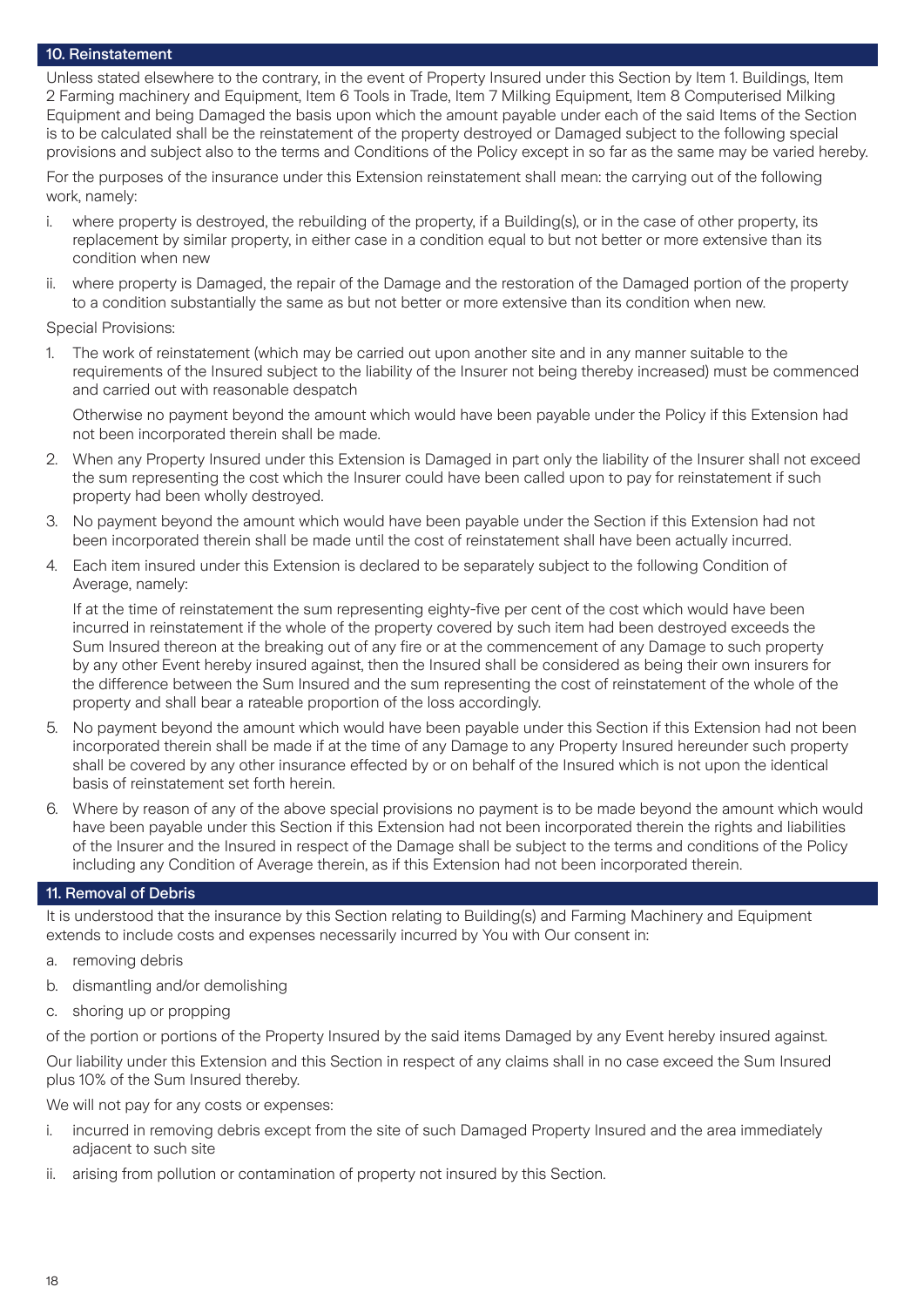#### 12. Subrogation Waiver

In the event of a claim arising under this Section, We agree to waive any and all rights, remedies and/or relief which We may become entitled by way of subrogation against:

- a. any company which is a holding company to the Insured, or subsidiary to the Insured, as defined within the meaning of sections 7 and 8 of the Companies Act 2014
- b. any company which is a subsidiary of a holding company where that holding company is also the holding company of the Insured within the meaning of sections 7 and 8 of the Companies Act 2014.

#### 13. Tenancy

Your interest in this insurance shall not be prejudiced by any act of neglect of the tenant(s) of any Building(s) hereby insured, whereby the danger of loss or Damage is increased without Your knowledge. You shall immediately upon becoming aware thereof give notice in writing to Us and on demand pay such additional premium as We may require.

#### 14. Non-Invalidation

This insurance shall not be invalidated by any act or omission or by any alteration whereby the risk of Damage is increased, unknown to You or beyond Your control. You shall immediately upon becoming aware thereof give notice to Us and pay an additional premium, if required

#### 15. Workmen

Workmen are allowed on the aforesaid Premises for the purpose of making minor structural and other alterations from time to time without prejudice to this insurance.

#### 16. Interested Parties

The Insurer agrees:

- a. that without prejudice to the rights and liabilities of You or Us, if at the time of Damage to any Building(s) hereby insured that You shall have contracted to sell Your interest in such Building(s) and the purchase shall be thereafter completed, the Purchaser on the completion of the purchase, if and so far as the property is not otherwise insured by or on behalf of the Purchaser against such Damage shall be entitled to the benefit of this Section so far as it relates to such Damage, up to the date of completion
- b. to note the interest of any party notifying their interest in any of the Property Insured in writing, the nature and extent of such interest to be disclosed in the event of Damage.

#### 17. Spontaneous Combustion

Notwithstanding anything contained to the contrary in this Policy it is understood the insurance by this Section extends to cover destruction or Damage by fire only of or to hay and/or straw caused by its own spontaneous fermentation, heating or combustion.

#### 18. Vintage Tractor(s)

Permission is given for vintage tractor(s) used for show or in connection with Your Business to be housed as required in any of the insured Building(s) described in the Schedule.

Vintage tractor(s) and their contents and accessories more specifically insured are excluded from the insurance by this Section Extension except in respect of any amount over and above that recoverable under such specific insurance.

The liability of the Insurer in respect of Damage to vintage tractor(s) licensed for road use and accessories thereon shall not exceed €1,500 or 10% of the Sum Insured on Property Insured Item 2. Farming Machinery and Equipment whichever is the lesser, unless specifically stated in the Schedule.

Definitions:

a. Vintage tractor(s) for the purposes of this Extension shall mean a tractor that is 30 or more years old.

Special Provisions:

1. Following Damage You must produce the vehicle registration book/vehicle registration certificate for the Vintage tractor(s) which proves Your ownership and which must clearly display the age of the vehicle. We will not pay for the supply of this information.

#### 19. Exhibition Cover

The insurance by this Section is extended to include Property Insured Items specified in the Schedule whilst at any exhibition site including whilst being erected or dismantled anywhere in the Republic of Ireland or Northern Ireland other than whilst in any Premises owned or occupied by You or any exhibition site in the open.

The liability of the Insurer shall not exceed €1,000 in respect of any one loss or in the aggregate any one Period of Insurance.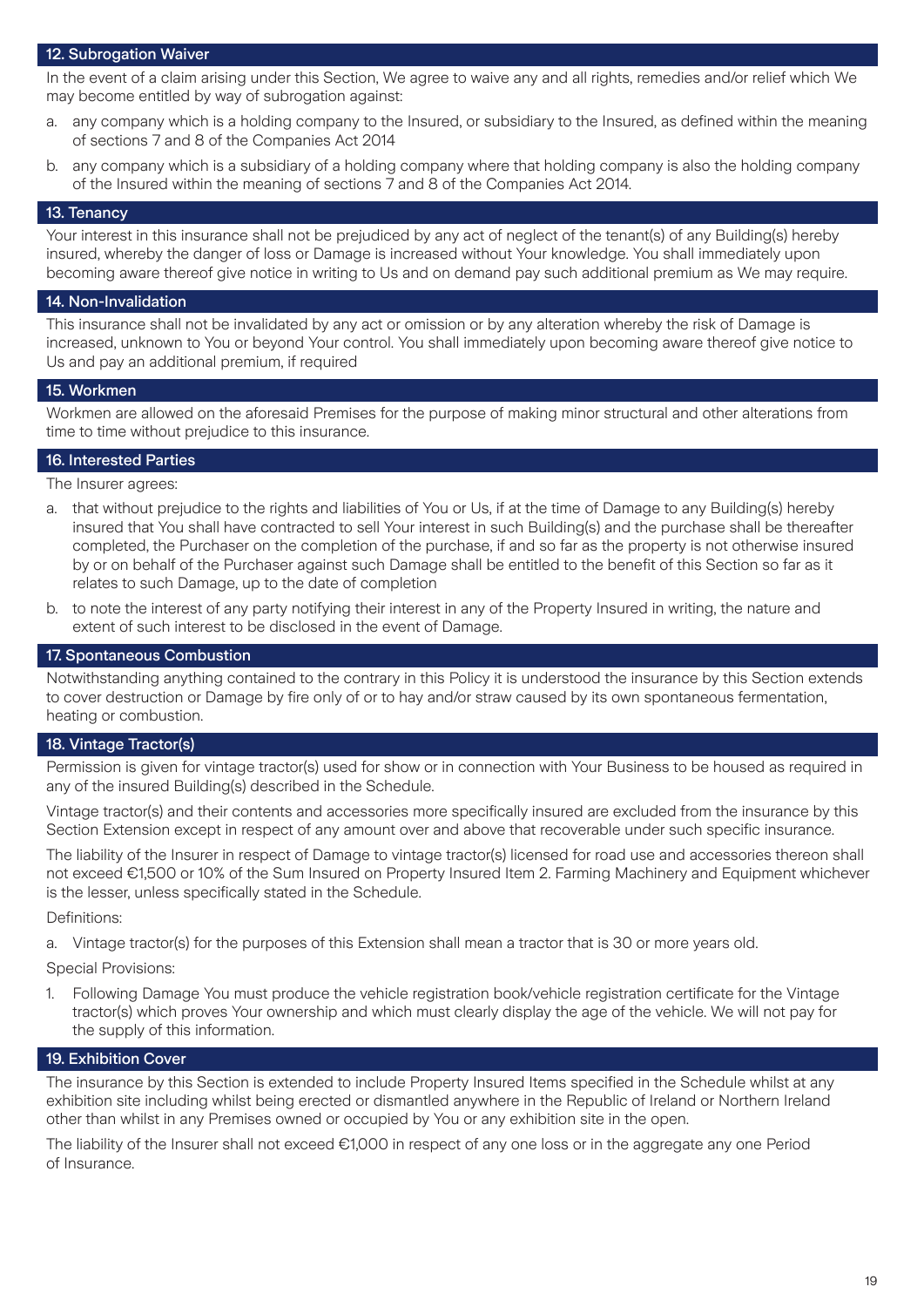# Section: "1 (a) – Farm Property Damage Extensions"

#### The wording under sub section "1 (a) – Farm Property Damage Extensions" has also been updated to include the following new paragraphs:

#### 20. Urgent Repairs to Milking Equipment

The insurance by this Section is extended to include reasonable costs and expenses necessarily incurred by You following insured Damage in making temporary repairs to the Milking Equipment insured by Item 7 and Item 8 or in expediting permanent repairs provided that Our approval has first been obtained in writing and that Our total liability in respect of any loss under this Extension or Section shall not exceed the total Sum Insured for Milking Equipment as stated in the Schedule.

#### 21. Theft of Diesel

Stock of Diesel subject to a limit of €2,000 is insured provided that whether in the open or in buildings at the Premises the Diesel Tank(s) fuel valve or nozzle is securely locked by a disc padlock or equivalent security Locking device.

### Section: "Clauses applicable to Section 1 (a) Farm Property"

The title of the above sub section has been changed to "Section 1 (a) – Farm Property Damage Clauses". Furthermore, the wording under this sub section has been replaced under the new title. Please see the updated wording below:

### Section: 1 (a) – Farm Property Damage Clauses

#### 1. Walls Gates Posts Fences and Hedges

The insurance by this Section includes Damage to walls, gates, posts, fences and hedges under Property Insured Item 1. Building(s).

The liability of the Insurer under this Clause and the Section shall in no case exceed €1,300 any one loss or in the aggregate any one Period of Insurance.

#### 2. Agricultural Produce Basis of Settlement

In the event of claim for Damage the value of any Agricultural Produce Item 3 (other than Milk) insured by this Section shall be deemed to be the greater of the market value or the value according to the Intervention System of the Common Agricultural policy of the European Community which You would have been entitled to if it had been sold into intervention at the time of any loss destruction or Damage.

#### Milk

The amount We will pay per litre will be the average value per litre that You were paid over the last five milking days prior to a claim.

### Section: "1 (a) – Farm Property Damage Conditions"

A new sub section has been included entitled "Section 1 (a) – Farm Property Damage Conditions". The condition "1. Average (Underinsurance)" has been included under this sub section. This replaces "Clause 1 – Average" which was under sub section "Clauses applicable to Section 1 (a) Farm Property". Please see the updated wording below:

#### 1. Average (Underinsurance)

The Sum Insured by each Item of this Section (other than those applying solely to fees, removal of debris and Milk) is declared to be separately subject to Average.

In respect of all Sums Insured hereby declared to be subject to Average, where such sum shall at the commencement of any Damage be less than the value of the Property Insured within such Sum Insured, the amount payable by the Insurer in respect of such Damage shall be proportionately reduced.

### Section: "1 (a) – Farm Property Damage Conditions"

The wording under sub section "1 (a) – Farm Property Damage Conditions" has been amended to include the following condition:

#### 2. Average (Underinsurance) in respect of Milk

The Sum Insured for Milk insured under this Section is declared to be separately subject to Average.

This means where such sum shall at the commencement of any Damage be less than 80% of the actual selling value of the Milk within such Sum Insured, the amount payable by Us in respect of such loss or Damage shall be proportionately reduced.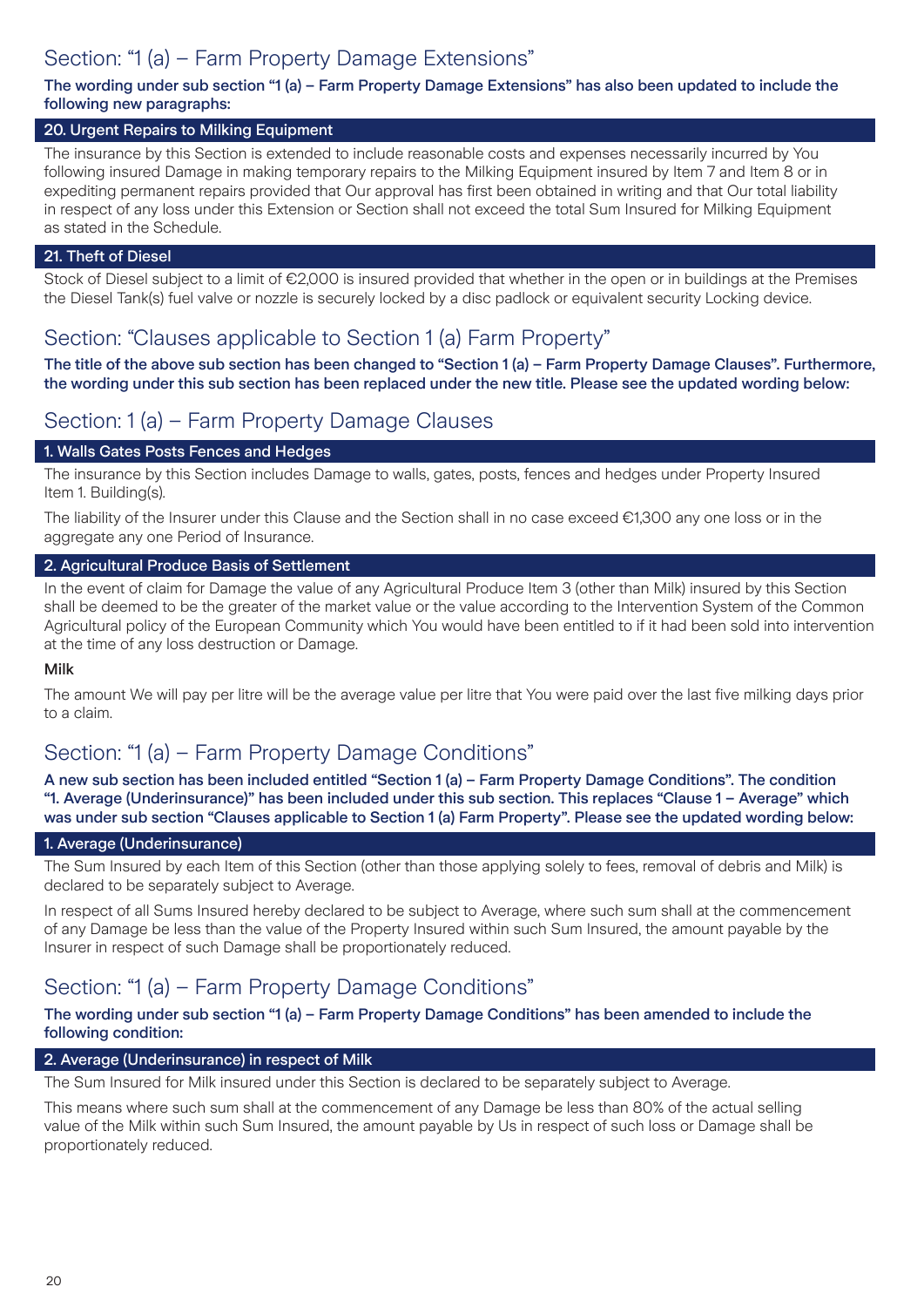# Section: "1 (a) – Farm Property Damage Conditions"

#### The wording under sub section "1 (a) – Farm Property Damage Conditions" has also been updated to include the following new conditions:

#### 3. Retention

Where, in the context of Damage to real property only, We pay the costs of repair or reinstatement as above, We may:

- a. release a proportion of the estimated cost of repair or reinstatement prior to completion of the work;
- b. pay the balance (otherwise known as the "retained amount") to You on completion of the work and on receipt of appropriate documentation validating the costs incurred by You for the repair or reinstatement work (including VAT invoices).

The retained amount will not exceed:

- i. 5 per cent of the claim settlement amount in a case in which the claim settlement amount is less than €40,000; or
- ii. 10 per cent of the claim settlement amount in a case in which the claim settlement amount is €40,000 or more.

#### 4. Grain Drying

In respect of the process of Grain Drying it is a condition that all Grain dryers:

- 1. must be operated as per manufacturers guidelines.
- 2. have all thermostats & automatic control gear must be regularly maintained & serviced.
- 3. must be regularly maintained & serviced as per the manufacturers guidelines.
- 4. must be supervised when in use.
- 5. dust extractor's must be regularly maintained and serviced as per manufacturers guidelines and filters regularly checked

### Section: "1 (b) – Livestock – Meaning of Words"

#### The wording under sub section "1 (b) – Livestock – Meaning of Words" has been replaced. Please see the updated wording below:

#### Meaning of Words

Certain words have special meanings and are defined in the General Definitions page. To help You identify these words We have printed them in title case and bold throughout.

Other words with special meanings in this Section are defined below and are printed in title case and bold throughout.

#### **Definitions**

#### 1. Injury

A physical injury or trauma caused immediately by an accident. Not any injury that happens over a period of time and contributed to, in any way, by a previous disease process in the animal.

#### 2. Livestock

Livestock shall mean the animals as specified in Your Schedule which are owned by You and used in connection with Your Business but excludes domestic household pets

#### 3. Market Value

The cost of replacing any animal with one of comparable worth and condition but not exceeding an amount of  $\epsilon$ 6,500 per animal unless otherwise stated in the Schedule

#### 4. Property Insured

Shall mean the Livestock as insured under this Section owned by You and specified in Your Schedule.

#### 5. Territorial Limits

Anywhere within the Republic of Ireland and Northern Ireland.

#### 6. Fatal Injury (Pedigree cover Event 13 only)

Shall mean a violent, external, accidental and visible act, illness or disease that causes death or its necessary slaughter (under certificate by a duly qualified veterinary surgeon) within 28 days of such accident during the Period of Insurance. It is also understood that Fatal Injury for Pedigree Livestock includes death by poisoning.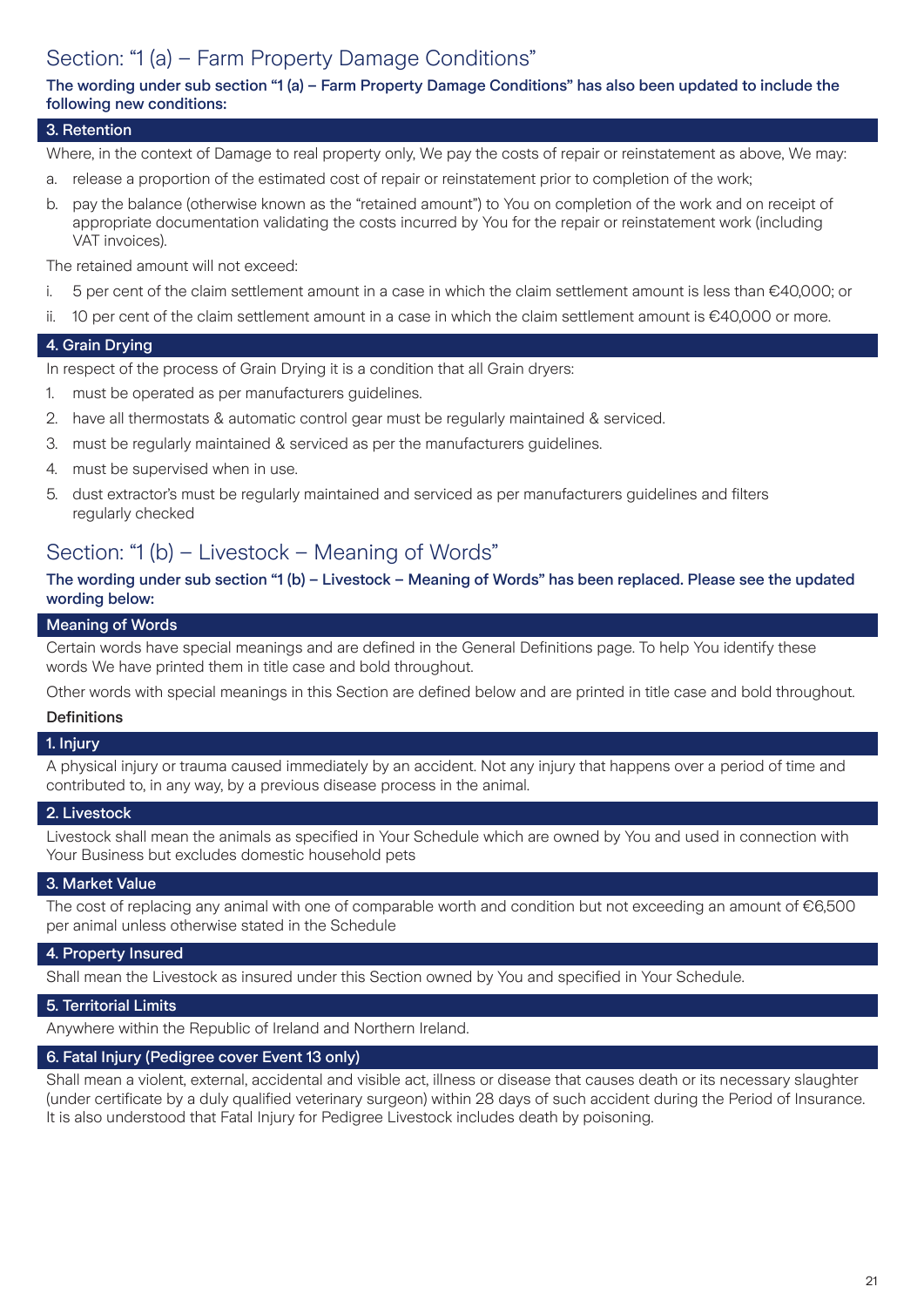### Section: "1 (b) – Livestock – What Is Insured"

The wording under sub section "1 (b) – Livestock – What is Insured – Events – 1. Fire, Lightning & Explosion" has been updated to also include the following:

#### 1.5 Subterranean Fire

### Section: "1 (b) – Livestock – What Is Insured"

The wording under sub section "1 (b) – Livestock – What is Insured – Events – 2. Flood" has been updated to also include the following:

#### 2. Storm or Flood

Accidental Injury causing death (or necessary slaughter by veterinary surgeon within 28 days of such injury) to Livestock insured resulting solely and directly as a result of Damage by Storm or Flood occurring on Your Premises or whilst temporarily removed within the Territorial Limits but excluding loss or Damage caused by:

a. frost, subsidence, ground heave or landslip

### Section: "1 (b) – Livestock – What is Insured"

The wording under sub section "1 (b) – Livestock – What is Insured – Events – 7. Mortality" has been updated. Please see the updated wording below; however, it is important to note cover described below only applies if you have chosen it, You have paid the appropriate premium and the cover is confirmed in the Schedule:

#### 7. Mortality

Accidental Injury causing death (or necessitating slaughter by veterinary surgeon within 28 days of such injury) to Livestock insured under this Section and occurring on the Premises or land owned occupied leased or rented by You but excluding:

- i. accidental Injury whilst Livestock is in transit including loading or unloading for the purpose of transit)
- ii. accidental Injury causing death of Sheep as a result of any dog attack or dog worrying
- iii. the amount of any Deductible or Excess stated in the Schedule.

### Section: "1 (b) – Livestock – What is Insured"

The wording under sub section "1 (b) – Livestock – What is Insured – Events – 8. Bovine Tuberculosis and/or Brucellosis" has been updated. Please see the updated wording below; however, it is important to note cover described below only applies if you have chosen it, You have paid the appropriate premium and the cover is confirmed in the Schedule in respect of animals specified:

#### 8. Bovine Tuberculosis and/or Brucellosis (cover only operative in respect of animals specified in the Schedule)

Any amount You cannot recover following a compulsory slaughter during the Period of Insurance of the animal(s) specified in the Schedule under an order from the Department of Agriculture, Food and the Marine consequent upon the animal specified having failed to pass the standard Bovine Tuberculosis and/or Brucellosis herd test. Excluding:

i. any loss resulting from a compulsory slaughter for the Department of Agriculture Food and the Marine compensation schemes for destroyed animals which was first diagnosed or showed delayed hypersensitivity (reactor) signs before or within the 12 months prior to this cover being incepted

any amount recoverable under any relevant Department of Agriculture Food and the Marine compensation schemes for destroyed animals and disease eradication.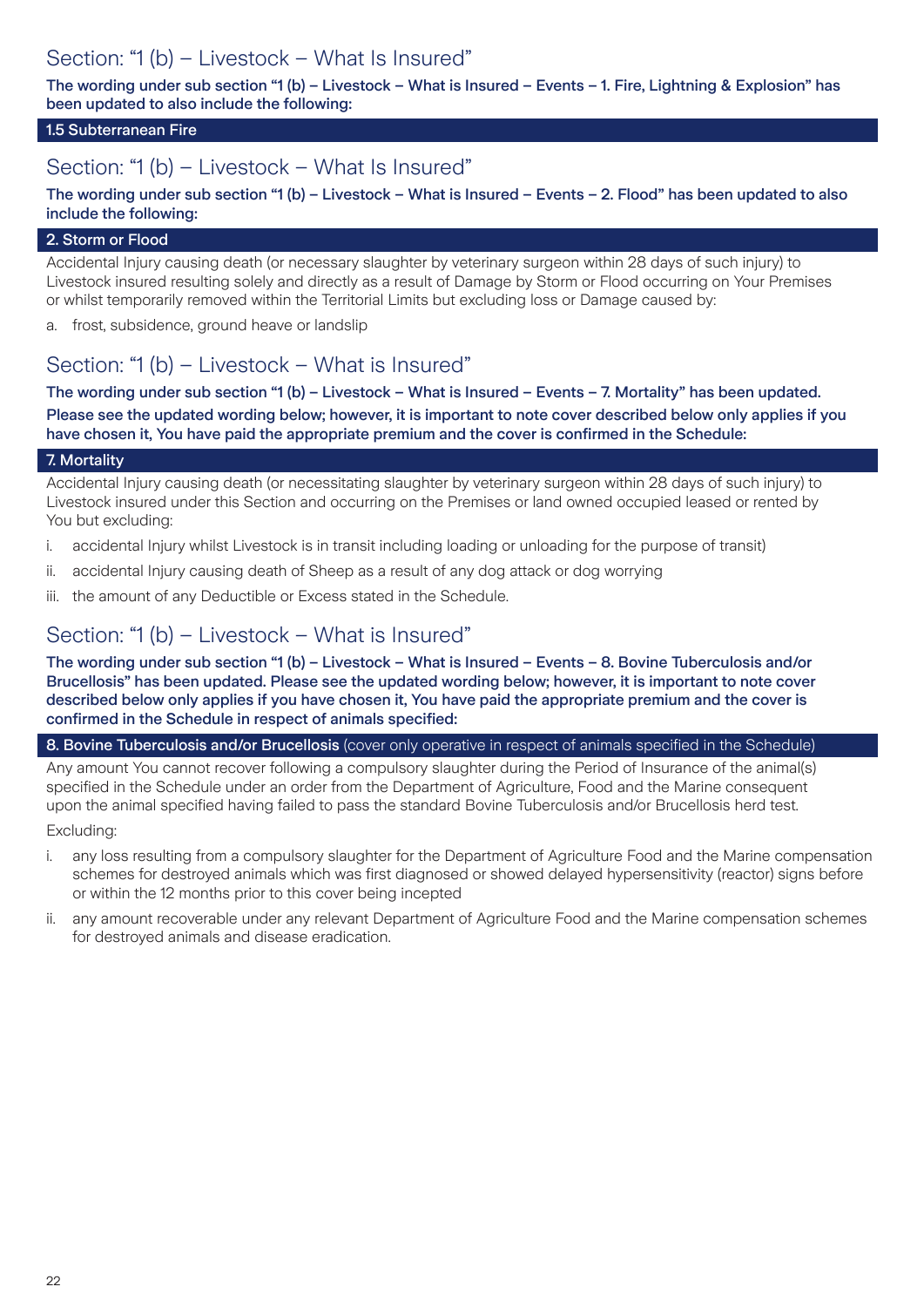### Section: "1 (b) – Livestock – What is Insured"

The wording under sub section "1 (b) – Livestock – What is Insured – Events – 9. Impotence of Bulls/Rams Accident and Illness" has been updated. Please see the updated wording below; however, it is important to note cover described below only applies if you have chosen it, You have paid the appropriate premium and the cover is confirmed in the Schedule in respect of animals specified:

#### 9. Impotence of Bulls/Rams Accident and Illness (cover only operative in respect of animals specified in the Schedule)

We will indemnify You in the event of any animal covered under this Section and specified in the Schedule which:

1. is proven to be to be permanently incapable of natural service resulting solely and directly from accidental injury sustained during the Period of Insurance.

or

2. had proven itself to be fertile and is subsequently proved to be permanently infertile, impotent or incapable of natural service arising solely and directly from sickness or disease first manifesting itself during the Period of Insurance.

#### Excluding:

- i. Frostbite or Freezing
- ii. Congenital or Hereditary conditions.

Special Conditions:

- a. Following notification to Us of a possible claim, the animal must be given at least 3 calendar months to attempt recovery unless We agree to accept the claim before the end of such period.
- b. Permanent infertility, impotency, or incapability must be total and not temporary in nature or reduction and be proved by production of satisfactory evidence and certification from Your Veterinarian and We reserve the right to request an independent opinion from a Veterinarian of Our choice.

In respect of any one loss the liability of the Insurer shall not exceed the Sum Insured stated in the Schedule less the amount recovered or realised through sale or disposal of the animal.

### Section: "1 (b) – Livestock – What Is Insured"

#### The wording under sub section "1 (b) – Livestock – What is Insured – Events – 10 Sheep Worrying" has been replaced. Please see updated wording below:

#### 10. Sheep Worrying (cover only operative if specified in the Schedule)

We will cover You during the Period of Insurance for fatal Injury to Sheep (or necessary slaughter by veterinary surgeon following an attack or worrying) owned by You resulting directly from any dog attack or worrying by dog(s) provided such fatality occurs within 28 days of the attack or worrying but excluding Sheep Worrying by dog(s) belonging to or in the custody and control of:

- i. You
- ii. members of Your family or household
- iii. Your employees.

#### Special Conditions:

- 1. As soon as You discover an occurrence of Sheep Worrying as described above You must make immediate notification to An Garda Síochána and keep the report reference number for inspection by Us upon receipt of any claim.
- 2. Indemnity shall not exceed the market value at time of loss not exceeding the maximum value of flock as stated in the Schedule unless otherwise agreed by US.
- 3. Indemnity shall apply only in respect of sheep the property of the Insured. (The onus of identification of such sheep shall rest on the Insured as condition precedent to any claim).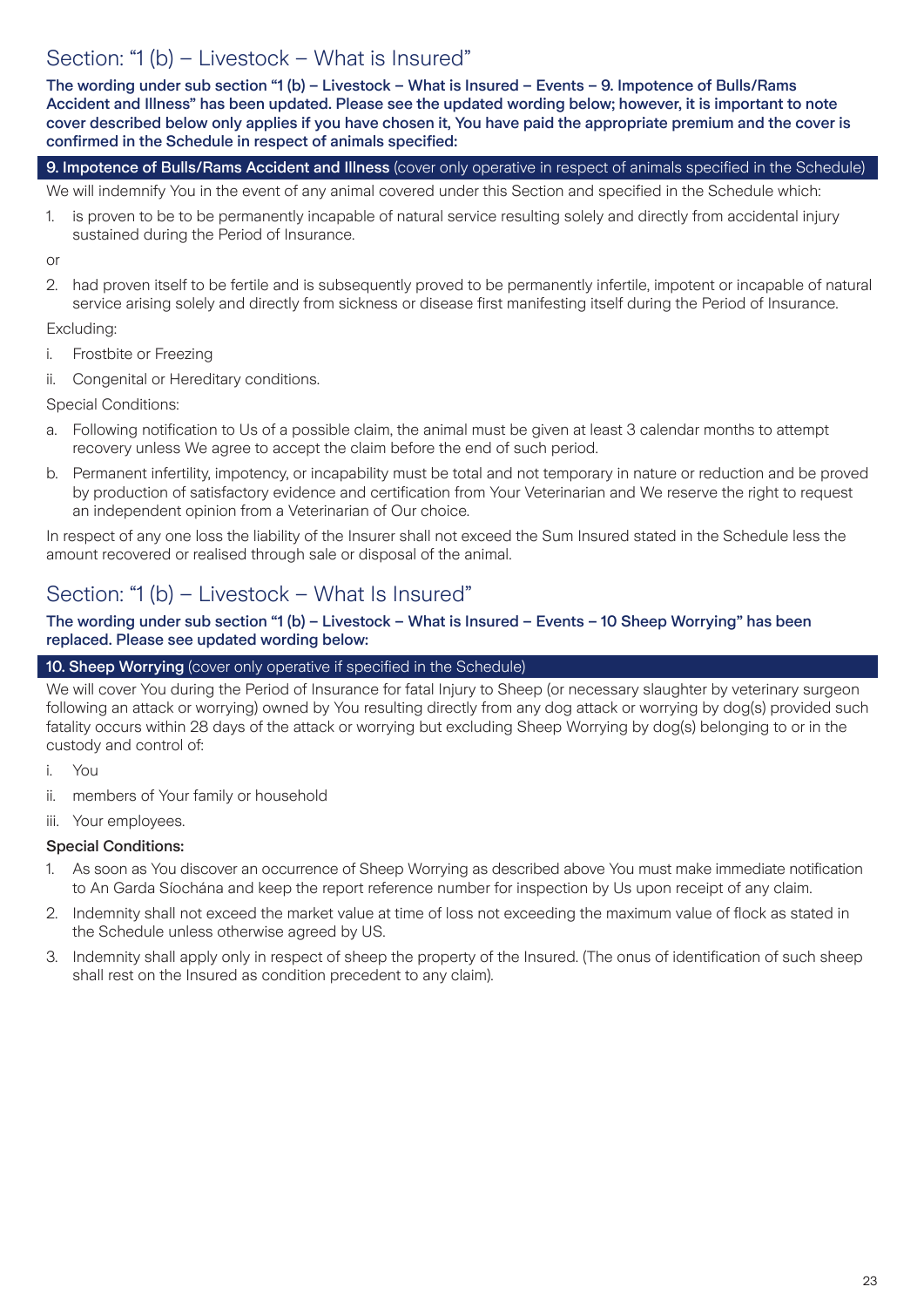### Section: "1 (b) – Livestock – What Is Insured"

The wording under sub section "1 (b) – Livestock – What is Insured" has also been extended to include the following Event, however, it is important to note cover described below only applies if you have chosen it, You have paid the appropriate premium and the cover is confirmed in your policy schedule

#### 11. Theft of Livestock (cover only operative if specified in the Schedule)

We will indemnify You by payment if Livestock insured under this Section is stolen and unrecovered as a result of theft from the Premises during the Period of Insurance.

Provided that in the event of a loss the maximum liability of the Insurer shall in no case exceed the Sum Insured stated in the Schedule or the Market Value of such Livestock at the time of loss whichever is lower and subject to an Excess of €500 in respect of each and every loss.

Excluding:

- a. any amount if You do not own the animals and they are not registered under Your Herd number
- b. any amount if the theft or loss of Livestock involves dishonesty, procurement, or connivance by You, an employee(s) or any member of Your family or household
- c. any animal kept at an out farm unless security measures declared and cover have been agreed by the Insurer, subject to necessary terms, conditions and special conditions applying
- d. any amount where possession of Livestock is obtained by deception or where You or the person tending to the animals has freely parted with the Livestock, even if tricked into doing so
- e. any amount for the loss or death of unborn offspring, embryo or foetus
- f. any loss of livestock stolen from unfenced lands and/or common lands
- g. any loss occurring elsewhere other than at the Premises within the Republic of Ireland
- h. any loss whilst Livestock is in transit
- i. consequential loss of whatsoever nature or any other financial loss, legal compensation, costs and expenses resulting from theft of Livestock.

Special Conditions:

- 1. All perimeter fences are adequate for containing animals, maintained in sound condition and all external gates and loading pens are secured when the Premises is unattended.
- 2. You must make notification to An Garda Síochána and the Department of Agriculture, Food and the Marine within 48 hours of any incidence of theft and keep the report reference number for inspection by Us upon receipt of any claim.
- 3. No claim may be payable unless the animal or Livestock has been declared stolen or missing for a minimum of 60 days, unless Our approval has otherwise been obtained in writing.
- 4. If the animal or Livestock is found or returns, You must notify Us immediately and refund or return any payment We have paid You.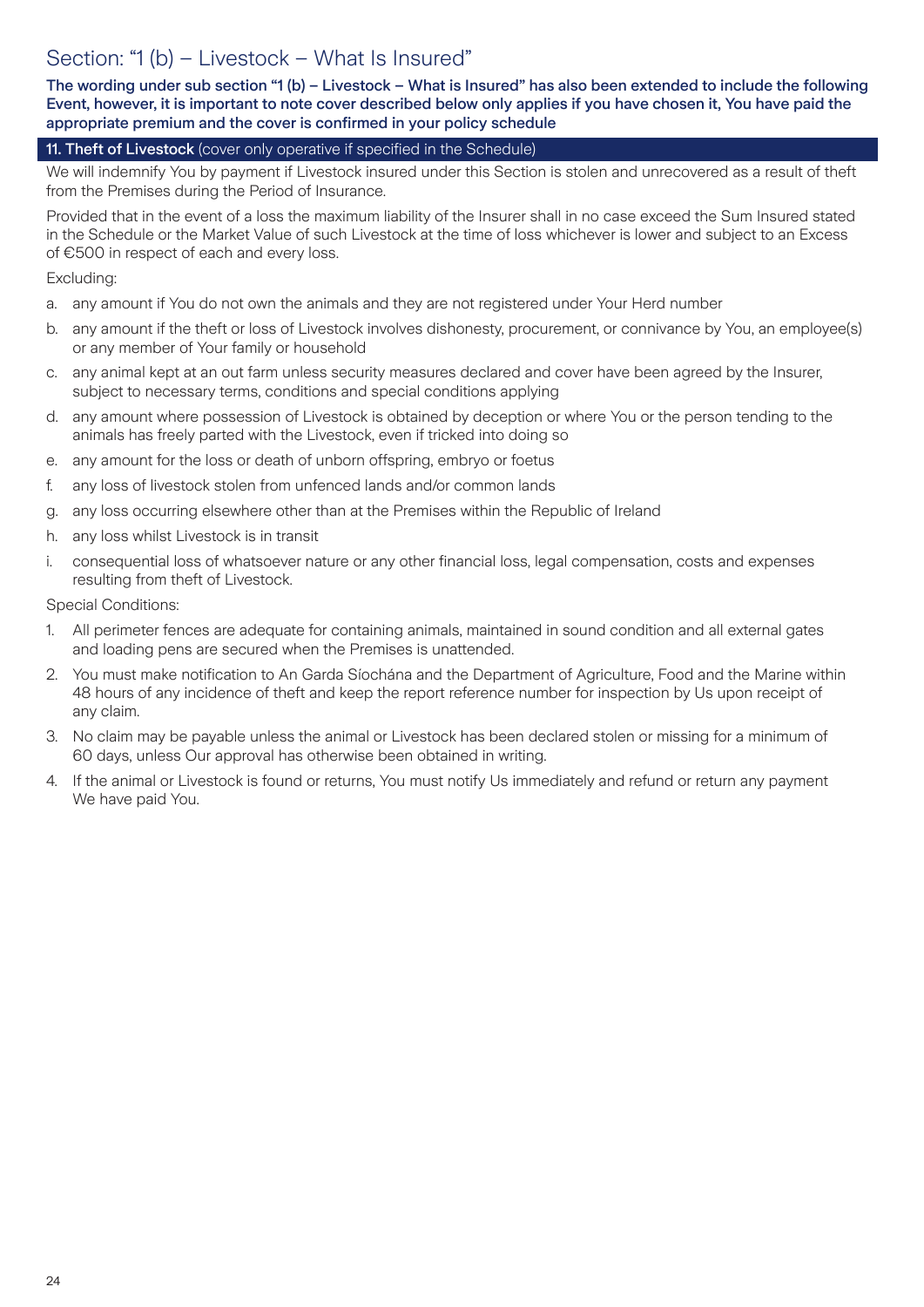# Section: "1 (b) – Livestock – What is Insured"

The wording under sub section "1 (b) – Livestock – What is Insured" has also been extended to include the following Event; however, it is important to note cover described below only applies if you have chosen it, You have paid the appropriate premium and the cover is confirmed in your policy schedule

#### 12. Accidental Poisoning Cover (cover only operative in respect of animals specified in the Schedule)

Accidental poisoning causing death (or necessitating slaughter by veterinary surgeon within 28 days of such injury) to Livestock insured and occurring on the Premises or land owned occupied leased or rented by You but excluding:

- i. accidental death caused as a result of unintentional or deliberate botulism
- ii. the first €2,500 of each and every loss as stated in the Schedule.

The most the Insured can claim in respect of any one incident is limited to the sum insured on the schedule or €100,000 whichever is the lesser

#### Special Conditions:

When agitating slurry due to the high risk of gas release it is a condition that You must

- 1. Undertake a risk assessment in advance of any slurry agitation in line with HSA guidelines
- 2. Remove Yourself and any other persons, and evacuate all Livestock and any pets from buildings above or adjacent to the slatted tank before you start
- 3. Keep Yourself and any other persons, and Livestock out of the vicinity buildings (at least 100 metres) for at least the first 45 minutes following the commencement of agitation.
- 4. Open all doors and available ventilation to provide a through draught, especially at floor level
- 5. Only agitate on a day where there is good air movement and a minimum wind speed of at least Beaufort Scale 2

### Section: "1 (b) – Livestock – What is Insured – Events – 13. Pedigree Livestock"

The wording under the above Event has been newly added to the Farm Protection Insurance Policy Document; please review should you wish to avail of the cover provided under this new section.

### Section: "1 (b) – Livestock – What is not Insured"

#### The title of this sub section has been replaced. Please see the updated title below:

### Section 1 (b) – Livestock Exclusions

### Section: "1 (b) – Livestock Exclusions"

#### The wording under sub section "1 (b) – Livestock Exclusions – What is not Insured – No. 5" has been updated as follows:

5. pregnancy or parturition or castration except insofar as covered under Pedigree Event 13 where selected and noted in Your Schedule

### Section: "1 (b) – Livestock Exclusions"

#### The wording under sub section "1 (b) – Livestock Exclusions – What is not Insured – No. 9" has been updated as follows:

9. poison, malnutrition or neglect (except where specifically insured under 12. Accidental Poisoning or Fatal Injury Pedigree Livestock)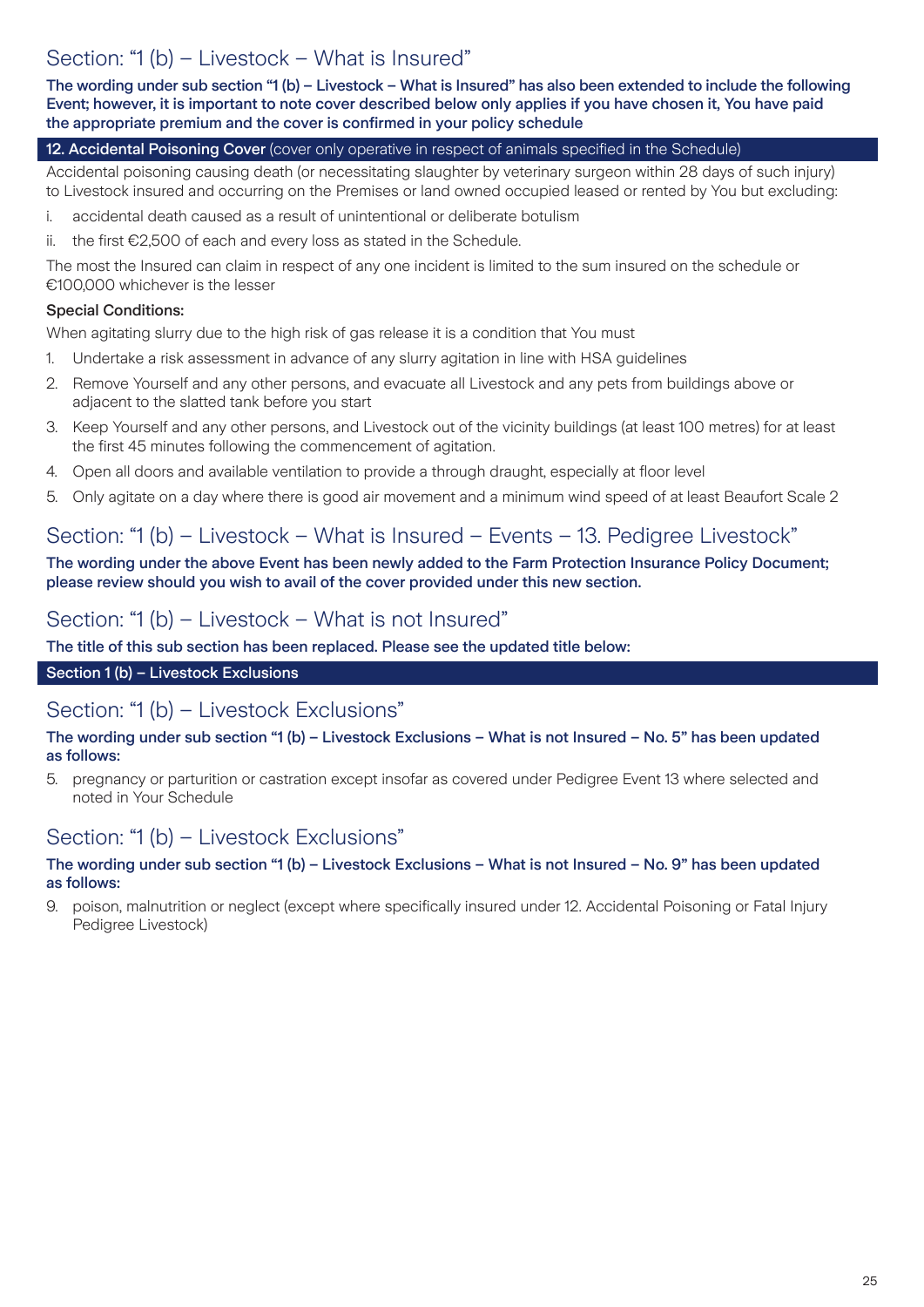### Section: "1 (b) – Livestock Exclusions"

#### The wording under sub section "1 (b) – Livestock Exclusions – What is not Insured" has been updated to also include the following exclusion:

13. unintentional or deliberate botulism

### Section: "Clauses Applicable to Section 1 (b) – Livestock"

#### The title of the above sub section has been changed to "Section 1 (b) – Livestock Extensions". Furthermore, the wording under this sub section has been extended to include the following automatic cover under the new title.

#### 3. Theft of Livestock automatic limit

The insurance by this Section extends to include an automatic cover in respect of Theft of Livestock subject always to the definitions, exclusions and conditions outlined in Event 11. Theft of Livestock and of this Section and Policy.

The maximum amount payable under this Extension shall not exceed €5,000 any one loss or in the aggregate any one Period of Insurance. An Excess of €500 applies in respect of each and every loss.

Where Event 11. Theft of Livestock is Insured specifically under Your Policy and noted in Your Schedule it is understood that the limit shown in Your Schedule shall be in addition to the limit provided under this Extension.

#### 4. Livestock Basis of Settlement Extension

We will pay the cost of replacing any animal with one of comparable worth and condition, this is referred to as the Market Value at the date of loss:

- i. The basis of settlement is deemed to be Market Value +10% for livestock claims under the Insured Events as Specified in Your policy Schedule except Event 10 Sheep worrying.
- ii. The basis of settlement in respect of Event 10. Sheep worrying is deemed to be Market Value +20% for sheep worrying claims under the following Insured Events 11 when Specified in Your policy Schedule

### Section: "1 (b) – Livestock Extensions"

The wording under sub section "1 (b) – Livestock Extensions – Average" has been moved to sub section "1 (b) – Livestock Conditions".

### Section: "Conditions Applicable to Section 1 (b) Livestock"

The title of the above sub section has been changed to "Section 1 (b) – Livestock Conditions". Furthermore, the wording under this sub section has been replaced under the new title. Please see the updated wording below:

#### 1. Average (Underinsurance)

The Sum Insured by each Item of Livestock specified in the Schedule is declared to be separately subject to Average.

In respect of all Sums Insured hereby declared to be subject to Average, where such sum shall at the commencement or happening of any Insured Event be less than the value of the Livestock Items within such Sum Insured, the amount payable by Us in respect of such loss or Damage shall be proportionately reduced.

#### 2. Reasonable Precautions

While this Policy is in force the You must:

- i. maintain in adequate condition all walls, gates, posts, fences and hedges and slatted units, enclosing areas where Livestock are kept
- ii. ensure all Livestock specified in the Schedule are adequately cared for and free from any illness or Injury at the commencement of this insurance and no animal shall:
	- a. be removed from Your Premises for the purpose of being kept permanently elsewhere
	- b. be used for purposes other than those stated in the Submission or Schedule without Our written consent.
- iii. comply with all applicable laws, statutory enactments or local authority bye-laws, regulations, obligations and requirements.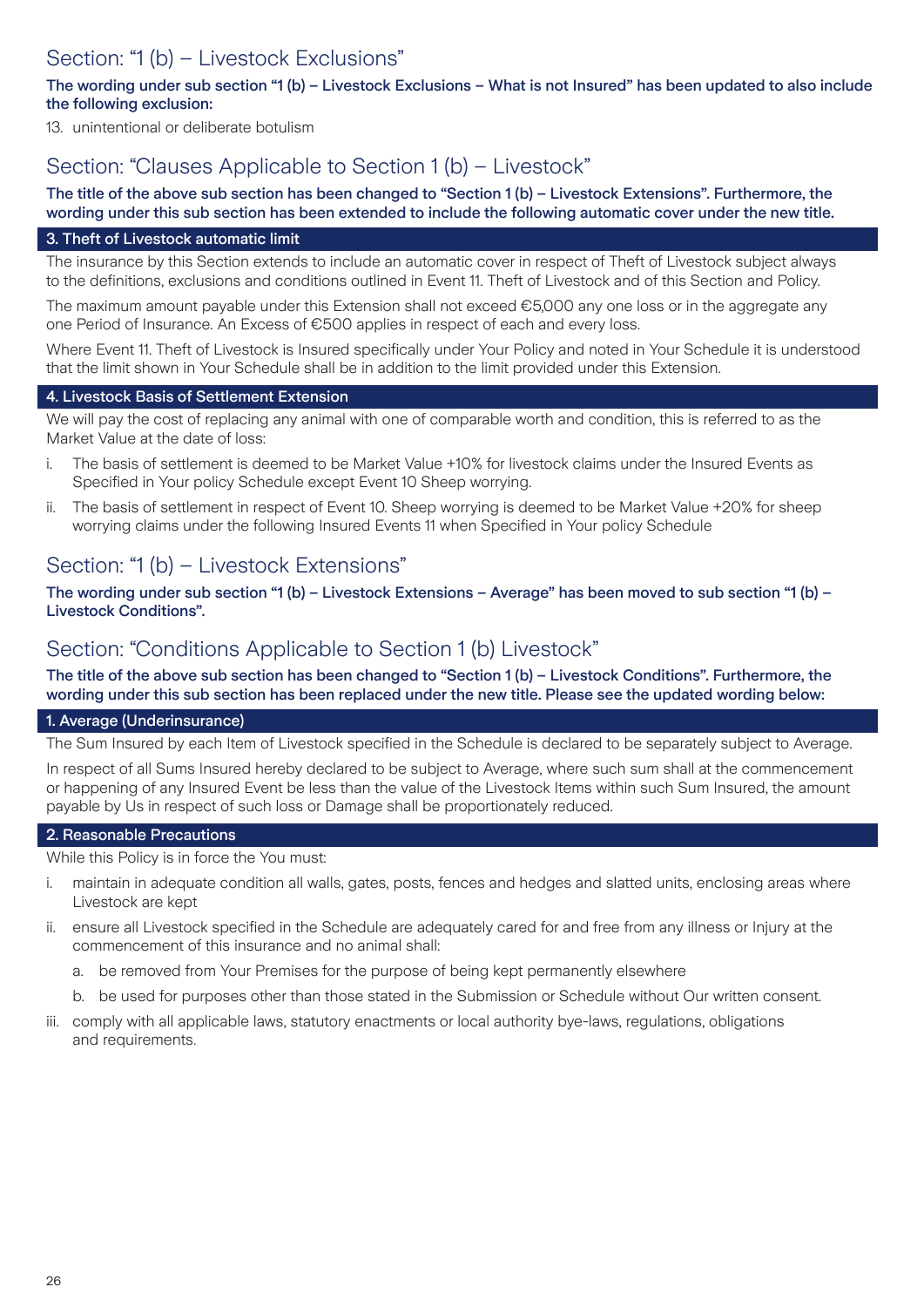#### 3. Claims

In the event of an occurrence which gives rise to a claim or which may give rise to a claim.

- i. You shall give Us immediate notice of such event.
- ii. You shall notify a Veterinary Surgeon immediately in the event of Injury to any animal and have such animal treated as necessary.
- iii. You shall at Your own expense, within 14 days after such event, supply Us with a completed claim form together with all other information as may be required including any qualified Veterinary Surgeon's certificates, photos and satisfactory proof of the death, identity and value of the animal
- iv. if We allege that the death of the animal is from an excluded cause, the burden of proving the contrary shall rest with You.
- v. if We admit the claim, You may dispose of the carcass to best advantage and the amount realised shall be offset against the amount of the claim.

It is a condition precedent to liability under this Policy that full and unrestricted access be provided to Us or a delegated representative of Ours to all records and herd registers relating to the ownership of Livestock insured by this Policy.

### Section: "1 (c) – Refrigerated Milk Storage Tanks"

#### The title of this Section 1 (c) has been amended. Please see updated title below:

#### Section 1 (c) – Deterioration of Milk

Note: throughout this section the reference to Refrigerated Milk Storage Tank(s) has been updated to note Bulk Milk Tank(s) or Refrigerated Milk Storage Tank(s)

### Section: "1 (c) – Refrigerated Milk Storage Tanks – Meaning of Words"

The title of the sub section "1 (c) – Refrigerated Milk Storage Tanks – Meaning of Words" has been changed to "1 (c) – Deterioration of Milk – Meaning of Words – Definitions". Furthermore, the wording under this new title has been updated. Please see the updated title and wording below:

#### Meaning of Words

Certain words have special meanings and are defined in the General Definitions page. To help You identify these words We have printed them in title case and bold throughout.

Other words with special meanings in this Section are defined below and are printed in title case and bold throughout.

#### **Definitions**

#### 1. Bulk Milk Tank(s) and Refrigerated Milk Storage Tank(s)

shall include associated installations and piping, wires and accessories described in the Schedule installed permanently at Your Premises and owned by You or for which You are responsible.

#### 2. Milk

shall mean Milk insured under this Section and contained within Bulk Milk Tank(s) or Refrigerated Milk Storage Tank(s) used in connection with the Business.

### Section: "1 (c) – Deterioration of Milk – The Cover"

#### The wording under the above sub section "1 (c) – Deterioration of Milk – The Cover" has been replaced. Please see updated wording below:

The Insurer will indemnify You against Damage insured under this Section to Milk while contained in Bulk Milk Tank(s) or Refrigerated Milk Storage Tank(s) within the Premises by deterioration caused by an Insured Event provided that Our liability in respect of any one loss or in the aggregate in any one Period of Insurance shall in no case exceed the Sum Insured on Milk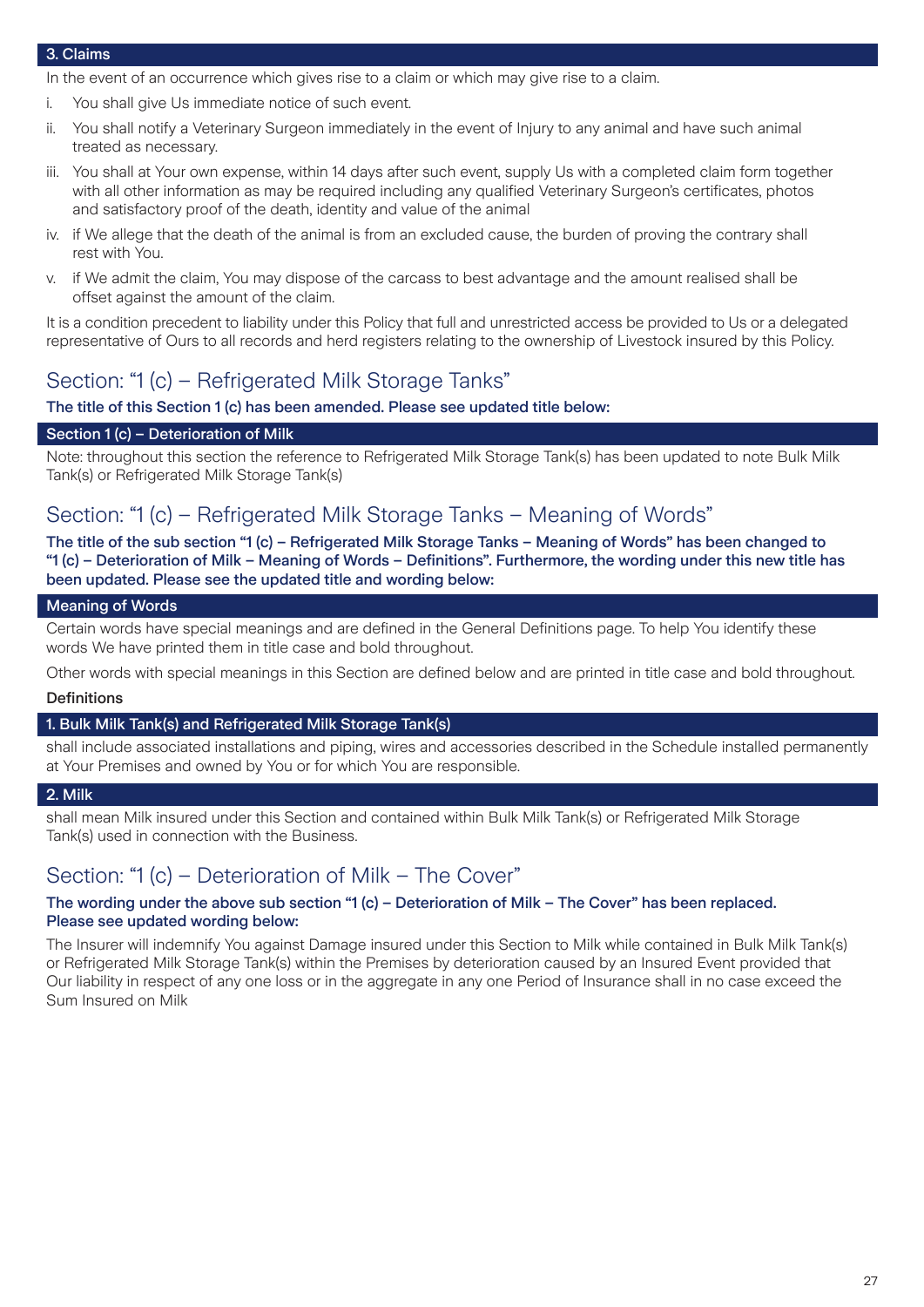# Section: "1 (c) – Deterioration of Milk – What is Insured"

#### The wording under the above sub section has been updated. Please see the updated wording below: What is Insured – Events

#### 1. Deterioration of Milk in Bulk Milk Tank(s) or Refrigerated Milk Storage Tank(s)

We will pay for:

- 1.1 loss deterioration or putrefaction of Milk caused by a change (rise or fall) in temperature of a Bulk Milk Tank(s) or Refrigerated Milk Storage Tank(s) in which it is being stored as a direct result of:
	- a. sudden and unforeseen loss or Damage to the Tanks
	- b. failure (from any inherent cause) of any thermostatic or automatic controlling devices
	- c. failure of the public electricity supply which is not caused by:
		- a deliberate act of any electricity supply company unless such deliberate act is performed for the sole purpose of safeguarding life or protecting a part of the public electricity supply company's system
		- a scheme of rationing unless necessitated solely by physical Damage to a part of the public electricity supply company's system.
- 1.2 contamination of Milk by the accidental escape of refrigerant gas or liquid into the Refrigerated Milk Storage Tank(s).

#### 2. Prevention of access due to inclement weather

We will pay for the loss of Milk where the Co-operative are unable to access Your Premises for milk collection due to snow, ice, storm or hurricane subject to a total limit of €12,000 or 2 claim incidents, whichever is less, in any one Period of Insurance.

The liability of the Insurer in respect of any one loss shall not exceed the Sum Insured as stated in the Schedule

#### 3. Accidental contamination by antibiotic residue

We will pay for the loss of own milk as a direct result of accidental contamination by antibiotic residue Provided that:

- a. the milk has been rejected by the processer or creamery and evidence is provided
- b. a valid products liability claim is declared and accepted by the Insurer under Section 5 Products Liability of this policy
- c. there is a plan in place to identify and adhere to waiting and withdrawal periods for animals undergoing antibiotic treatment

The liability of the Insurer in respect of any one loss or in the aggregate shall not exceed the Sum Insured as stated in the Schedule.

### Section: "1 (c) – Refrigerated Milk Storage Tanks – What is not Insured"

#### The title of the above sub section has been changed and the wording updated. Please see the updated title and wording below:

#### Section 1 (c) – Deterioration of Milk Exclusions

#### What is not Insured

- a. arising from improper storage or stowage
- b. the dumping or disposal of excess or surplus Milk
- c. any Excess stated in the Schedule
- d. any willful act or neglect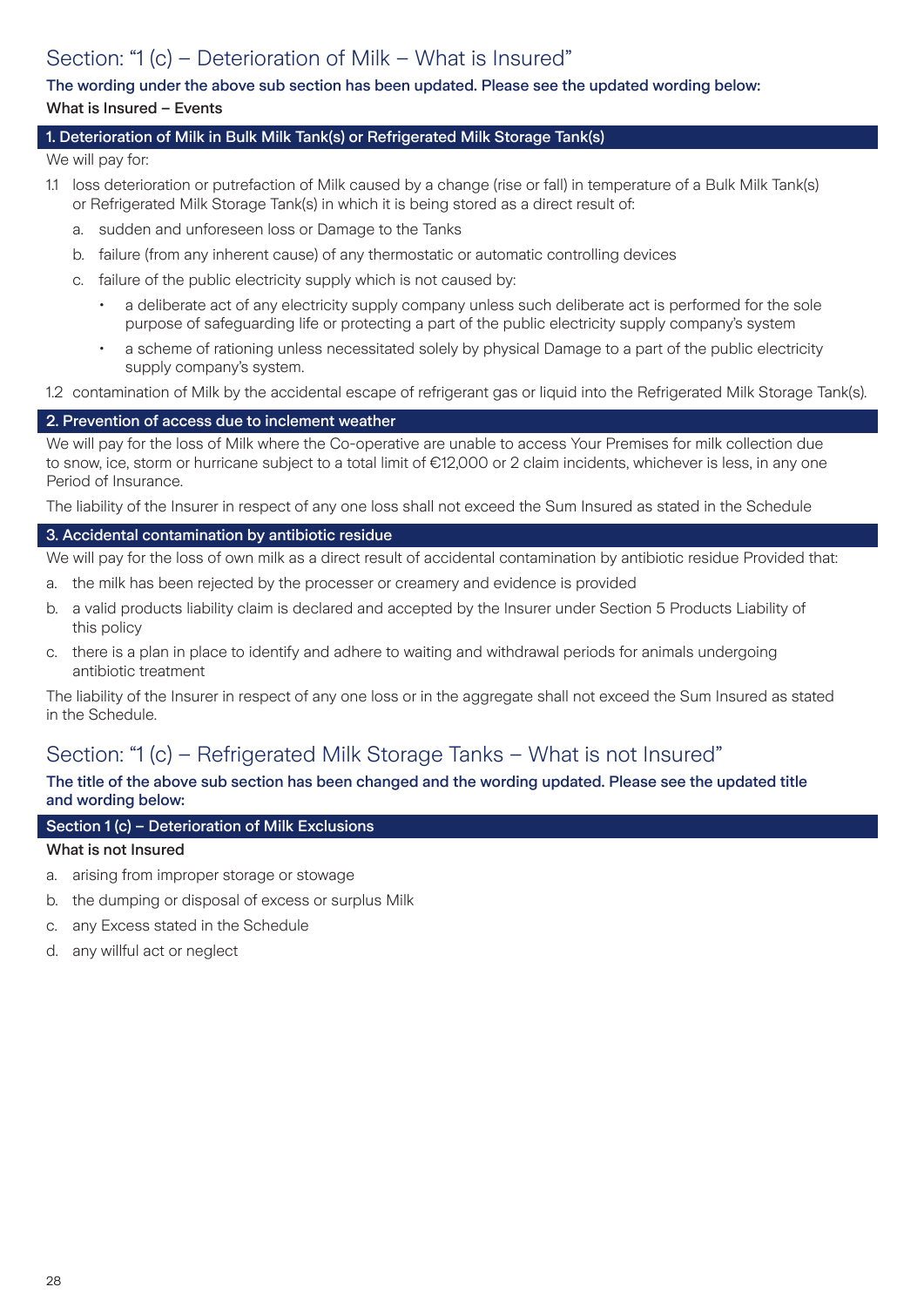### Section: "1 (c) Extensions Applicable to Section 1 (c) Refrigerated Milk Storage Tanks" and "Special Terms and Conditions applicable to Section 1 (c) Refrigerated Milk Storage Tanks"

The above sub sections have been amalgamated into one sub section and the title has been amended to "Section 1 (c) – Deterioration Milk Conditions". Furthermore, the wording under this sub section has been updated under the new title. Please see the updated wording below:

### Section: "1 (c) – Deterioration of Milk Conditions"

### 1. Basis of Settlement

All claims under this Section shall be settled on the basis of the following:

#### Milk in Bulk Milk Tank(s) and Refrigerated Milk Storage Tank(s)

The amount We will pay per litre will be the average value per litre that You were paid over the last five milking days prior to a claim.

#### Loss of own Milk under cover 3

The liability of the Insurer for each claim shall not exceed the amount rejected by the processor or creamery or the sum insured whichever is the lesser.

#### 2. Under insurance in respect of Milk in Storage Tanks.

#### Average (Underinsurance)

The Sum Insured for Milk insured under this Section is declared to be separately subject to Average.

This means where such sum shall at the commencement of any Damage be less than 80% of the actual selling value of the Milk within such Sum Insured, the amount payable by Us in respect of such loss or Damage shall be proportionately reduced.

#### 3. Maintenance

It is a condition of the cover provided under this Section of the Policy that You maintain in force a contract providing for competent engineers to service and maintain in proper working condition the Refrigerated Milk Storage Tank(s) insured at intervals not exceeding 6 months.

### Section: "1 (d) – Forestry"

The wording under the above section has been newly added to the Farm Protection Insurance Policy Document; please review should you wish to avail of the cover provided under this new section.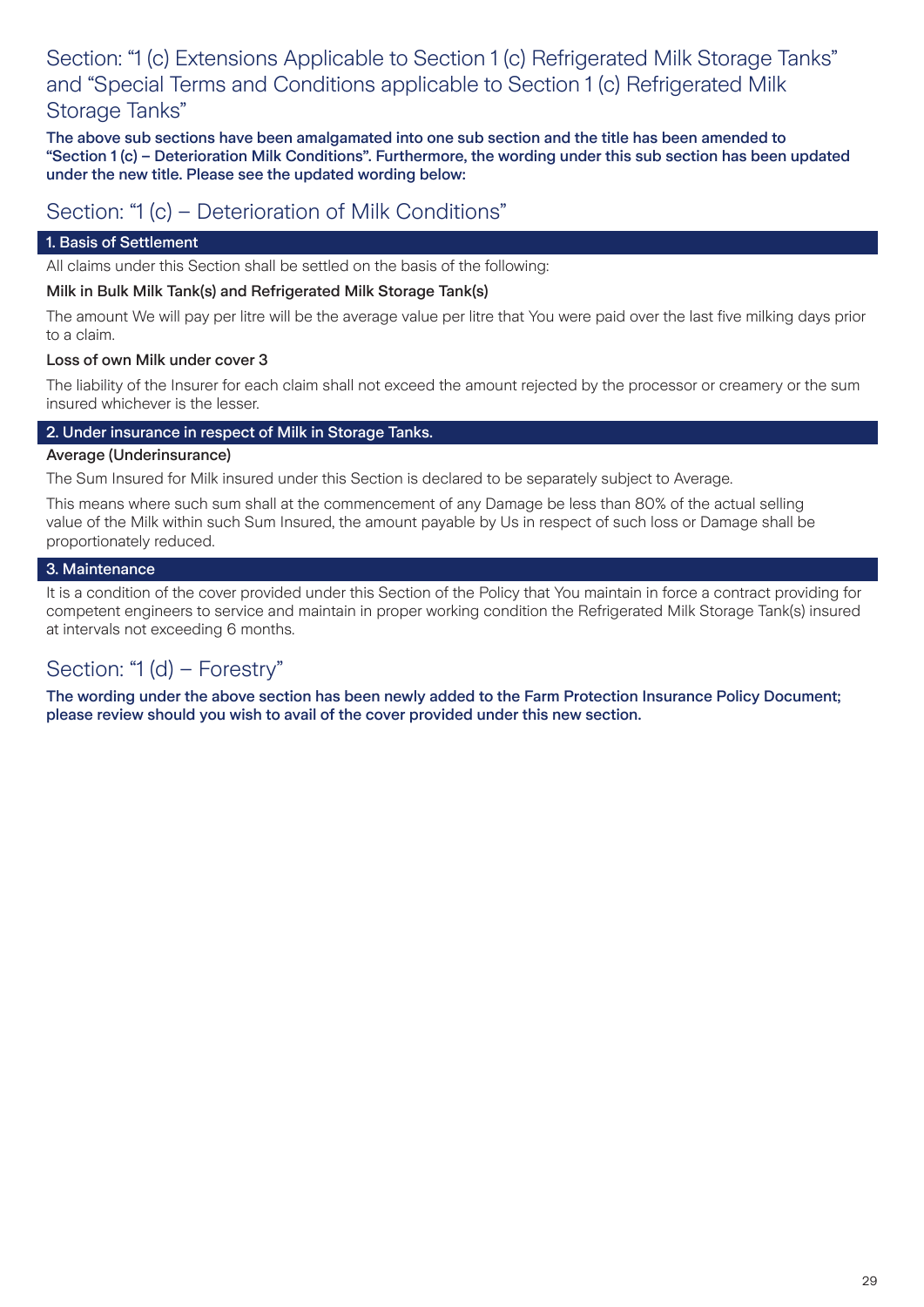### Section: "2 – Business Interruption"

The words "CONSEQUENTIAL LOSS" throughout this section has been replaced by "Business Interruption"

### Section: "2 – Business Interruption – The Cover"

The wording under paragraph 1 of sub section "2 – Business Interruption – The Cover" has been updated to also include an exclusion in relation to "Section 1 (d) Forestry". Please see the updated wording below:

#### The Cover

If Damage by any of the Events insured under this Section of the Policy occurs at the Premises to Property Insured under Section 1 (a) Farm Property but excluding Item 4. Growing Crops, Item 5. Growing Trees Section 1 (d) Forestry which is used by You for the purpose of the Business and causes interruption of or interference with Your Business at the Premises.

### Section: "2 – Business Interruption – The Cover"

The wording under sub section "2 – Business Interruption – The Cover" has been updated to also include the following "2. Additional Increased Cost of Working"

#### 2. Additional Increased Cost of Working

The insurance under this item is limited to such further additional expenditure beyond that recoverable under clause (b) of item 1 on Gross Income necessarily and reasonably incurred by the Insured during the Indemnity Period in consequence of the Damage for the sole purpose of avoiding or diminishing the reduction in Gross Income.

### Section: "2 – Business Interruption – The Cover"

The wording under "3. Farming Continuation Expenses (Arable and Stock Farming)" has been replaced. Please see the updated wording below:

#### 3. Increased Cost of Working Only (Farming Continuation Expenses)

The insurance under this Item is limited to additional cost of working and expenses and the amount payable as indemnity thereunder shall be:

The additional expenditure necessarily and reasonably incurred by You during the Indemnity Period in order to minimise any interruption or interference with the Business in consequence of Damage

Provided that the liability of the Insurer shall not exceed more than one third of the Sum Insured hereunder in respect of such additional expenditure arising in the first quarter of the Maximum Indemnity Period following the date of the Damage nor more than an equal proportion of the balance of the Sum Insured per month in respect of the additional expenditure in the remainder of the Maximum Indemnity Period.

### Section: "2 – Business Interruption – What is Insured"

#### The wording under sub section "2 – Business Interruption – What is Insured – Events, 8. Storm"; paragraph (d) has been amended and paragraph (f) has been included. Please see the amendments below:

- d. Damage to Property Insured other than Damage to Property Insured Item 1. Building(s), Item. 2. Farming Machinery and Equipment, Item 7. Milking Equipment and Item 8 Computerised Milking Equipment at the Premises insured under Section 1 (a) and used in connection with the Business
- f. Damage caused by Flooding

### Section: "Clauses Applicable to Section 2 Business Interruption"

The title of the above sub section has been changed to "Section 2 – Business Interruption Extensions". Furthermore, the wording under this sub section has been extended to include the following:

#### 2. Alternative Premises

If during the Indemnity Period, goods shall be sold or services shall be rendered elsewhere than at the Premises for the benefit of the Business either by You or by others on Your behalf, the money paid or payable in respect of such sales or services shall be brought into account in arriving at the Gross Income during the Indemnity Period.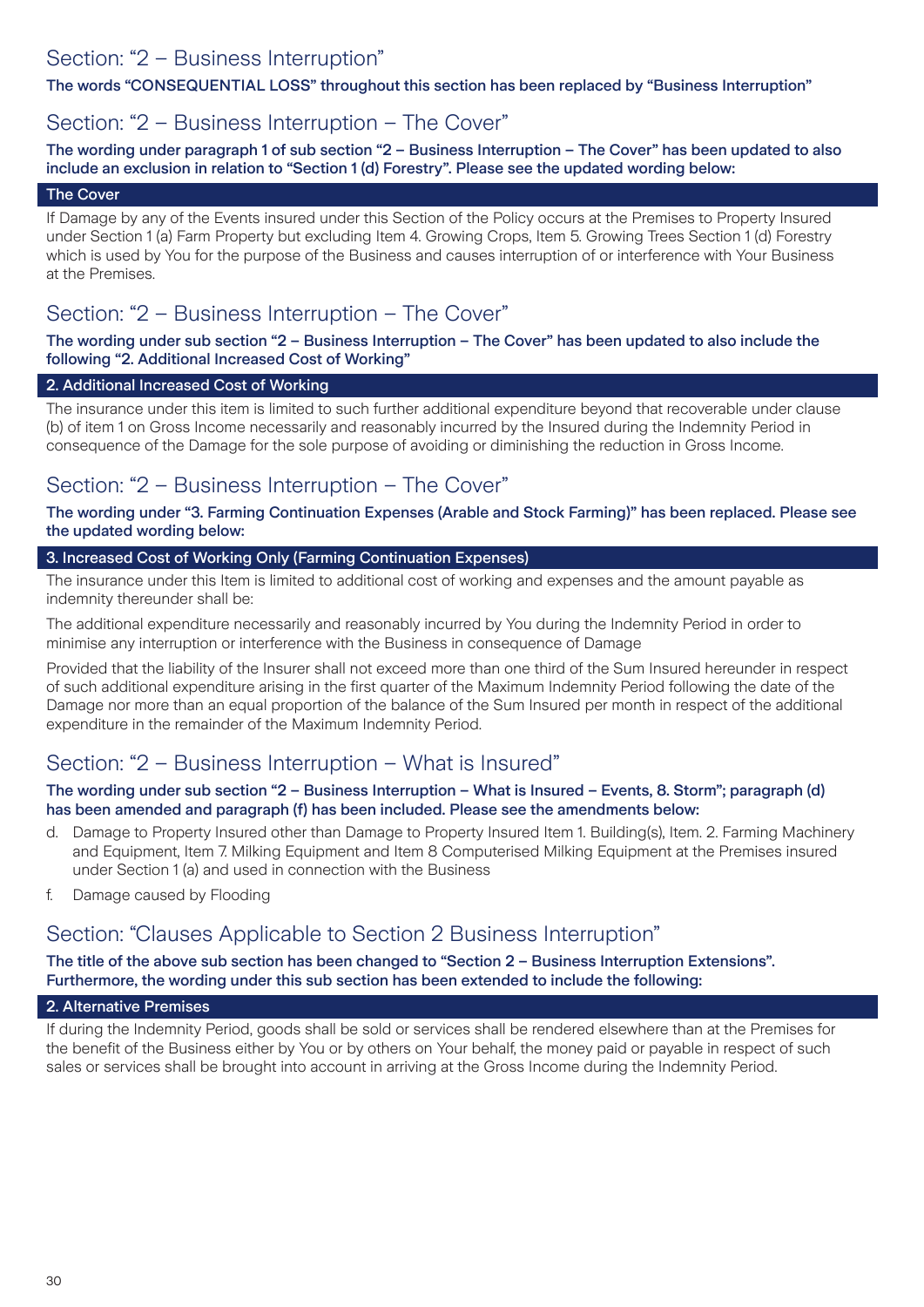#### 3. Automatic farming continuation expenses for Dairy Enterprises

The following cover enhancement is automatically added to Your policy where the Section is operative and in respect of Dairy Farming only in the production of Milk activities.

The insurance by this Section is extended to include farming continuation expenses in the event of insured Damage under Section 1 (a) and subject to the provisions in Section 2 cover 3. Increased cost of working.

Provided the liability of the Insurer under this Extension shall not exceed

- a. the automatic Sum Insured of €10,000
- b. The Maximum Indemnity Period shall be 12 months for the purpose of this Extension

Where cover 3. Increased cost of working (farming continuation expenses) is Insured specifically under Your Policy and noted in Your Schedule it is understood that the Sum Insured limit shown in Your Schedule shall be in addition to the automatic Sum Insured limit provided under this Extension

### Section: "2 – Business Interruption Exclusions"

#### The wording under Section "2 – Business Interruption" has been updated to include new a sub section as follows:

#### Section 2 – Business Interruption Exclusions

- 1. Any loss Damage cost or expense of whatsoever nature directly or indirectly caused by resulting from or in connection with:
	- i. Agricultural Contracting
	- ii. Poultry Rearing
	- iii. Pig Production
	- iv. Equestrian Activities
	- v. Pet/Open Farming Activities

### Section: "2 – Business Interruption Conditions"

The wording under Section "2 – Business Interruption" has been updated to include new a sub section as follows:

### Section: "2 – Business Interruption Conditions"

#### 1. Value Added Tax

To the extent that You are accountable to the tax authorities for Value Added Tax all terms in this Section shall be exclusive of such tax.

#### 2. Current Cost Accounting

For the purposes of these Definitions, any adjustment implemented in current cost accounting shall be disregarded.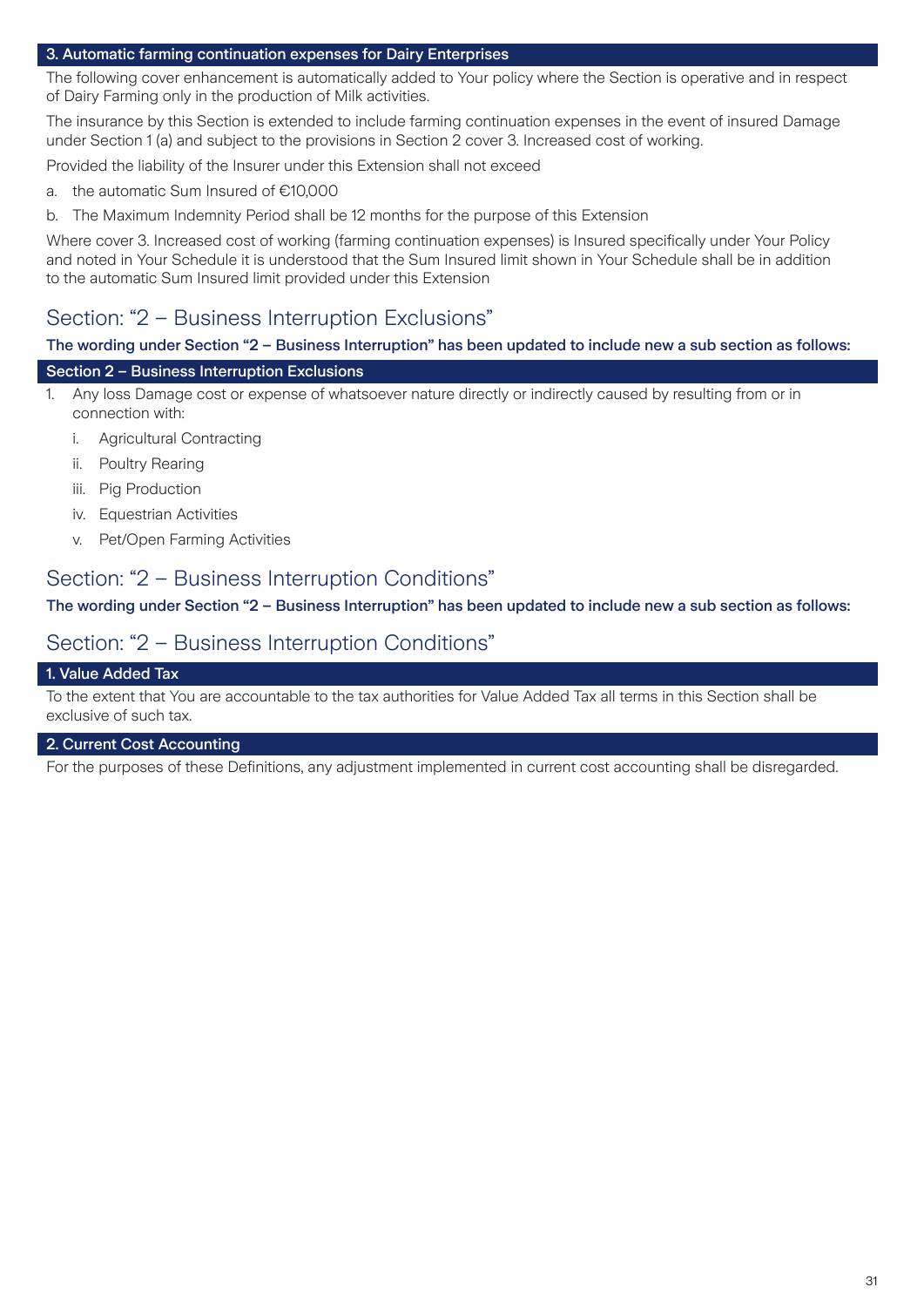# Section: "3 – Employers Liability, Section 4 – Public Liability & Section 5 – Products Liability"

Under Section "3. Employers Liability, Section 4 – Public Liability & Section 5 – Products Liability", a new sub section has been added entitled "Section Definitions". Definitions applying to sections 3, 4 and 5 are included under this title. Please see the updated wording below:

#### Section Definitions

1. Bodily Injury means

Bodily injury and includes death disease and illness.

2. Damage/Damaged means Loss destruction or Damage.

#### 3. **Employee** means any:

- a. person under a contract of service or apprenticeship with You
- b. person engaged under any training educational or work experience programme
- c. labour master or labour only sub-contractor or any person employed or supplied by them
- d. self-employed person
- e. person hired to or borrowed by You
- f. volunteer
	- while working for You in the course of the Business
- 4. Pollution or Contamination means:
	- a. all pollution or contamination of buildings or other structures or of water or land or the atmosphere
	- b. all Bodily Injury or loss of or Damage to material property directly or indirectly caused by such pollution or contamination.

#### 5. Products

Products shall mean any commodities or goods whether as a unit in whole or in part, as a thing in whole or in part including packaging, containers and labels sold, supplied, manufactured, processed, stored, handled, transported or disposed of by or on Your behalf in the course of the Business.

### Section: "3 – Extensions to Section 3 Employers Liability"

#### The title of the above sub section has been changed to "Section 3 – Employers Liability Extensions". Furthermore, the wording under this sub section has been extended to include the following:

#### 2. Safety, Health and Welfare at Work Legislation

This policy subject to its terms and limitations extends to indemnify You or any Director or Employee of You in respect of legal fees or expenses including the costs of appeal against conviction reasonably incurred by the solicitor or firm of solicitors engaged with Our consent to act for or on behalf of You or any Director or Employee in his defence against a criminal charge for a breach or an alleged breach of the Safety Health and Welfare at Work Act Legislation committed or alleged to have been committed during the Period of Insurance including costs of prosecution awarded against such Director or Employee or You arising from such proceedings provided always that:

- i. this extension shall apply only to proceedings brought in a Court of Law in Republic of Ireland
- ii. We will be under no liability:
	- a. where You or any Director or Employee is insured by any other policy
	- b. where the criminal charge is in respect of any deliberate or intentional criminal act by You or any Director or Employee
	- c. in respect of legal fees and expenses which You or any Director or Employee may be ordered to pay by a court of criminal jurisdiction in respect of the deliberate of intentional criminal act or omission of the Director or Employee
	- d. in respect of fines or penalties of any kind or the costs of appeal against improvement or prohibition notices
	- e. for any part of the cost of any investigation or inquiry other than a solicitor's investigation restricted to a criminal charge as above defined.
- iii. You or any Director or Employee shall give to Us immediate notice of any summons or other process served upon You or any Director or Employee and of any event that may give rise to proceedings against You or any Director or Employee.

The above noted Extensions shall not operate to increase the liability of the Insurer beyond the Limits of Indemnity stated in the Schedule and each Extension is subject otherwise to the terms Definitions Exclusions and Conditions of this Section and this Policy.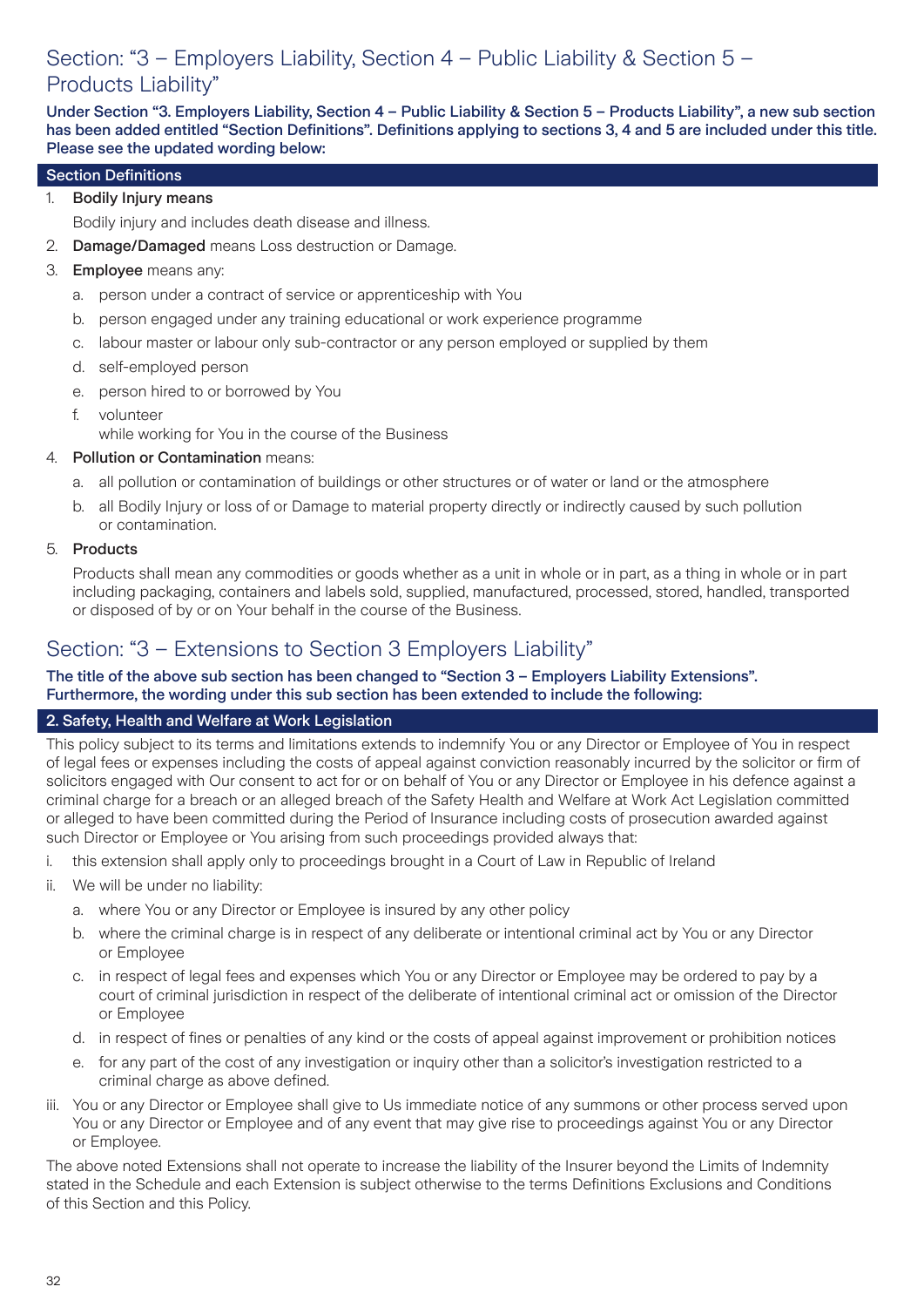# Section: "3 – Employers Liability Exclusions – What is not Insured"

#### The wording under sub section "3 – Employers Liability Exclusions – What is not Insured" has been updated to also include the following:

The Insurer will not indemnify You in respect of any liability:

- 5. in respect of claims arising in connection with any Construction or Reconstruction work on buildings unless You have notified Us of this work beforehand, You give Us full details of this work including full details of wages, We have agreed to provide cover, in which cover, will be subject to You complying with any terms and conditions deemed necessary and imposed by Us. For the avoidance of doubt this exclusion does not apply in respect of Maintenance and Repair.
- 6. arising for any claim for loss or damage to any land, property, building or structure caused by vibration or the removal or weakening of support.
- 7. arising from horse breaking, horse training, riding tuition, livery, stud farming and/ or pony trekking
- 8. arising from or in connection with any hunting dogs, hunting, shooting or any activity connecting to the breeding of hunting dogs or dog kennelling
- 9. arising directly or indirectly from quarrying or any quarry situated on lands owned or leased by You unless We are notified and agree to this subject to necessary terms & conditions applying.
- 10. in connection where Your Business includes Agricultural Contracting, will not indemnify the You against liability against liability arising from, traceable to, or caused by:

a. lime

and/or

b. artificial manure

and/or

c. herbicides

and/or

d. insecticides

while being spread and/or sprayed.

### Section: "3 – Special Condition applicable to Section 3 Employer's Liability Cover"

The title of the above sub section has been changed to "Section 3 – Employer's Liability Conditions". Furthermore, the wording under this sub section has been extended to include the following:

#### 2. Discharge of Liability

We may discharge Our liability to You in respect of any claim by paying to You or on Your behalf the maximum amount payable in respect of any one claim against You, or series of claims against You, arising out of one cause and not exceeding the Limit of Indemnity as stated in the Schedule.

If We opt to discharge Our liability in this way and have made previous payments in respect of the claim against You, or series of claims against You, arising out of one cause We will pay the balance of the maximum amount to You or on Your behalf.

### 3. Chainsaw Condition

It is a condition of the Policy that all Employees using a chainsaw have completed a certified training course and or are experienced in the use and operation of such saws. All chainsaws are sharpened in proper working order, operated and maintained in accordance with manufactures guidelines and at minimum incorporate necessary safety features including a chain brake incorporating a front hand guard.

It is further condition that chainsaw operators wear suitable protective clothing as detailed below:

- Feet and Legs: Chainsaw trousers with ballistic nylon or Kevlar incorporated chainsaw boots or wellingtons with steel toecaps and ballistic nylon incorporated
- Hands: Leather chainsaw gloves which incorporate ballistic nylon or Kevlar
- Head: Hard hats, goggles and ear defenders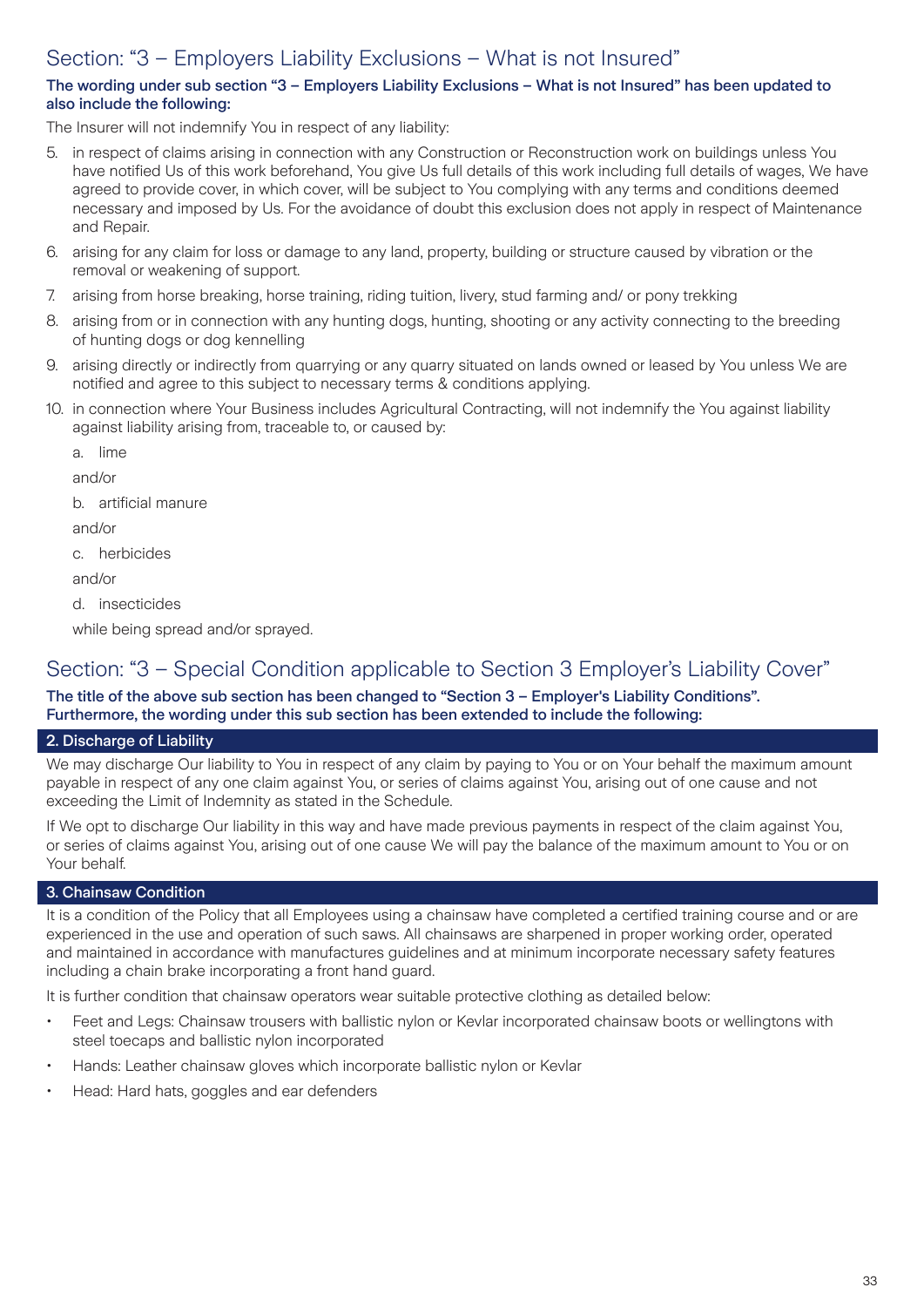# Section: "Applicable to Section 4 Public Liability and Section 5 Products Liability – What is not Insured"

#### The paragraph numbers 1 to 4 under this sub section have been noted separately as paragraphs 14 to 17 under sub section "4 – Public Liability Exclusions – What is not Insured" Please see below:

The Insurer will not indemnify You in respect of any liability:

- 14. accidental death or accidental Bodily Injury, sustained by any Employee or Director in the course of his/her employment by You in connection with Your Business or to any person who is a member of Your family or household
- 15. arising directly or indirectly out of advice designs or specifications provided by You for a fee or in circumstances where a fee would normally be charged
- 16. in respect of liquidated damages, fines penalties, aggravated exemplary or punitive damages
- 17. which attaches by virtue of an agreement but which would not have attached in the absence of such agreement

# Section: "Applicable to Section 4 Public Liability and Section 5 Products Liability"

#### The wording under paragraph number "5" under the above sub section has been noted separately under Section "4 – Public Liability Exclusions – What is not Insured" as paragraph number "18". Furthermore, the wording of paragraph number "18" as been amended. Please see the updated wording below:

The Insurer will not indemnify You in respect of any liability:

18. caused by or arising directly or indirectly from pollution or contamination unless caused by a sudden identifiable, unintended and unexpected incident which takes place in its entirety at a specific time and place during the period of insurance.

### Section: "4 – Public Liability Exclusions"

#### The wording under sub section "4 – Public Liability Exclusions – What is not Insured", paragraph number "9" has been replaced. Please see updated wording below:

The Insurer will not indemnify You in respect of any liability:

9. in respect of claims arising in connection with any Construction or Reconstruction work on buildings unless You have notified Us of this work beforehand, You give Us full details of this work including full details of wages, We have agreed to provide cover, in which cover, will be subject to You complying with any terms and conditions deemed necessary and imposed by Us. For the avoidance of doubt this exclusion does not apply in respect of Maintenance and Repair.

# Section: "4 – Public Liability Exclusions"

#### The wording under the above section "4 – Public Liability Exclusions – What is not Insured", paragraph number "10" has been replaced. Please see updated wording:

The Insurer will not indemnify You in respect of any liability:

10. arising for any claim for loss or damage to any land, property, building or structure caused by vibration or the removal or weakening of support.

# Section: "4 – Public Liability Exclusions"

#### The wording under the above sub section, paragraphs 10, 11 and 12 have been re-numbered as paragraphs 11, 12, and 13. Please see below:

The Insurer will not indemnify You in respect of any liability:

- 11. arising from Products after they have ceased to be in Your custody or control other than food or beverages supplied by You in connection with the Business for consumption at any Premises where You are carrying on a Business within the Territorial Limits
- 12. arising from tree felling other than the felling of trees for Your own use
- 13. in respect of Bodily Injury or disease loss or Damage caused by any sub-contractor to the Insured or by such subcontractors employees other than labour only sub-contractors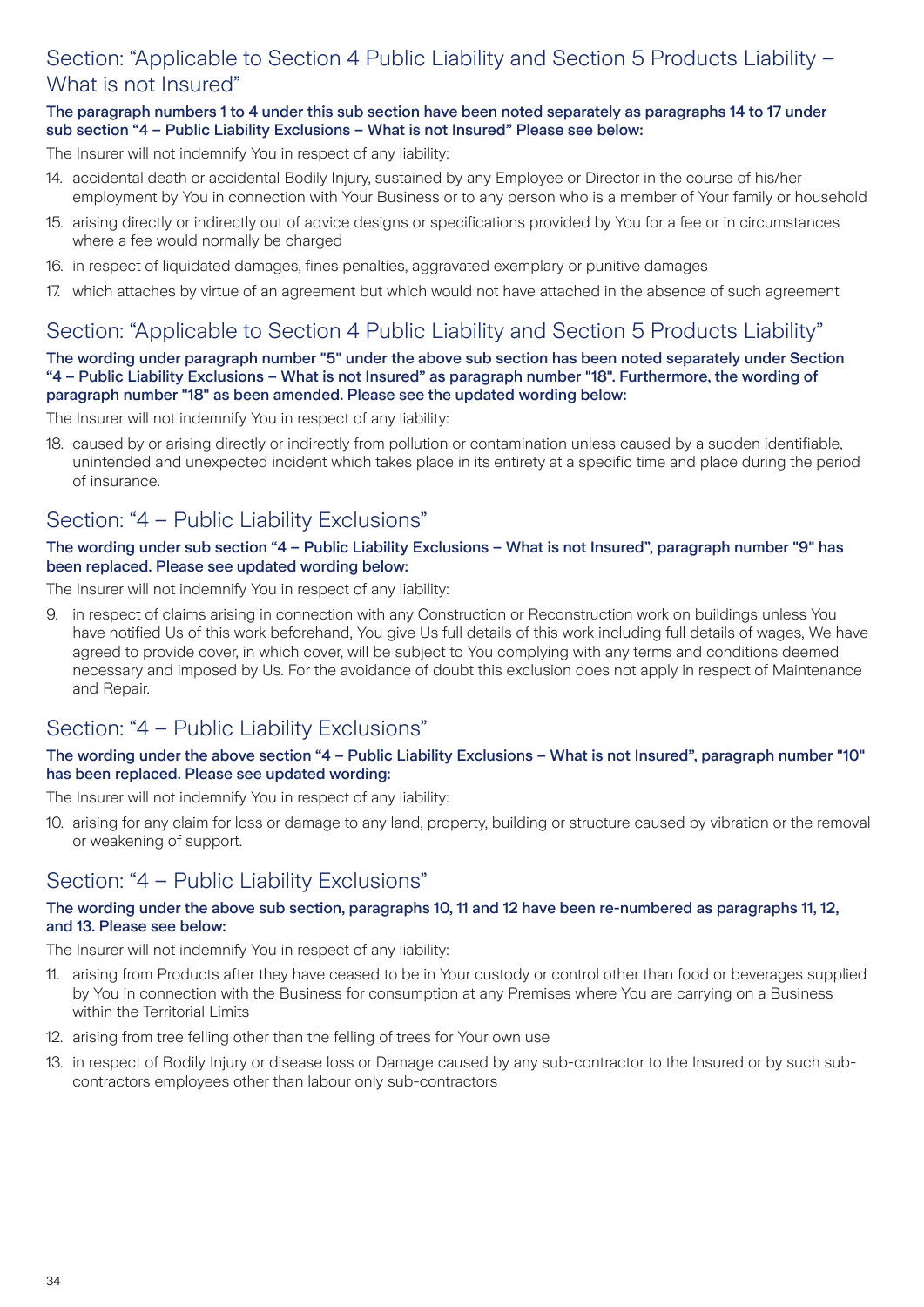# Section: "4 – Public Liability Exclusions"

### The wording under the sub section "4 – Public Liability Exclusions – What is not Insured" has been updated to also include the following paragraphs:

The Insurer will not indemnify You in respect of any liability:

- 19. arising from horse breaking, horse training, riding tuition, livery, stud farming and/ or pony trekking
- 20. arising from or in connection with any hunting dogs, hunting, shooting or any activity connecting to the breeding of hunting dogs or dog kennelling
- 21. arising directly or indirectly from quarrying or any quarry situated on lands owned or leased by You unless We are notified and agree to this subject to necessary terms & conditions applying.
- 22. arising directly or indirectly from inactive and or disused quarries unless the quarry is fully fenced to prevent public access
- 23. in connection where Your Business includes Agricultural Contracting, will not indemnify the You against liability arising from, traceable to, or caused by:
	- a. lime

and/or

b. artificial manures

and/or

c. herbicides

and/or

d. insecticides

while being spread and/or sprayed.

24. arising directly or indirectly from the ownership or use of aircraft and all forms of drones

### Section: "4 – Special Condition applicable to Section 4 Public Liability"

#### The title of sub section "4 – Special Condition applicable to Section 4 Public Liability" has been amended. Please see the updated title below:

#### Section 4 – Public Liability Conditions

### Section: "4 – Public Liability Conditions"

#### The wording for "Discharge of Liability" has been moved to Section "4 – Public Liability", sub section "Public Liability Conditions".

#### 2. Discharge of Liability

We may discharge Our liability to You in respect of any claim by paying to You or on Your behalf the maximum amount payable in respect of any one accident or series of accidents occurring in connection with any one event. If We opt to discharge Our liability in this way and have made previous payments in respect of the accident or series of accidents occurring in connection with any one event We will pay the balance of the maximum amount to You or on Your behalf. We will also pay legal costs incurred prior to the date of such payment.

### Section: "4 – Public Liability Conditions"

#### The wording "Stubble Burning Warranty" has been moved to Section "4 – Public Liability", sub section "Public Liability Conditions". Furthermore the title of this condition has been amended as follows:

#### 3. Stubble Burning Condition

It is a Condition under the Policy that prior to the commencement of stubble burning operations carried out by You or on Your behalf, or under Your instruction, a fire break not less than 3 metres in width shall be created enclosing the area or operations and separating it from surrounding walls, gates, fences or other boundaries.

It is a further Condition that You shall not commence such operations when wind conditions are such as to cause accelerated fires spread or excessive smoke drift.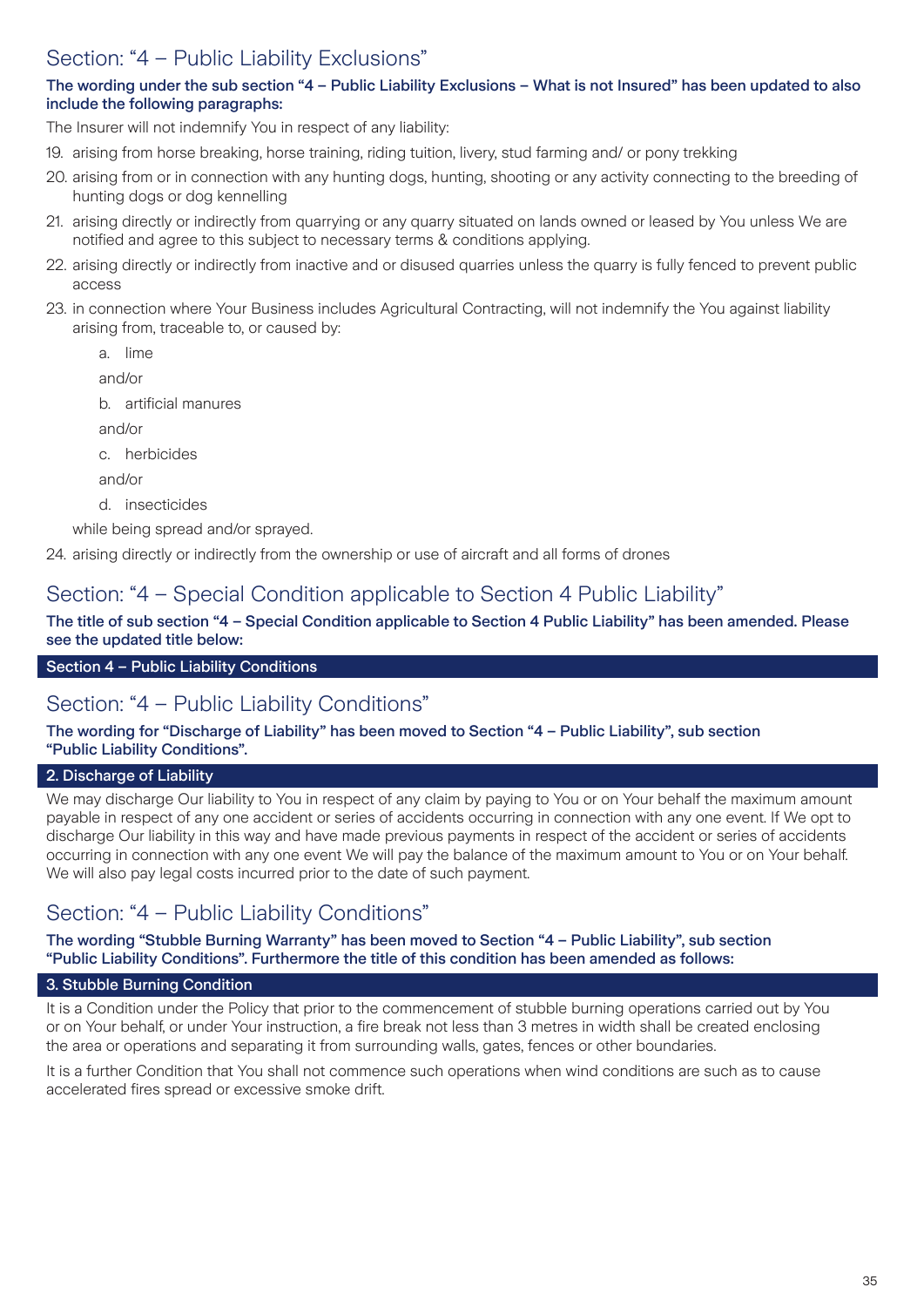# Section: "Extensions to Section 4 Public Liability"

#### The title of the above sub section has been changed to "Section 4 – Public Liability Extensions". Furthermore, the wording under this sub section has been extended to include the following:

#### 2. Safety, Health and Welfare at Work Legislation

This policy subject to its terms and limitations extends to indemnify You or any Director or Employee of You in respect of legal fees or expenses including the costs of appeal against conviction reasonably incurred by the solicitor or firm of solicitors engaged with Our consent to act for or on behalf of You or any Director or Employee in his defence against a criminal charge for a breach or an alleged breach of the Safety Health and Welfare at Work Act Legislation committed or alleged to have been committed during the Period of Insurance including costs of prosecution awarded against such Director or Employee or You arising from such proceedings provided always that:

- i. this extension shall apply only to proceedings brought in a Court of Law in Republic of Ireland
- ii. We will be under no liability:
	- a. where You or any Director or Employee is insured by any other policy
	- b. where the criminal charge is in respect of any deliberate or intentional criminal act by You or any Director or Employee
	- c. in respect of legal fees and expenses which You or any Director or Employee may be ordered to pay by a court of criminal jurisdiction in respect of the deliberate of intentional criminal act or omission of the Director or Employee
	- d. in respect of fines or penalties of any kind or the costs of appeal against improvement or prohibition notices
	- e. for any part of the cost of any investigation or inquiry other than a solicitor's investigation restricted to a criminal charge as above defined.
- iii. You or any Director or Employee shall give to Us immediate notice of any summons or other process served upon You or any Director or Employee and of any event that may give rise to proceedings against You or any Director or Employee.

#### 5. Cross Liabilities

Where this policy is in the joint names of more than one party We will deal with any claim as though a separate policy had been issued to each of them provided that Our liability for all compensation payable by the parties collectively shall not exceed the Limit of Indemnity including any inner limits set by memorandum or Endorsement specified in the Schedule.

#### 6. Environmental Pollution sudden identifiable and unexpected

Pollution or contamination caused by a sudden identifiable, unintended and unexpected incident which takes place in its entirety at a specific time and place during the period of insurance. All pollution or contamination which arises out of one incident shall be deemed to have occurred at the time such incident takes place. The most We will pay for all claims arising from pollution or contamination which is deemed to have occurred during the period of insurance shall not exceed the Limit of Indemnity specified in the Schedule of the policy under which the claim arises.

Important: If you require specific Environmental impairment Liability Insurance cover including gradually occurring incidents please contact Us to request cover and unless stated in Your Schedule Environmental impairment Liability cover does not apply to Your Policy.

### Section: "4 – Public Liability Extensions – Private Work"

The wording under the above sub section "4 – Public Liability Extensions – Private Work" has been removed.

### Section: "Applicable to Section 4 Public Liability and Section 5 Products Liability – What is not Insured"

#### The paragraph numbers 1 to 4 under this sub section have been noted separately as paragraph number 4 to 7 under sub section "5 – Products Liability Exclusions – What is not Insured". Please see below:

We will not indemnify You in respect of any liability:

- 4. for accidental death or accidental Bodily Injury, sustained by any Employee or Director in the course of his/her employment by You in connection with Your Business or to any person who is a member of Your family or household
- 5. arising directly or indirectly out of advice designs or specifications provided by You for a fee or in circumstances where a fee would normally be charged
- 6. in respect of liquidated damages, fines penalties, aggravated exemplary or punitive damages
- 7. which attaches by virtue of an agreement but which would not have attached in the absence of such agreement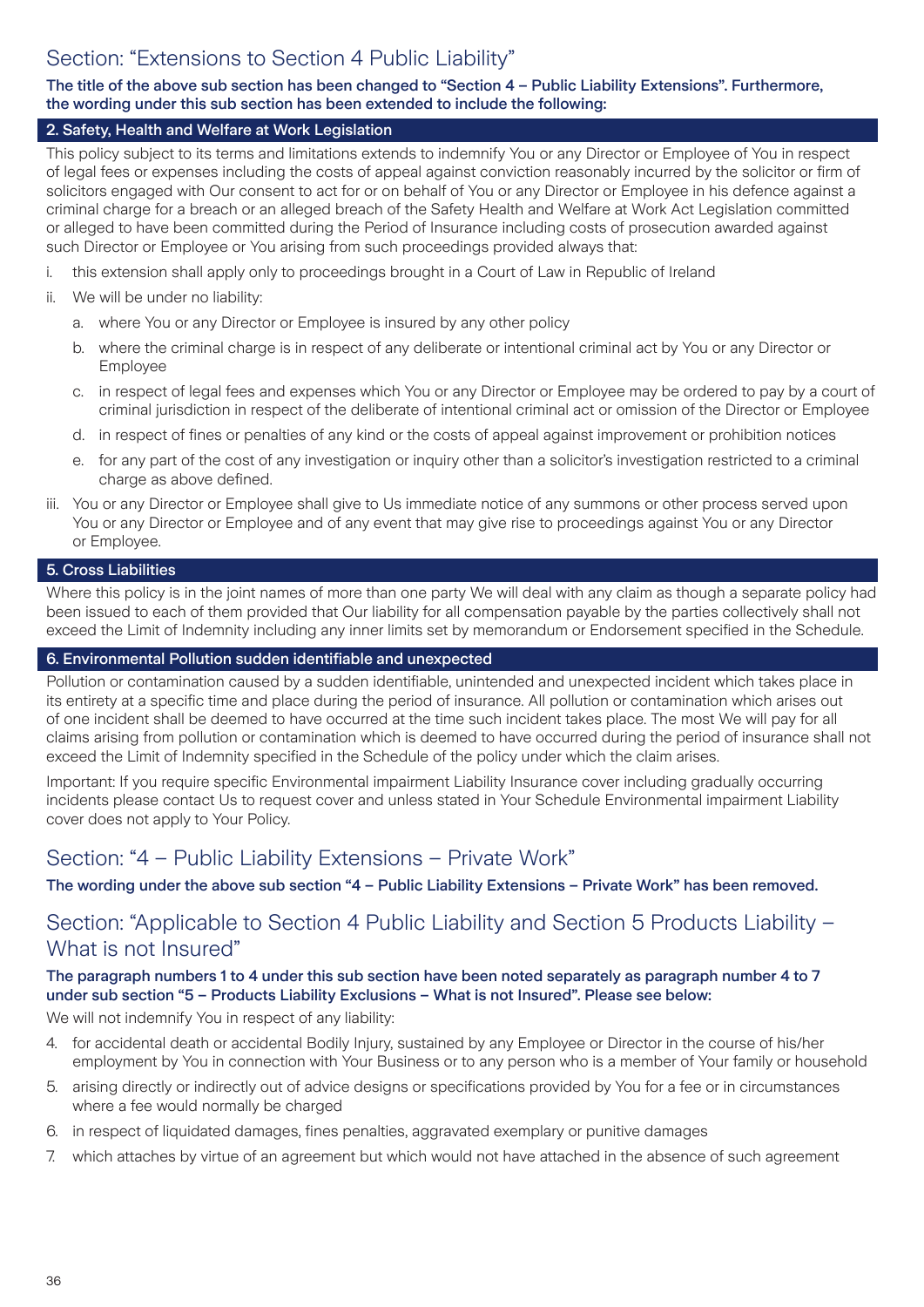### Section: "Applicable to Section 4 Public Liability and Section 5 Products Liability"

The wording under paragraph number "5" under the above sub section has been noted separately under Section "5 – Products Liability Exclusions – What is not Insured" as paragraph number "8". Furthermore, the wording of paragraph number "8" as been amended. Please see the updated wording below:

We will not indemnify You in respect of any liability:

8. for Pollution or contamination unless caused by a sudden identifiable, unintended and unexpected incident which takes place in its entirety at a specific time and place during the period of insurance. All pollution or contamination which arises out of one incident shall be deemed to have occurred at the time such incident takes place. The most We will pay for all claims arising from pollution or contamination which is deemed to have occurred during the period of insurance shall not exceed the Limit of Indemnity specified in the Schedule of the policy under which the claim arises.

# Section: "6 – Agricultural Tractor/Motor Special Types"

The title of this section has been amended. Please see the updated title below:

#### Section 6 – Agricultural Motor

### Section: "6 (a) – Liability to Third Parties – Meaning of Words"

The sub section "6 (a) – Liability to Third Parties – Meaning of Words" has been removed and replaced by a new sub section "Section 6 – Agricultural Motor – Meaning of Words". The definitions included in this sub section apply to all of "Section 6 – Agricultural Motor". Please see the updated title and wording below:

#### Meaning of Words

The Policy, the Schedule and the Certificate of Motor Insurance and any subsequent Endorsements should be read as if they are one document.

Certain words have special meanings and are defined in the General Definitions page. To help You identify these words We have printed them in title case and bold throughout.

Other words with special meanings in this Section are defined below and are printed in title case and bold throughout.

#### Definitions

#### 1. Insured Vehicle

Is the vehicle in respect of which a Certificate of Motor Insurance specifying the Registration Number has been issued by Us

#### 2. Insured person

i. You

- ii. At Your request,
	- a. any principal, director, business partner or employee of yours
	- b. anyone else You have given Us information about and that We have agreed to insure;
	- c. any person who is inside, getting into, or getting out of the Insured Vehicle, with Your permission
	- d. the owner of a Vehicle on hire or loan or leased to You
- iii. anyone who with Your Permission is using (but not driving) Your Vehicle for social, domestic, or leisure purposes provided always that such use is permitted under the terms of the Certificate of Motor Insurance
- iv. any other individual or business that We have agreed to cover whose business use is permitted under the terms of the Certificate of Motor Insurance
- v. any person entitled to drive under Your Certificate of Motor Insurance except a person in the motor trade driving the Insured Vehicle for the purposes of overhaul, upkeep or repair

#### 3. Passenger

Is any person (other than the driver) who is in the Insured Vehicle or its attached trailer or attached disabled mechanically propelled vehicle or who is getting into or out of such vehicle or trailer

#### 4. Accessories

Includes all types of vehicle audio, two-way radio and telephone systems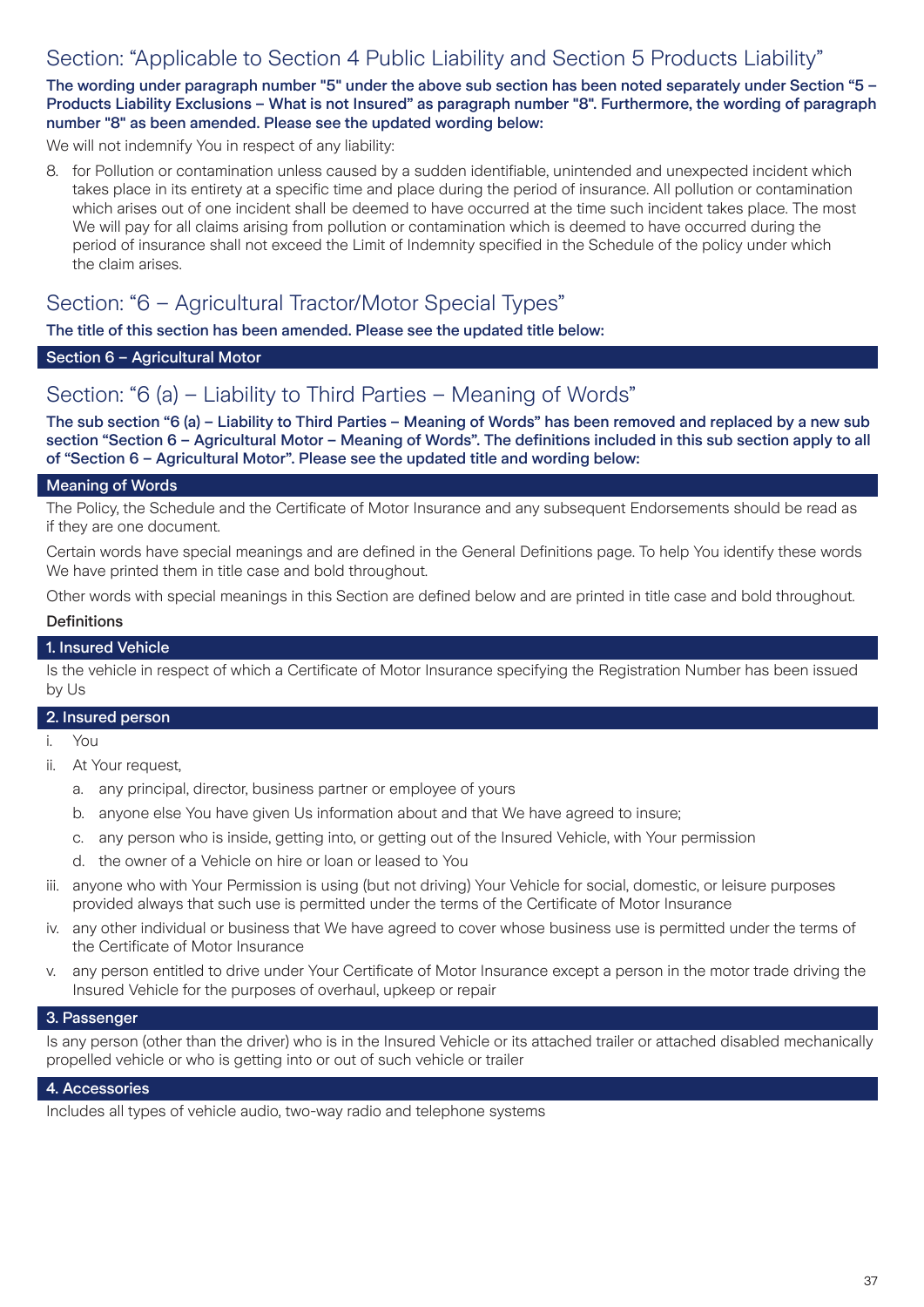#### 5. Cover

This cover will apply in respect of events occurring in the Republic of Ireland, Northern Ireland, Great Britain, Isle of Man and the Channel Islands during the Period of Insurance specified in the Schedule.

The Policy extends in respect of the use of any Insured Vehicle in any other country for which the Commission of the European Union is satisfied arrangements have been made to meet the requirements of Article 7(2) of the European Union Directive on insurance of Civil Liabilities arising from the use of motor vehicles (No. 72/166/CEE)

There are three different levels of cover available:

i. Comprehensive:

All Sections of Section 6 Agricultural Motor are operative

ii. Third Party Fire and Theft

Indemnity provided by Section 6 (b) is inoperative except for loss or damage caused directly by fire, self-ignition, lightning, or explosion or by theft or attempted theft

iii. Third Party Only:

Section 6 (b) is cancelled

The level of cover under the Policy is as stated in the Schedule

### Section: "6 (a) – Liability to Third Parties"

#### The wording under sub section "6 (a) – Liability to Third Parties" has been replaced. Please see the updated wording below

#### Sub-Section 1. Indemnity to You

- We will indemnify You against liability at law for damages and claimant's costs and expenses in respect of the death of or bodily injury to any person and damage to property where such death or injury or damage arises out of an accident caused by or in connection with:
	- i. The insured Vehicle (including the loading and/or unloading of such vehicle)
	- ii. A trailer or disabled mechanically propelled vehicle which is attached to or under tow (as permitted by law) by the Insured Vehicle

The liability of the Insurer in respect of damage to property shall not exceed the Third-Party Property Damage Limit stated in the Schedule, in respect of any one accident or series of accidents arising out of one event.

- b. We will pay all legal costs incurred with Your written consent in connection with any claim covered by this Section
- c. In respect of any event which may be the subject of indemnity under this Section We will also pay:
	- i. The solicitors' fees incurred with Our written consent for representation at any coroner's inquest/fatal inquiry or Court of Summary Jurisdiction
	- ii. The legal costs of defence against a charge of manslaughter or causing death by reckless driving subject to a limit of €2,600 in respect of any one charge

#### Sub-Section 2. Indemnity to other Persons

Subject to the terms and limitations of this Section We will also indemnify:

- a. If the effective Certificate of Insurance permits the driving of a vehicle described in the Schedule by a person other than You, We will also indemnify any person who is entitled by this Policy to drive the Insured Vehicle and who is driving on the order or with the permission of You except a person in the Motor Trade driving the Insured Vehicle for purposes necessitated by the overhaul, upkeep and/or repair of the vehicle
- b. In the event of the death of any person entitled to indemnity under this Policy their legal personal representatives. Provided always that:
	- i. The liability of the Insurer is not increased thereby
	- ii. Such legal representatives shall, as though they were the Insured, observe, fulfil and be subject to the terms, limitations, Exclusions and Conditions of this Policy so far as they can apply'

Provided that the person or firm claiming indemnity under sub–Section 2:

- a. Is not entitled to indemnity under any other policy.
- b. Hold a licence to drive the Insured Vehicle or has held and is not disqualified from holding or obtaining such a licence
- c. Shall as though he were You observe fulfil and be subject to the terms, limitations, Exclusions and Conditions of this Policy in so far as they can apply.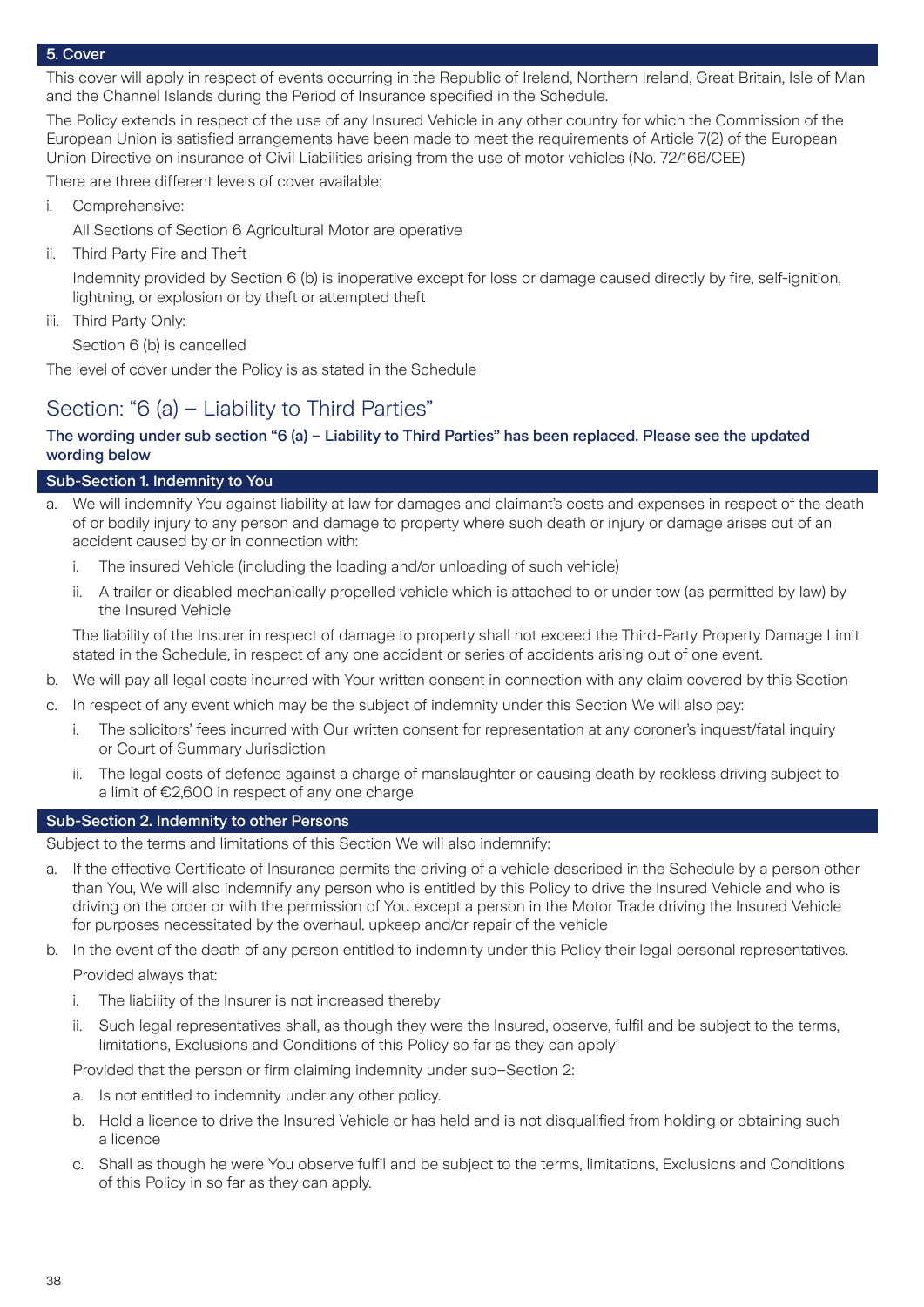### Limits of Indemnity

In the case of any event involving indemnity to more than one person any limitation by the terms of this Policy and/or of any Endorsement thereon of the amount of any indemnity shall apply to the aggregate amount of indemnity to all persons indemnified and such indemnity shall apply in priority to You.

# Section: "6 (a) – Liability to Third Party Excepted Persons"

#### The title of sub section "6 (a) – Liability to Third Parties – Excepted Persons" has been replaced. Furthermore, the wording under this new title has been updated. Please see the updated title and wording below:

#### Section 6 (a) – Liability to Third Parties Exclusions

Except so far as is necessary to meet the requirements of the road Traffic Acts Legislation We will not be liable for: a. death or Bodily Injury to:

- i. any person driving the Insured Vehicle or in charge of the Insured Vehicle for the purpose of driving.
- ii. any Passenger being accommodated in or on the Insured Vehicle. (Except so far as is necessary to meet the requirements of the Road Traffic Acts) in respect of personal injury to any person which is sustained while that person is in or on any part of the Insured Vehicle
- iii. to any person (including any passenger) while in or on any trailer covered by this Policy, whether coupled to the Insured Vehicle or otherwise
- b. death or Bodily Injury to any person or Damage to property caused or arising beyond the limits of any road carriageway or thoroughfare in connection with:
	- i. the bringing of the load to any Insured Vehicle for loading or
	- ii. the taking away of the load from any Insured Vehicle after unloading by any person other than the driver or attendant of the Insured Vehicle.
- c. Damage to property:
	- i. owned by or in the possession, custody or control of You
	- ii. in or on the Insured Vehicle or trailer.

References in Paragraphs (a) and (c) hereof to injury sustained while in or on the Insured Vehicle include injury sustained while entering getting on to being put into or on or alighting from or being taken out of or off such vehicle and injury caused by being thrown out of or off such vehicle

d. Any person claiming in respect of injury to any weighbridge or to any road or to anything in or below the surface of a road due to the weight of or vibration caused by any vehicle described in the Schedule hereto.

References in the above Paragraphs (a) to (d) inclusive to any vehicle described in the Schedule hereto shall be deemed to include any vehicle connected by any means whatsoever to any such vehicle.

- e. In respect of damage to property belonging to or held in trust by or in the custody or control of the person claiming to be indemnified under this Section
- f. In respect of loss of or damage to the Insured Vehicle or any vehicle being driven by You
- g. In respect of the death of or bodily injury to any person (employed by the person claiming to be indemnified under this Policy) arising out of and in the course of such person's employment except so far as is necessary to meet the requirements of the Road Traffic Acts
- h. In respect of loss of or damage to any trailer or disabled mechanically propelled vehicle, covered by this Policy or to any property carried in or on such trailer, disabled mechanically propelled vehicle or the Insured Vehicle
- i. Under Sub Section No.1 "Indemnity to You" and Sub Section No.2 "Indemnity to other persons" for more than the Third Party Property Damage Limit stated in the Schedule, in respect of damage to property arising out of any one accident or series of accidents arising out of one event
- j. In respect of the death of or bodily injury to any person or damage to property directly or indirectly caused by or arising from:
	- i. seepage contamination or pollution of any kind by the Insured Vehicle or it's load
	- application of chemicals or chemical fertilisers to land or vegetation
	- iii. treatment commodities or services provided or supplied at or from the Insured Vehicle
- k. while any Insured Vehicle or plant forming part of or attached to the vehicle is designed to operate or work as a tool of trade.
- l. while any Insured Vehicle or any plant forming part of such vehicle or attached to the vehicle whilst being operated as a tool damage to property directly or indirectly caused by or arising from:
	- i. subsidence flooding or water pollution
	- ii. Damage to pipes or cables.

and subject otherwise to the terms Conditions and limitations of this Policy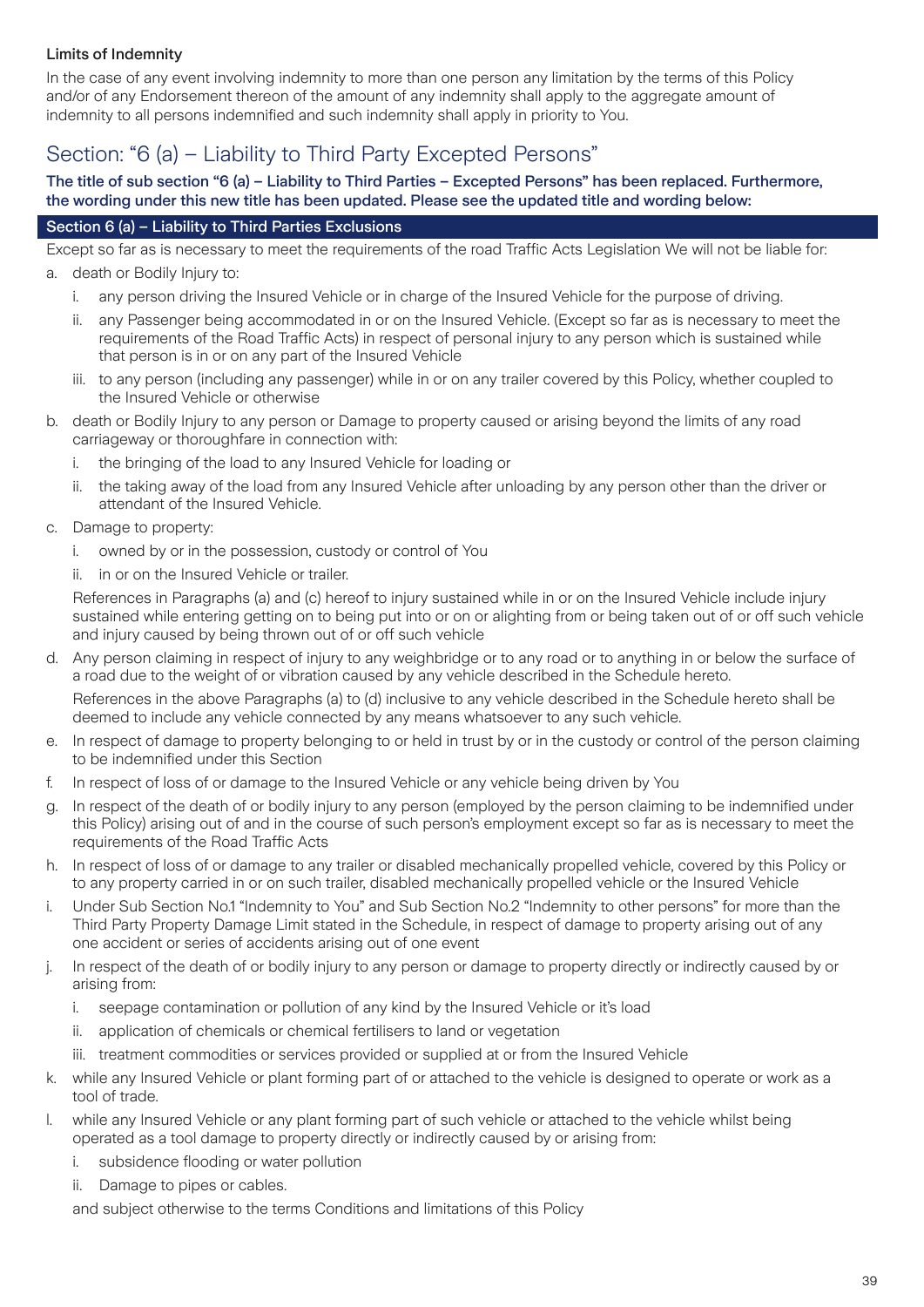# Section: "6 (a) – Liability to Third Parties Extensions"

### A new sub section "6 (a) – Liability to Third Parties Extensions" has been included as follows:

#### **Trailers**

The Insurance by Section 6 (a) of this Policy shall extend to any trailer (which term shall include any agricultural implement or machine) used as mentioned in the 'Limitations as to Use' in the effective Certificate of Insurance while connected by any means whatsoever to any vehicle described in the Schedule for the purpose of being operated or drawn.

Provided that the reference to 'any vehicle described in the Schedule hereto' in the clause of this Policy headed 'Section 6 (a) – Liability to Third Parties Excepted Persons' shall be deemed to include any trailer to which this Endorsement applies.

#### Indemnity to the hirer

It is hereby declared and agreed by Us that We will indemnify any person against loss damage and liability as defined in this Policy arising in connection with any vehicle described in the Schedule while such vehicle is lent or let on hire to any such persons provided that such person or firm is named in the Section headed 'Persons or Classes of Persons whose liability is covered' in the effective Certificate of Insurance and that such person shall as though he were You observe fulfil and be subject to the terms Conditions and limitations of this Policy in so far as they can apply.

#### Personal Liability of Passengers

We will at your request indemnify in terms of Section 6 (a) of this Policy Passenger mounting into, dismounting from, or travelling in any Insured Vehicle provided that the Passenger:

- i. is not driving the Insured Vehicle or in charge of the Insured Vehicle for the purpose of driving
- ii. is not entitled to indemnity under any other Policy
- iii. observes, fulfils and is subject to the terms, exceptions and conditions of the Policy, in so far as they can apply

#### Exceptions

We shall not be liable for:

- a. death or bodily injury to
	- i. You
	- ii. any person driving the Insured Vehicle or in charge of the Insured Vehicle for the purpose of driving
	- iii. any person in the employment of the Passenger where the personal injury arises out of and in the course of the employment
- b. damage to property
	- i. owned by or in the possession, custody or control of You or the Passenger
	- ii. in or on the Inured Vehicle or trailer

#### Indemnity to Principals

It is hereby declared and agreed that in terms of and subject to the limitations of the indemnity which is granted by this Policy to You in connection with any Insured Vehicle We will indemnify any principal but only in respect of the negligence of You or any of Your employees.

Provided that:

- a. such person is not entitled to indemnity under any other policy
- b. their driving is permitted by the terms of the Certificate of Motor Insurance
- c. such person shall as though he were the Insured observe fulfil and be subject to the terms exceptions and conditions of this Policy in so far as they can apply.

Subject otherwise to the terms exceptions and conditions of this Policy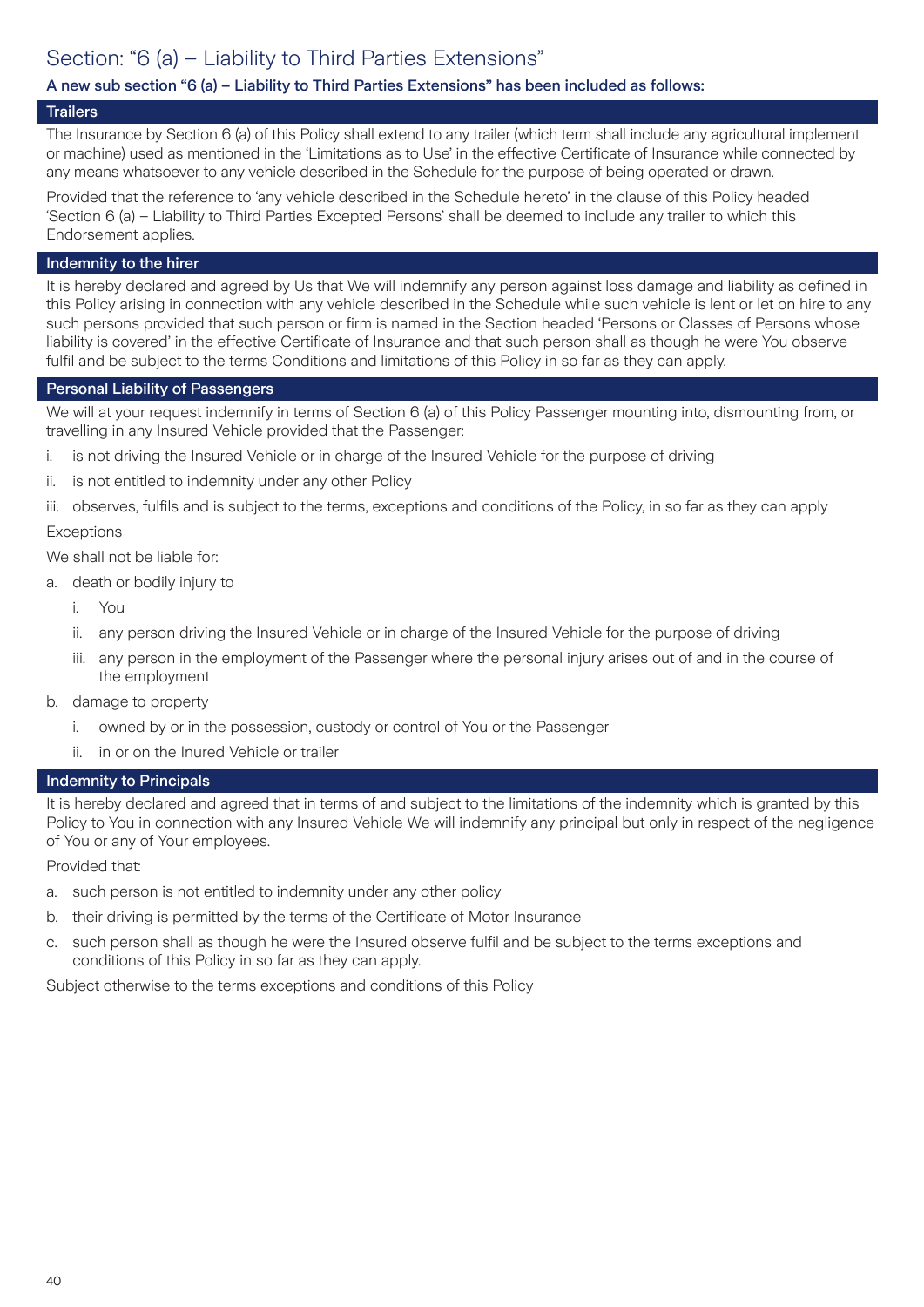# Section: "6 (b) - Loss or Damage"

#### The title of the above sub section has been changed to "Section 6 (b) – Loss or Damage to the Insured Vehicle". Furthermore, the wording under this sub section has been replaced under the new title. Please see the updated wording below:

1. We will indemnify You against loss of or damage (including damage by frost) to the Insured Vehicle and/or its Accessories subject to Loss or Damage to Insured Vehicle Exclusion (m) on page 36 and spare parts while thereon.

The Insurer's liability under this Section shall not however exceed the market value of the Insured Vehicle immediately before the loss of or damage to the Insured Vehicle or the Insured's estimate of the value of the Insured Vehicle (as last advised to the Insurer), whichever is the less.

### 2. Hire Purchase and Leasing Agreements

If to the knowledge of the Insurer the Insured Vehicle is the subject of a hire purchase or leasing agreement any payment for loss of or damage to the Insured Vehicle which is not made good by repair, reinstatement or replacement may at the discretion of the Insurer be made to the owner whose receipt shall be a full and final discharge of the Insurer's liability

### 3. Repairs to the Insured Vehicle

Reasonable and necessary repairs may be authorised by the Insured without previously obtaining the consent of the Insurer provided that:

- a. notification (in accordance with Condition No. 1 'Claims' on page 38) is given to the Insurer without delay and
- b. a detailed estimate of the cost of repairs is sent to the Insurer as soon as possible.

### 4. Recovery and Re-delivery

In connection with any claim covered by this Section, the Insurer will also pay the reasonable cost (up to a maximum cost of €200, inclusive of VAT) of removing the Insured Vehicle to the premises of the nearest competent repairer and re-delivering the Insured Vehicle from such premises after repair

# Section: "6 (b) – Loss or Damage – Exceptions"

The title under "6 (b) – Loss or Damage – Exceptions" has been amended. Furthermore, the wording under this sub section has been replaced. Please see the updated title and wording below:

### Section 6 (b) – Loss or Damage to the Insured Vehicle Exclusions

We shall not be liable to pay for:

- a. loss of use
- b. depreciation
- c. wear and tear
- d. mechanical, electrical, electronic or computer breakage failure or breakdown
- e. damage to tyres by application of brakes or by road punctures cuts or bursts
- f. loss or damage caused by explosion of the boiler of such vehicle
- g. loss or damage arising during (unless it be proved by You that the loss or damage was not occasioned thereby) or in consequence of Earthquake Riot or Civil Commotion
- h. loss of, destruction or damage directly occasioned by pressure waves caused by aircraft and other aerial devices travelling at sonic or supersonic speeds.
- i. any reduction in the market value of the Insured Vehicle as a result of repairs to the Insured Vehicle
- j. the VAT (value added tax) on any repair or replacement to the Insured Vehicle, if the Insured is registered for VAT
- k. should any part or accessory of the Insured Vehicle become obsolete or unattainable from the makers, the most We will pay for the part or accessory is limited to the cost of the part or accessory as set out in the makers last current price list together with the current labour charges for fitting the part or accessory
- l. the extra cost of parts or accessories (including the import costs of such parts or accessories) above the price of similar parts and accessories received from the manufacturer's European representatives
- m. any modification to the Insured Vehicle, unless they form part of the manufacturer's standard specification or are optional extras that We have agreed to cover in writing
- n. any vehicle storage costs, unless explicitly agreed by Us in writing
- o. loss of or damage to the Insured Vehicle caused by deception by a purported purchaser or his/her agent where a contract of sale has or is purported to have been concluded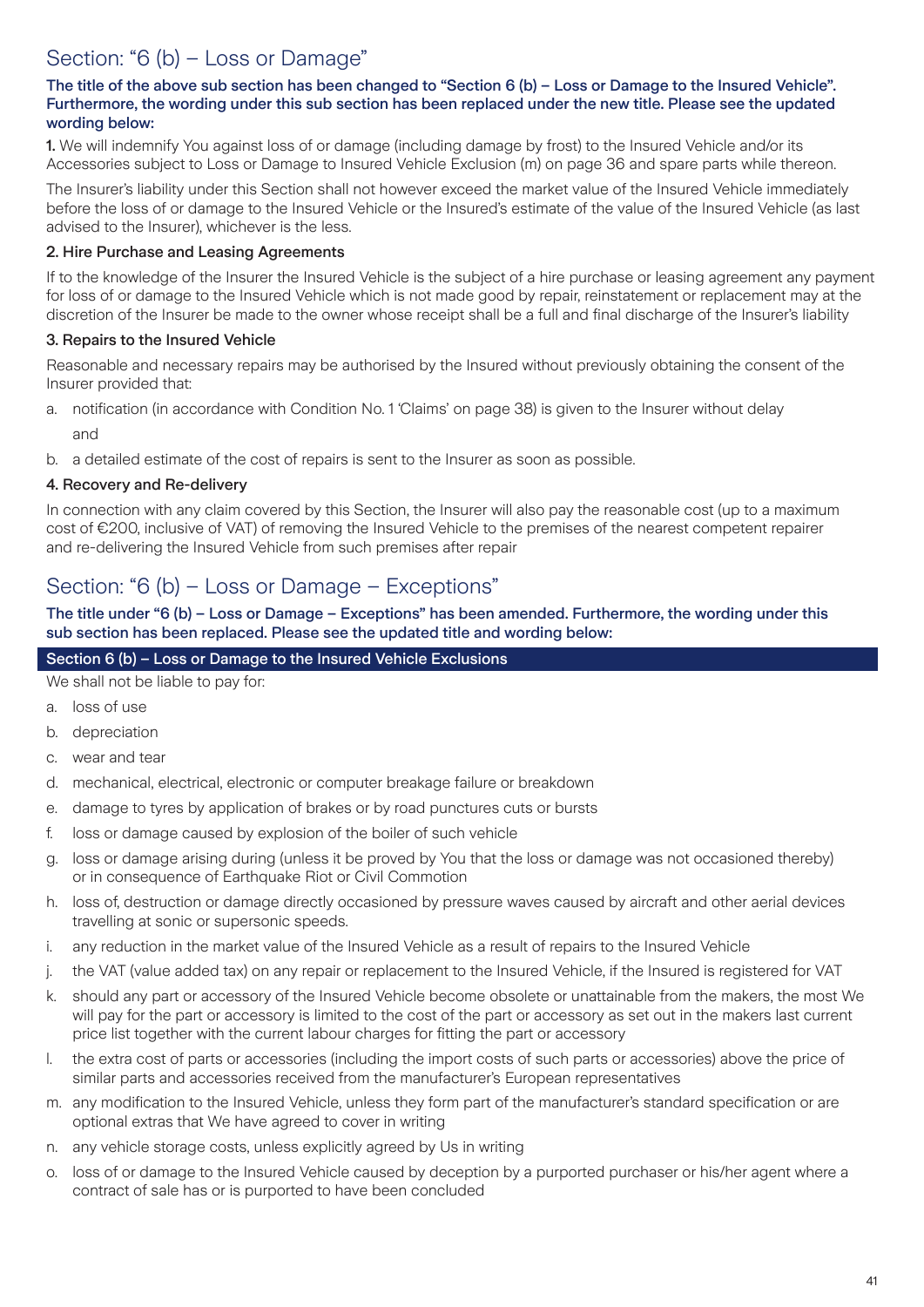- p. loss of or damage to any property being carried in or on any trailer, disabled mechanically propelled vehicle or the Insured Vehicle
- q. any amount in respect of loss of or damage to an accessory (which is other than as provided for in the manufacturers specification) in excess of 10% of the current estimated value of the vehicle at the time of loss or €2,000 whichever is the less.
- r. loss or damage by theft or attempted theft while the keys are in or on the Insured Vehicle
- s. theft and/or unauthorised taking of the Insured Vehicle by any employee, member of Your family or household, unless You can provide Us with written confirmation that You have instructed the Gardai or local police (if abroad) to proceed with prosecution for such a theft
- t. loss or damage to the Insured Vehicle as a result of the use of substandard or contaminated fuel, lubricant or parts.
- u. more than €260 for windscreen breakage in respect of any one incident for accidental damage of the windscreen or in the windows if our approved repairer is not used unless we agree in advance of repairs and authorise payment.

Windows are deemed to include the front, back and side windows but exclude sunroofs, panoramic roofs, mirrors and lights. The Farm No Claim Discount will not be disallowed as a result of any claim for Glass Breakage.

The above limit and Insurer notification requirement do not apply if the vehicle is taken to and repaired by one of the Insurer's Approved Windscreen Replacement Agents. You should contact the 24-Hour Emergency Helpline 0818 208 408.

In addition to the above the Insurer shall not be liable for:

- i. any scratching of the bodywork resulting solely and directly from such breakage
- ii. any part or accessory of the Insured Vehicle that may become obsolete or unattainable from the makers, the most the Insurer will pay for the part or accessory is limited to the cost of the part or accessory as set out in the makers last current price list together with the current labour charges for fitting the part or accessory
- iii. the extra cost of parts or accessories (including the import costs of such parts or accessories) above the price of similar parts and accessories received from the manufacturer's European representatives
- iv. any modification to the Insured Vehicle, unless they form part of the manufacturer's standard specification or are optional extras that the Insurer has agreed to cover in writing
- v. loss or damage caused by any deliberate act of the Insured

# Section: "6 (b) – Loss or Damage Conditions"

#### A new sub section "6 (b) – Loss or Damage Conditions" has been included. Please see the updated wording below:

#### 1. Reinstatement

We may at Our own option repair reinstate or replace such Insured Vehicle or any part thereof and/or its Accessories and spare parts or may pay in cash the amount of the loss or damage. If to Our knowledge the Insured Vehicle is the subject of a hire purchase agreement such payment shall be made to the owner described therein whose receipt shall be a full and final discharge to Us in respect of such loss or damage. The maximum amount payable by Us in respect of any claim for such loss or damage shall be the market value of the Insured Vehicle immediately prior to such loss or damage not exceeding Your estimated value recorded in Our books. If such vehicle is disabled by reason of such loss or damage We will bear the reasonable cost of protection and removal to the nearest repairers. We will also pay the reasonable cost of delivery to You after repair of any loss or damage insured under the Policy not exceeding the reasonable cost of transport to the address of You within the Territorial Limits.

#### 2. Combine Harvester Battery Condition

It is a condition precedent to any liability of the Insurer for loss or damage when the Insured Vehicle (combine harvester) is not is use, that You must disconnect the combine vehicle battery when the vehicle is not in operation.

### Section: "6 – General Agricultural Motor Extensions"

#### A new sub section "6 – General Agricultural Motor Extensions" has been included. Please see the updated wording below:

#### 1. Foreign Travel Cover

Notwithstanding anything contained herein to the contrary this policy is extended in respect of the use of any vehicle insured thereby in any country which is a member of the European Union and any other country in respect of which the Commission of the European Union is satisfied that arrangements have been made to meet the requirements of Article 7(2) of the European Union Directive on insurance of civil liabilities arising from the use of motor vehicles (No. 72/166/CEE).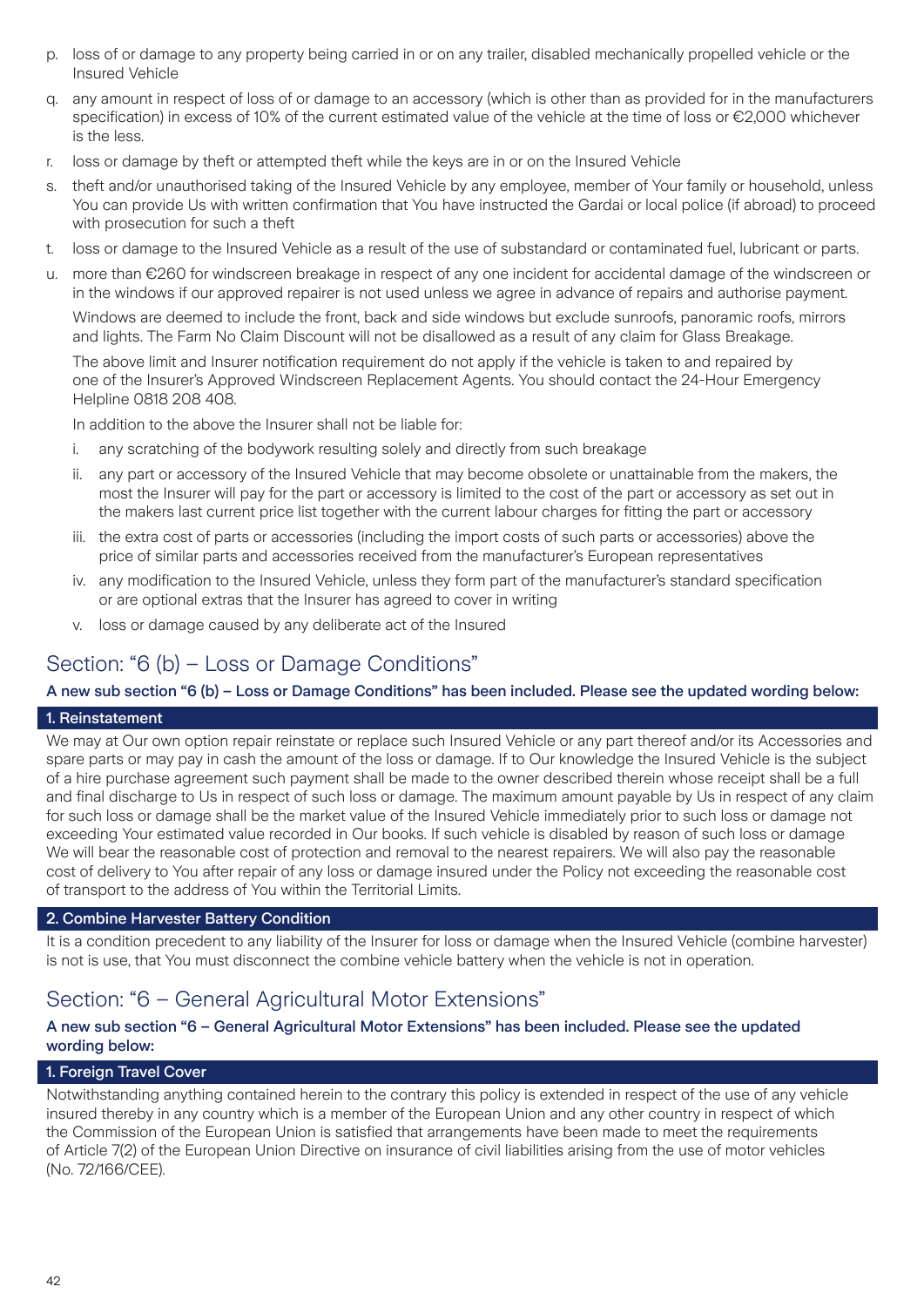#### 2. Fire Brigade Charges

In respect of any event which may be the subject of indemnity under this Policy We will also pay all charges levied by a fire authority in accordance with the provisions of the Fire Services Act 1981 subject to a limit of €3000 in respect of any one incident subject otherwise to the terms Conditions and limitations of this Section of the Policy.

#### 3. Trailers

The cover applicable to the Insured Vehicle applies to any trailer in your care custody or control declared to Us by identification mark as if it was an Insured Vehicle while attached to or detached from the Insured Vehicle and not attached to any other motor vehicle.

In addition Section 6 (a) Liability to Third Parties will apply to any trailer in Your care custody or control but only to the extent necessary to meet the requirements of any compulsory motor insurance legislation.

We will not be liable for:

- a. any liability if a trailer is being towed otherwise than in accordance with the law
- b. damage to property being carried in or on a trailer

### Section: "6 – Agricultural Tractor/Motor Special Types – Endorsements"

#### The wording under sub section "Endorsements" has been removed.

### Section: "6 General Exceptions Applicable to Section 6 (a) and 6 (b) Agricultural Tractor/Motor Special Types"

#### The title of the above sub section has been amended. Furthermore the wording under this sub section has been replaced. Please see the updated title and wording below:

#### Section 6 – General Agricultural Motor Exclusions

We shall not be liable:

- 1. In respect of
	- a. any liability (in excess of the common law or the statutory liability applicable to the case) undertaken by You by special contract
	- b. any loss damage liability and/or injury arising out of any event occurring or claim arising while the insured Vehicle is being used or driven:
		- i. for the purpose of being driven by or in the charge of any person not authorized by the Certificate of Insurance
		- ii. for any purpose not permitted by the Certificate of Insurance
		- iii. is overloaded with passengers or goods
		- iv. to the knowledge of the Insured in an unsafe or unroadworthy condition
		- v. unless the person driving holds a licence to drive the Insured Vehicle or has held and is not disqualified from holding or obtaining such a licence
		- vi. If, to the knowledge of the person claiming to be indemnified, the person driving does not hold a licence to drive the Insured Vehicle unless the person driving has held and is not disqualified from holding or obtaining such a licence
- 2. In respect of:
	- a. any consequence of War Invasion Act of Foreign Enemy Hostilities (whether War be declared or not) Civil War Rebellion Revolution Insurrection or Military or usurped power
	- b. any accident injury loss or damage (except that which is covered under Section 1 'Liability to Third Parties') arising during or in consequence of:
		- i. Earthquake
		- ii. riot or civil commotion
	- c. any liability which attaches by virtue of an agreement but which would not have attached in the absence of such agreement
	- d. death or Bodily Injury to any person arising out of and in the course of such person's employment by the person claiming to be indemnified under Section 6 (a) of this policy.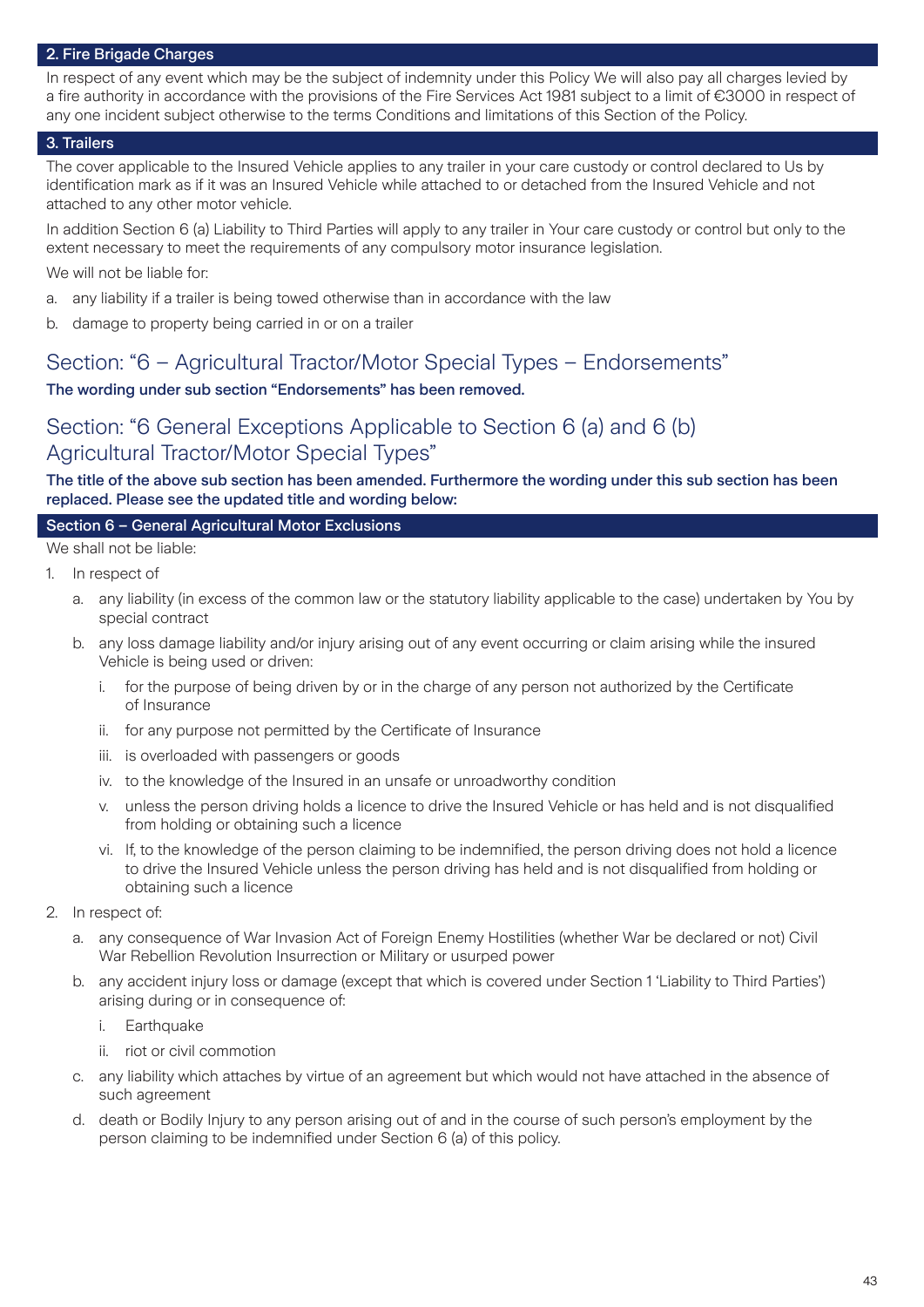- 3. In respect of:
	- i. loss or destruction of or damage to any property whatsoever or any loss or expense whatsoever resulting or arising there from or any consequential loss
	- ii. any legal liability of whatever nature directly or indirectly caused by or contributed to by or arising from:
		- a. ionising radiations or contamination by radioactivity from any irradiated nuclear fuel or from any nuclear waste from the combustion of nuclear fuel
		- b. the radioactive toxic explosive or other hazardous properties of any explosive nuclear assembly or nuclear component thereof.
- 4. For any accident injury damage loss (including consequential loss) or any liability of whatsoever nature while the Insured Vehicle is in or on that part of an aerodrome airport airfield or military base provided for:
	- a. the takeoff or landing of aircraft and for the movement of aircraft on the surface
	- b. aircraft parking aprons including associated service roads refuelling areas and ground equipment parking areas.
- 5. In respect of:
	- a. for any loss, damage, cost or expense of whatsoever nature (except that which is covered under Section 1 'Liability to Third Parties'), directly or indirectly caused by, resulting from or in connection with any act of terrorism regardless of any other cause or event contributing concurrently or in any other sequence to the loss. For the purpose of this endorsement an act of terrorism means an act, including but not limited to the use of violence and/or threat thereof, of any person or group(s) of persons, whether acting alone or on behalf or in connection with any organisation(s) or government(s), committed for political or other purposes including the intention to influence any government and/or to put the public or any section of the public in fear.
	- b. for any loss, damage, cost or expense of whatsoever nature directly or indirectly caused by, resulting from or in connection with any action taken in controlling, preventing, suppressing or in any way relating to any act of terrorism. If the Insurer alleges that by reason of this exclusion, any loss, damage, cost or expense is not covered by this Policy the burden of proving the contrary shall be upon the Insured.
- 6. for any loss or damage to any Insured Vehicle provided under Section 6 (b) 'Loss of or Damage to the Insured Vehicle', if You the Insured or any insured driver are subsequently convicted of, or during such time that there is a prosecution pending, for driving under the influence of alcohol or drugs contrary to Road Traffic Act legislation.

In addition, if following a road traffic accident You or any insured driver are convicted of driving under the influence of alcohol or drugs contrary to Road Traffic Act legislation the Insurer will be entitled to recover all monies paid in respect of any loss or claim arising from the road traffic accident from You, the Insured.

# Section: "Conditions under Section 6 (a) and 6 (b) Agricultural Tractor/Motor Special Types"

The title of this sub section has been changed to "Section 6 – Agricultural Motor Conditions". Furthermore the wording under this sub section has been replaced under the new title. Please see the updated wording below:

#### 1. Claims

- a. In the event of any accident injury loss or damage likely to give rise to a claim under this Section You must:
	- i. Immediately notify Us and provide all information and assistance that We may require
	- ii. send Us any letter, claim writ summons or legal process as soon as it is received
	- iii. notify Us in writing as soon as You become aware of any impending prosecution or coroners inquest involving any person entitled to be indemnified under this Section of the Policy
- b. Further:
	- i. The Insured Person (or the Insured Person's agent) shall not make any admission of liability or offer or promise of payment but shall permit Us to have the sole conduct of all negotiations or legal proceedings.
	- Subject to General Condition 19 of this Policy, We shall be entitled to use the name of the Insured Person for the purpose of resisting or enforcing any claim. The Insured Person shall give Us all reasonable assistance in connection therewith, to include the Insured Person cooperating with Us in the investigation of insured events (including by responding to reasonable requests for information in an honest and reasonably careful manner) and shall act in all cases in Our best interests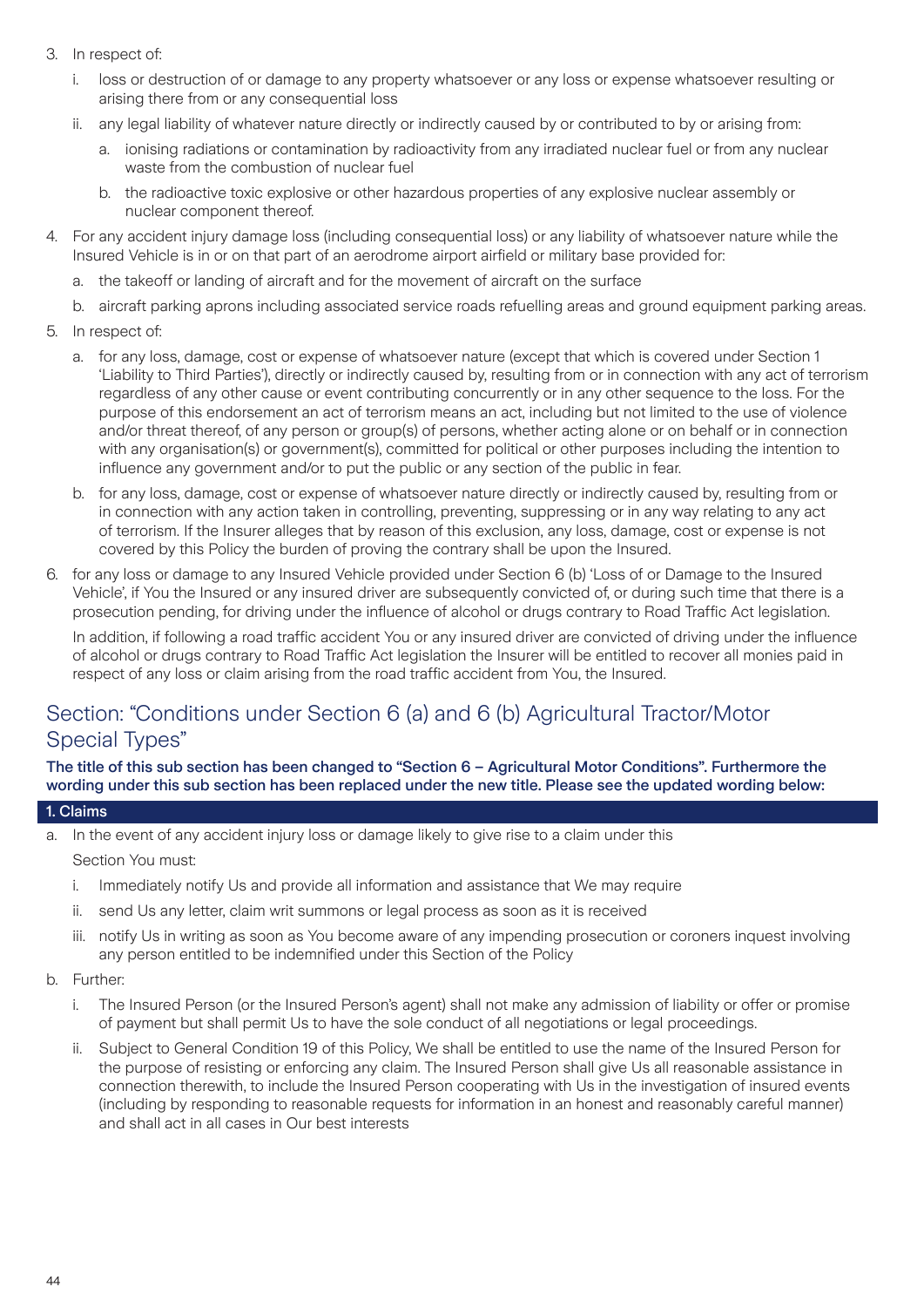- iii. While We have the right to make the final determination in relation to coverage or handling of the whole or part of any claim, We will engage with the Insured Person during Our investigation of the claim and give the Insured Person the opportunity to submit to Us, any relevant evidence which could inform Our determination as regards the claim. However, We shall have full power to settle any claim or part thereof and in the event of any dispute between Us and the Insured Person such settlement shall have the effect for all purposes as if it were made with the concurrence of the Insured Person notwithstanding that such settlement may be made without admission of liability
- c. In the event of any one claim or series of claims arising out of any one event in respect of damage to property, We may at any time pay to You the amount of the indemnity provided by this policy (after deduction of any sum or sums already paid as compensation) or any less amount for which such claim or claims can be settled and from the date such payment is made, We shall relinquish control of the negotiations and legal proceedings in connection with such claim or claims. From the date of such payment We shall have no further liability in connection with such claim or claims other than the costs and expenses incurred with Your written consent prior to the date of such payment.

#### 2. Other Insurances

If any claim covered by this Section of the policy is also covered by any other policy of insurance whether effected by the You or not We shall not be liable to pay more than a rateable proportion provided always that nothing in this Condition shall impose on Us any liability from which We would have been relieved by proviso (a) and (b) of Sub-Section (2) of Section 6 (a) 'Liability to Third Parties' but for the terms of this Condition.

#### 3. Care of Vehicle

You shall take all reasonable steps to safeguard the Insured Vehicle against loss damage, breakdown and prevent injuries. You should ensure that the keys are not left in or on the Insured Vehicle while unattended or leave the Insured Vehicle unlocked.

Maintain the Insured Vehicle in an efficient and roadworthy condition. The Insured must ensure that the Insured Vehicle has a valid NCT or CRW certificate and fit tyres appropriate to the Insured Vehicle, and ensure tread depths comply with the legal limit.

You shall also allow the Our authorised representative to inspect Your Vehicle at any time.

If condition 3. "Care of Vehicle" is not complied with, the Insurer reserve the right not to pay a claim or if, by law, the Insurer is obliged to meet a claim, then we reserve the right to seek recovery of the payment from the Insured.

#### 4. Fraudulent claims

If a claim contains information that is false or misleading in any material respect and You or the Insured Person (as the case may be) either knows that it is false or misleading or consciously disregards whether it is false or misleading, or a claim is otherwise fraudulent in any respect, ("Fraudulent Claim") We shall be entitled to:

- a. refuse to pay the claim; and
- b. terminate the policy by written notice in which case cover under the Policy shall be treated as having terminated with effect from the date on which the Fraudulent Claim was submitted.

In such circumstances of termination We shall refuse all liability to You and/or the Insured Person (as the case may be) under the policy in respect of any claim made after the date of submission of the Fraudulent Claim (but not in respect of any claim(s) made before submission of the Fraudulent Claim) and We need not return any of the premiums paid under the Policy

#### 5. Laws relating to Compulsory Motor Insurance

If, under the provisions of Section 76 of the Road Traffic Act 1961 (as amended), or the equivalent law of any other country (if any) in which You are covered by this Policy, We are required by law to pay a claim which We would not otherwise be obliged to pay under the terms of this Policy, We shall pay such claim but shall be entitled to recover from You or the Insured Person (as the case may be) all sums paid by Us.

### Section: Conditions under Section 6 (a) and 6 (b) Agricultural Tractor/Motor Special Types

The condition "5. Duty to comply with Policy Conditions" has been removed from the above sub section and replaced by condition 8 under the section "General Conditions".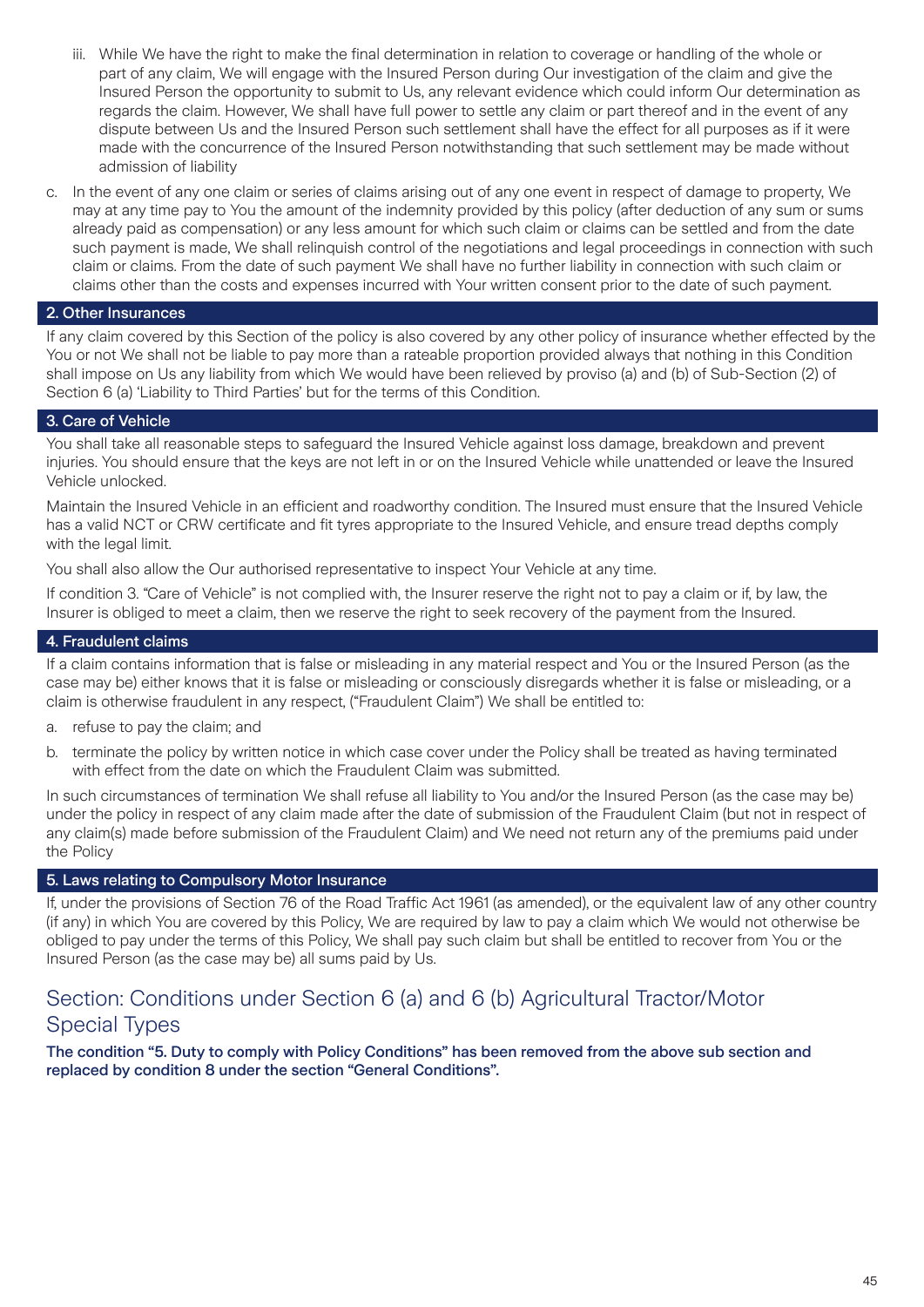# Section: "7 – Farm Personal Accidents"

#### The wording under sub section "7 – Farm Personal Accident – Meaning of Words" has been updated as follows: **Definitions**

#### 1. Insured Person or insured people

You, Your spouse or partner and Your children up to the age of 16 (or up to the age of 18 if in full time education), or Other Persons, named in the Schedule.

#### 2. Bodily Injury

Injury resulting solely and directly from an accident caused by external violent and visible means.

#### 3. Usual Occupation

The tasks, duties and other functions, which You normally undertake or pay an Insured Person to perform in connection with Your Business as defined in the Schedule.

#### 4. Territorial Limits

- i. The Republic of Ireland, Northern Ireland, Great Britain, the Channel Islands and the Isle of Man.
- ii. The rest of the world for the purposes of travel only.

#### 5. Loss of limb

Total loss by physical separation at or above the wrist or ankle, or permanent total loss of use of an entire hand, arm, foot or leg.

#### 6. Loss of sight

Total and irrecoverable loss of all sight in one or both eyes.

#### 7. Permanent Total Disability

Any permanent disablement which 52 weeks after the injury has no reasonable prospect of improving, and is proved to Our satisfaction to be permanent and results in an inability of an Insured Person to attend and engage in:

- i. any Usual Occupation, business, occupation, profession or gainful employment
- ii. any schooling, full-time education, business, profession, or occupation of each and every kind for the remainder of their life if the Insured Person is under 16 years of age (or under 18 years of age if in full time education).

#### 8. Temporary Total Disability

Disablement which completely prevents the Insured Person from performing each and every function of their Usual Occupation.

#### 9. Temporary Partial Disability

Disablement which prevents the Insured Person from performing more than 50% of the functions of their Usual Occupation.

### Section: "7 – Farm Personal Accident"

#### The wording under section "7 – Farm Personal Accident" has been updated as follows:

#### The Cover

In the event of Bodily Injury sustained by an Insured Person as stated in the Schedule within the Territorial Limits during the Period of Insurance We will pay the amount shown in the Table of Benefits below to the Insured Person (or his or her legal representative in the event of death) or additional benefits (extra units purchased) as specified in the Schedule.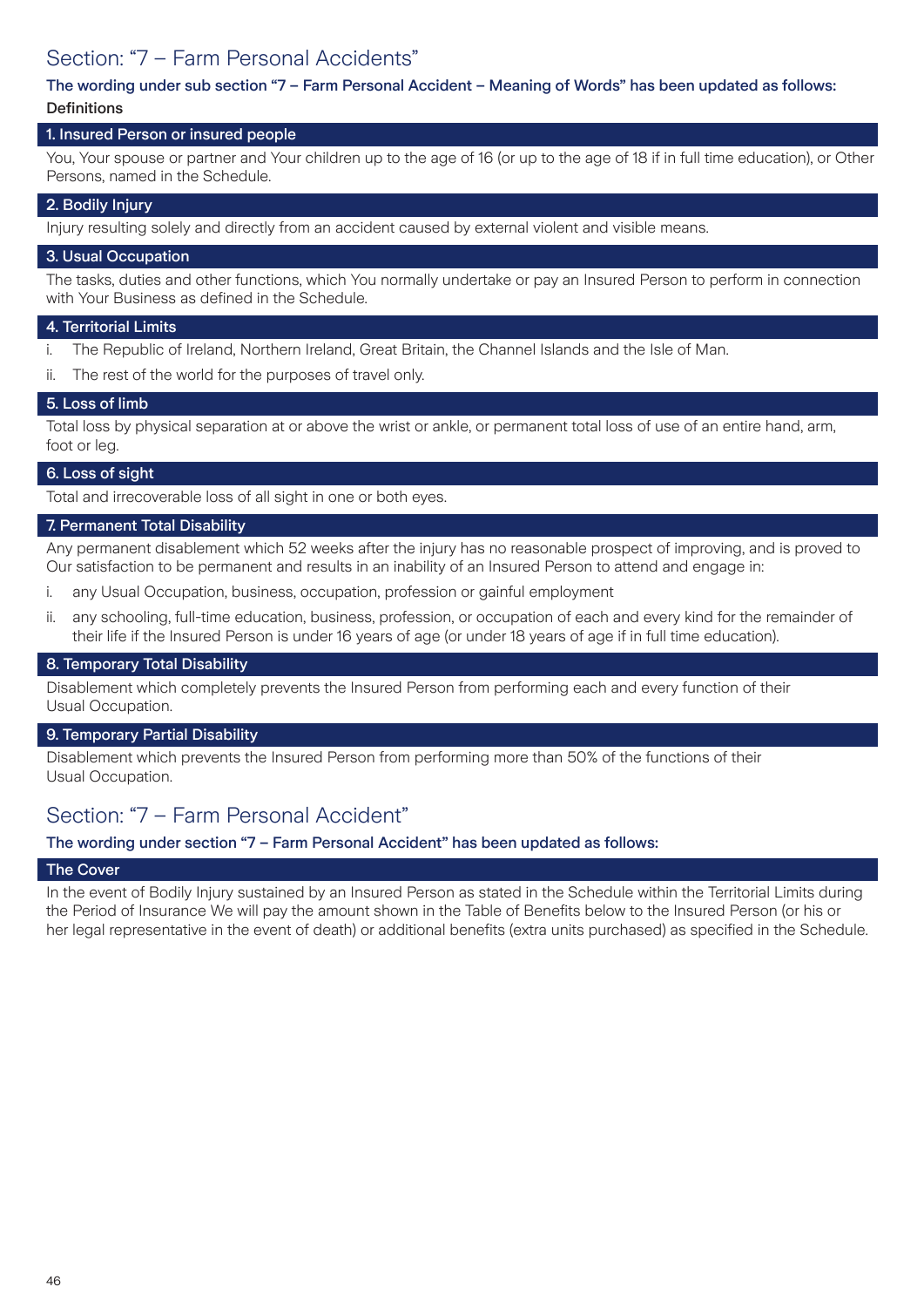# Section: "7 – Farm Personal Accident Extensions"

A new sub section "7 – Farm Personal Accident Extenstions" has been included. Furthermore, the wording "Medical Expenses" has been moved to this new sub section.

#### 1. Medical Expenses

Where weekly benefit is payable in respect of any claim under this Policy We will, in addition, pay the medical charges incurred (unless these charges are recoverable from some other source) by the Insured Person in connection with the accident for which such claim is made up to 15% of the amount of such weekly benefit unless otherwise stated.

### Section: "7 – Farm Personal Accident Extensions"

#### The wording under sub section "7 – Farm Personal Accident Extensions" has been updated to also include the following:

#### 2. Disappearance

Death of any Insured Person shall not be presumed by reason of their disappearance. If after a reasonable period of time has elapsed the Insurer having examined all the evidence available has no reason to suppose other than that the Insured Person has sustained an accident during Period of Insurance resulting in their Death, the disappearance of such Insured Person shall be deemed to constitute Death by accident under Benefit A. Death for the purposes of this Policy.

In the event of the Insured Person's subsequent re-appearance after payment of compensation under Benefit A. Death in the Table of Benefits the beneficiary thereof will repay and refund such amount to the Insurer in full.

### Section: "7 – Farm Personal Accident", sub sections "Provisos" and "Special Conditions"

The wording under sub sections "Provisos" and "Special Conditions" have been replaced under a new sub section. Please see the updated wording below:

#### Section 7 – Farm Personal Accident Conditions

- 1. You must notify Us as soon as reasonably possible, and always within 30 days, of an accident likely to cause a claim. We shall be entitled to call for:
	- i. an examination by a medical referee appointed by Us for a non-fatal injury
	- ii. a post-mortem examination if death occurs.
- 2. No benefit shall be payable under items E and F in the Table of Benefits:
	- a. Until the total amount has been ascertained and agreed by Us.
	- b. unless the Bodily Injury requires treatment by a duly registered medical practitioner, nor in respect of any period of disablement which is not certified by such a medical practitioner
	- c. in respect of any accident for more than 104 weeks from commencement of the disablement as certified by a fully qualified medical practitioner
	- d. in respect of the first week of disablement.
- 3. The weekly benefit in respect of Item E cannot exceed the Insured Person's weekly income and evidence (copy of notice of assessment) of the Insured Person's income over the preceding 12 months is required.
- 4. Benefits shall not be payable under more than one Benefit item in respect of the same Bodily Injury. Any sums payable under items E and F shall be deducted from any sums subsequently payable under Benefit items A to D in respect of the same Bodily Injury, the Insurer being liable only for the balance.
- 5. The total sum payable under this Policy in respect of any one or more accidents occurring during the Period of Insurance shall not exceed in all, the largest Sum Insured as under any one of the items A to D, unless otherwise shown in the Schedule.
- 6. After an Insured Person incurs any Bodily Injury resulting in a claim under any of the Benefit items A to D no further liability (in respect of that person) shall attach to the Insurer to make any payment under this Section of the Policy.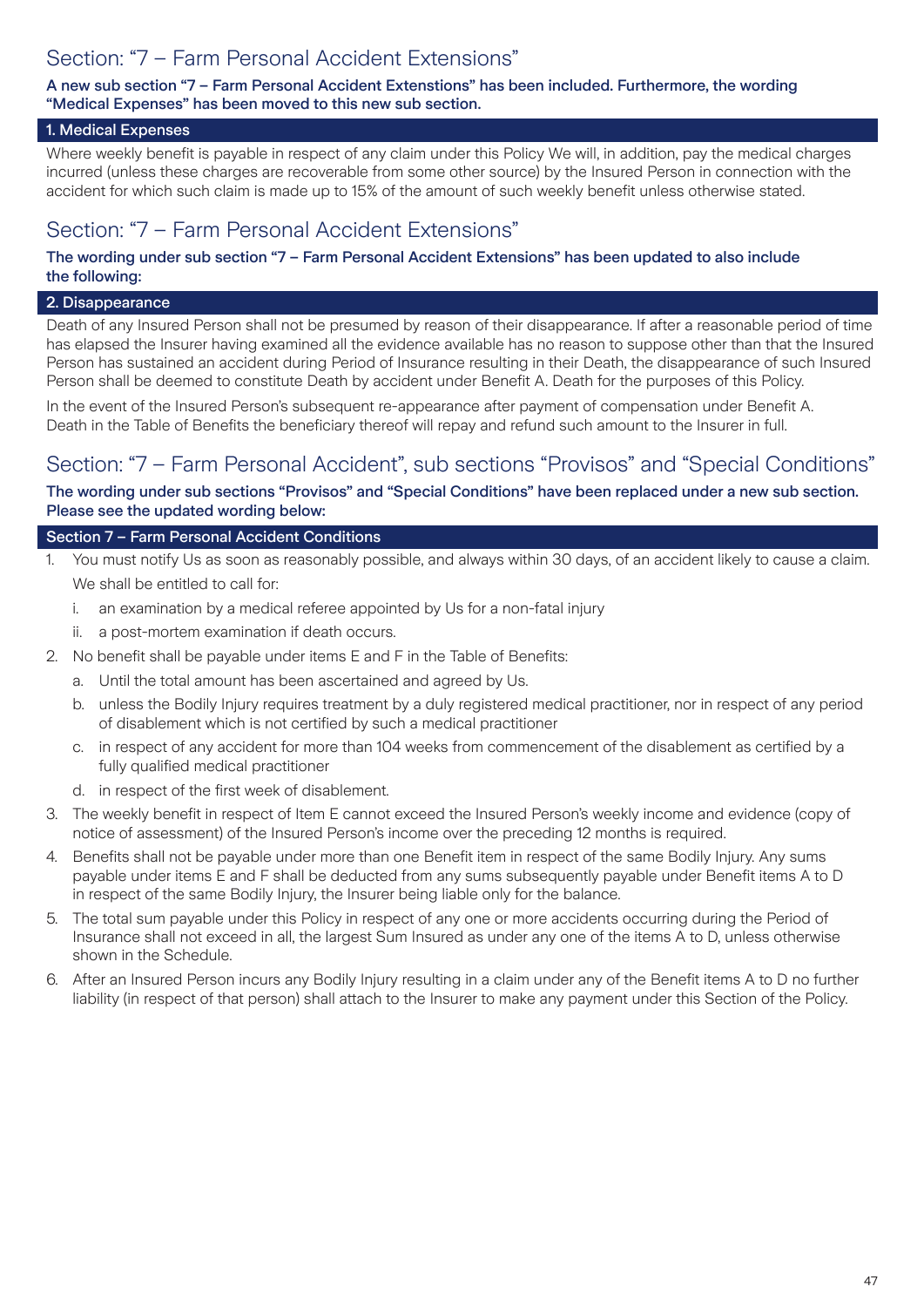# Section: "7 – Farm Personal Accident Exclusions"

#### The wording under section "7 – Farm Personal Accident" has been updated to include a new sub section as follows:

#### Section 7 – Farm Personal Accident Exclusions

#### What we will not pay

- 1. Section 7: Farm Personal Accident does not apply to death injury loss or disablement caused by:
	- a. prolonged or complicated by any pre-existing physical weakness defect or disease or by any injury sustained prior to that in respect of which a claim is made hereunder
	- b. the Insured Person motor-cycling (whether as a driver or passenger), hunting, horse racing, horse breaking, mountaineering, rock climbing, racing (other than on foot), playing hurling, Gaelic games and football (of any kind), ice-hockey or polo, skiing, tobogganing, parachuting, bungee-jumping, hang-gliding, waterskiing, skin-diving, sky diving, pot-holing, playing any sport professionally, or using power-driven woodworking machinery except portable tools applied by hand and used for private use only
	- c. the Insured Person working as a professional entertainer, bus, coach or heavy lorry driver, window cleaner, removal contractor, demolition worker, steel erector, oil rig worker, trawlerman, diver, miner, quarryman, or on duty as a member of the Merchant Navy or Fire Brigade
	- d. membership of the Defence Force or Gardaí
	- e. the Insured Person Working at Heights in excess of 15 meters or depths 5 meters below ground level
	- f. the Insured Person engaging in any form of aerial flight or attempted flight other than as a passenger in a fully licensed passenger carrying aircraft and not for the purpose of undertaking any trade, technical, or sporting activity in or on such aircraft
	- g. Physical injury caused by an Insured Person being insane or under the influence of drink or drugs, committing suicide or any act of intentional self-injury or self-exposure to unnecessary danger, being or having been pregnant, or taking part in riot, or civil, labour or political disturbance.
- 2. Cover for medical or surgical treatment is only payable where valid claim under Cover Benefit E or F has also been admitted by us.
- 3. Cover reduces to Benefit A & E only on an Insured Person's 70th birthday. Cover does not apply to any Insured Person who is aged 72 or over.
- 4. Cover under this Section for any Bodily Injury arising out of or in connection with any profession business or occupation other than the Business as defined in Your Schedule, unless agreed by Us and stated in the Schedule.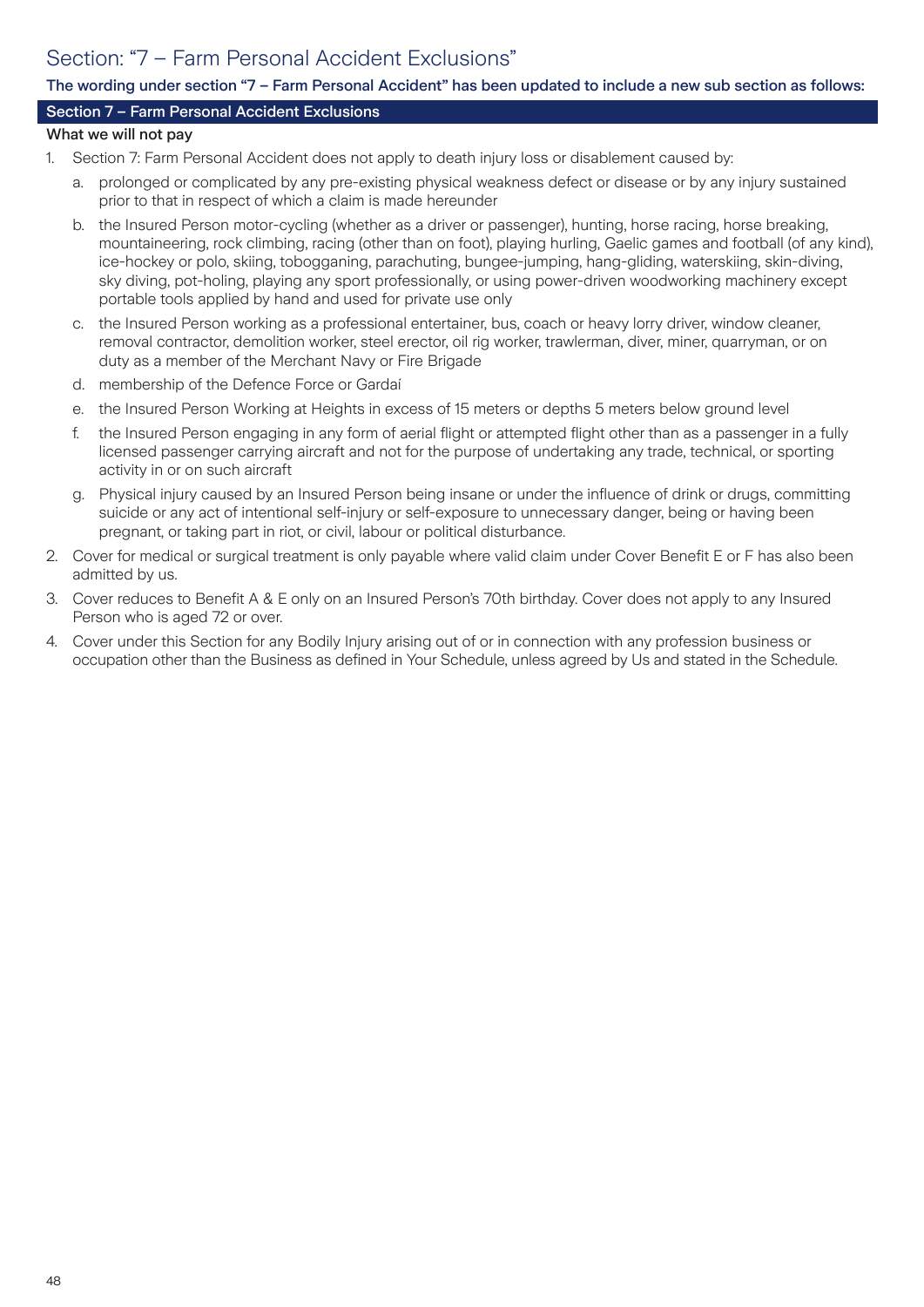# Section: "8 – Farm Home Insurance"

#### Certain wordings under section "8 – Farm Home Insurance – Meaning of Words" have been updated as follows:

#### 2. Buildings

The Home, landlord's fixtures and fittings on or in the Home, walls, gates, fences, hedges, terraces, patios, drives, paths, private wells, fixed solar panels, domestic fuel tanks, tennis hard courts and swimming pools, all at the situation of the Premises shown in the Schedule.

#### 3. Contents

Household goods, personal belongings (including Valuable Property), radio and television aerials fittings and masts (including satellite dishes, receivers and ancillary equipment up to €650), home office equipment (that is personal office equipment and furniture, up to €4,000) all on or in the Home, all belonging to or the legal responsibility of You or a member of Your Household.

The following property is not included as Contents:

- a. motor vehicles, caravans, trailers, aircraft, all forms of drones, watercraft, hovercraft, or parts or accessories normally on or in any of them
- b. Landlord's fixtures and fittings
- c. any living creature
- d. property owned or held in trust in connection with any business, profession or trade
- e. Money of any kind
- f. deeds (except as provided under paragraph 21.), bonds, bills of exchange, securities, documents, manuscripts
- g. property more specifically insured or any amount that You cannot recover from a more specific insurance because We refuse or reduce the claim, or the Sum Insured is inadequate on a specified item.

#### 11. Premises

The Buildings and the land within the boundaries belonging to them not exceeding two acres in area used for domestic purposes only

#### 16. Valuable Property

Jewellery, items of gold, silver or other precious metals, crystal, china, delph, porcelain, photographic equipment, sports equipment, pedal cycles, binoculars, watches, sports equipment, paintings, works of art, curios, antiques, furs, musical instruments, televisions, or any other electronic devices or equipment The most We will pay is one third of the Sum Insured by Section 8 (b) – Contents, but not more than  $\epsilon$ 4,000 for any one article, set or collection

### Section: "8 (a) – Buildings"

Certain wordings under sub section "8 (a) – Buildings – The Cover – What is insured" have been updated as follows:

9. Collision with the Buildings, by aircraft, other aerial devices, road or rail vehicles, or articles falling from them, or by animals.

#### 14. Blockage of sewer pipes.

The cost of breaking into and repairing the pipe between the main sewer and the Home following the blockage of the pipe.

The most We will pay is €1500.

#### 17. Fire brigade charges.

Charges levied by a fire authority in accordance with the provisions of the Fire Services Act 1981 in controlling or extinguishing fire affecting (or threatening to affect) the Buildings insured in circumstances which have or may have given rise to a valid claim under this Policy. The maximum amount payable in respect of this cover under all Sub-Sections of Section 8 of the Policy as a whole is €10,000 for any one incident

#### 19. Trace and Access.

We will pay up to €750 to remove or replace any part of the Buildings necessary to repair any fixed domestic water or heating installation from which water or oil has escaped and has resulted in damage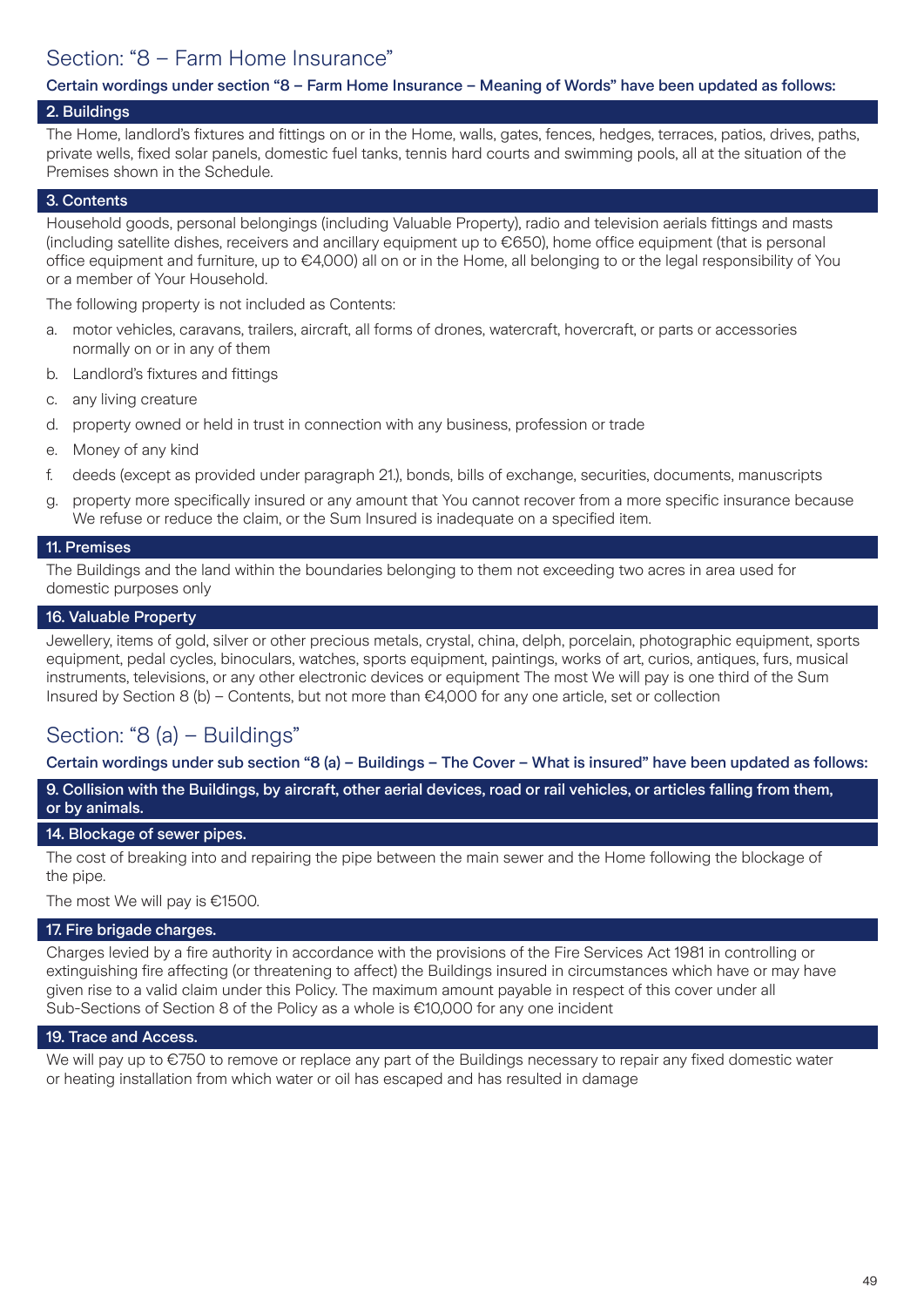# Section: "8 (a) – Buildings"

#### Certain wordings under sub section "8 (a) – Buildings – The Cover – What is not insured" have been updated as follows:

#### 3. Subsidence or Ground Heave of the site on which the Buildings stand or landslip

Loss or damage

- caused by Settlement due to building load, bedding down, coastal, lake or river erosion, structural alterations or repairs or demolition, defective design and/or construction, defective or inappropriate foundations, faulty workmanship or the use of faulty materials
- caused by building on made-up ground or filled-in land,
- to walls, gates, fences, hedges, terraces, patios, drives, paths, tennis hard courts unless liability is admitted under the Policy for loss or damage to the Home from the same cause occurring at the same time
- to floor slabs unless the foundations beneath the walls are damaged at the same time by the same cause
- associated with such causes arising prior to payment of premiums for the Period of Insurance in which a claim may arise. Loss or damage if any part of the Buildings suffered previous loss or damage by Subsidence, Ground Heave or landslip unless same has been disclosed to and accepted by Us.
- The first €2,500 of each incident of loss or damage.

7. Escape of water from or the bursting of any fixed domestic water or heating installation. We will also pay for the escape of water from any washing machine, dishwasher, refrigerator, freezer, or fixed fish tank.

Loss or damage:

- caused after the Home is left Unfurnished or Unoccupied for more than 30 consecutive days
- to any fixed domestic water installation, heating installation or appliance from which the water escapes
- to tiles, walls, floors and ceilings caused by the gradual leakage or seepage of water from all fixed sanitary ware units including baths and shower units.
- due to wear and tear, rust, or gradual deterioration

The first €500 of each incident of loss or damage

#### 8. Escape of oil from any fixed domestic heating installation.

Loss or damage:

- caused after the Home is left Unfurnished or Unoccupied for more than 30 consecutive days
- to any fixed domestic heating installation from which the oil escapes due to wear and tear, rust, or gradual deterioration.
- due to wear and tear, rust, or gradual deterioration.

The first €500 of each incident of loss or damage

### Section: "8 (a) Buildings – Settling claims"

#### The wording under sub section "8 (a) – Buildings – Settling claims" has been updated to include new paragraphs as follows:

#### Retention Amount

Our priority is to provide financial support to customers throughout the claim process to ensure any repair/reinstatement work is completed as quickly as possible.

Where We opt to pay the costs of repair or reinstatement as above, We may:

- a. release a proportion of the estimated cost of repair or reinstatement prior to completion of the work;
- b. pay the balance (otherwise known as the "retained amount") to You on completion of the work and on receipt of appropriate documentation validating the costs incurred by You for the repair or reinstatement work (including VAT invoices).

The retained amount will not exceed:

- i. 5 per cent of the claim settlement amount in a case in which the claim settlement amount is less than €40,000; or
- ii. 10 per cent of the claim settlement amount in a case in which the claim settlement amount is €40,000 or more.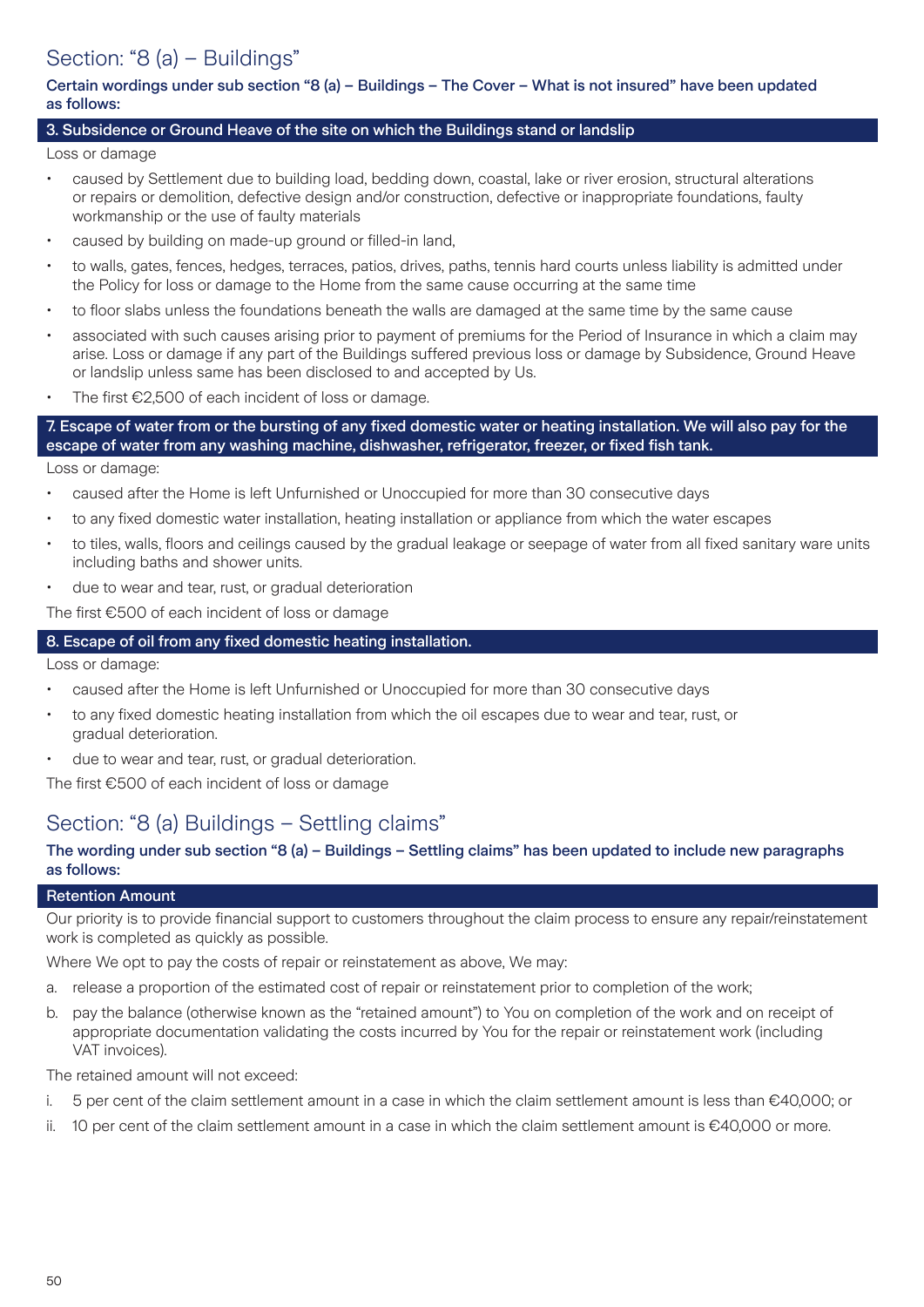#### **Underinsurance**

The purchase of your home represents probably the largest financial investment you will make in your lifetime. To safeguard your financial interest in your property you must insure the full reinstatement value of your buildings and contents. Failure to do so may result in your claim settlement being reduced. Please see the 'Settlement of claims' section under Section 8 A, B and C of this Policy. Each year prior to renewal of your annual Policy you should review the amount for which you have insured your buildings and contents and inform us, prior to renewal, of any changes. For example, if home improvements have been carried out, such as the building of an extension or the conversion of the attic, or if you have purchased additional contents, the sums insured should be increased to reflect this.

Our liability for repair or reinstatement following insured loss or damage shall not exceed the sum insured on Buildings at the time of loss or damage.

To safeguard Your financial interest in Your property You must insure the full reinstatement value of your Buildings which should include due allowance for debris removal costs, architects, surveyors, consulting engineers and other fees necessarily incurred in the reinstatement of the property. Failure to do so will result in your claim settlement being reduced.

The Buildings sum insured as stated in the Policy Schedule is subject to the following condition of average:

If the sum insured on Buildings at the time of the insured loss or damage is less than the cost of rebuilding as new all the Buildings (including fees as above) covered by this Policy and such difference is greater than 15% of the rebuilding cost as new, We will pay that proportion of the loss or damage which the sum insured bears to the cost of rebuilding as new all the Buildings covered by this Policy

#### Wear and Tear

We will deduct an amount for wear and tear if the Buildings are in a poor state of repair or decoration.

- If it is necessary to make a deduction for wear and tear, then for the purposes of determining whether or not there is underinsurance, the cost of rebuilding as new all the Buildings covered by this Policy less the deduction for wear and tear will be compared with your actual sum insured.
- We will not pay any cost relating to the replacement of, or work on, any undamaged or remaining items which form part of a set, suite, group or collection of articles of a similar nature, colour, pattern or design when the loss or damage is restricted to a clearly identifiable area or to a specific part and replacements cannot be matched.

If repair or reinstatement is not carried out (at your request, which must be explained and reasonable) We will pay the reduction in market value resulting from the loss or damage, but only up to what it would have cost to rebuild or repair if such work had been carried out without delay

The most We will pay under paragraphs 1 to 14, 18 and "Additional Costs" below is the sum insured by this Section.

We will automatically reinstate the sum insured from the date of payment of any claim unless We have given You written notice to the contrary before payment.

### Section: "8 (a) Buildings – Settling claims"

The wording under sub section "8 (a) – Buildings – Settling claims – Additional costs" has been updated as follows:

#### Additional costs

We will pay the necessary and reasonable expenses that You incur with our consent in reinstating the Buildings following loss or damage insured under this Section, namely:

- fees to architects, surveyors, consulting engineers and others agreed by Us
- the cost of clearing the site and making it and the Home safe
- the cost of complying with any government or local authority requirement following loss or damage unless You were given notice of the requirements before the loss or damage occurred. Where You were not notified of any government or local authority requirements prior to the loss or damage occurring and such requirements increase the rebuilding as new costs, this increased cost will be disregarded for the purposes of determining whether or not the Buildings are underinsured.

We will not pay:

- fees Incurred by You for preparing a claim under this Section
- costs in respect of undamaged parts of the Buildings (except the foundations of the damaged parts).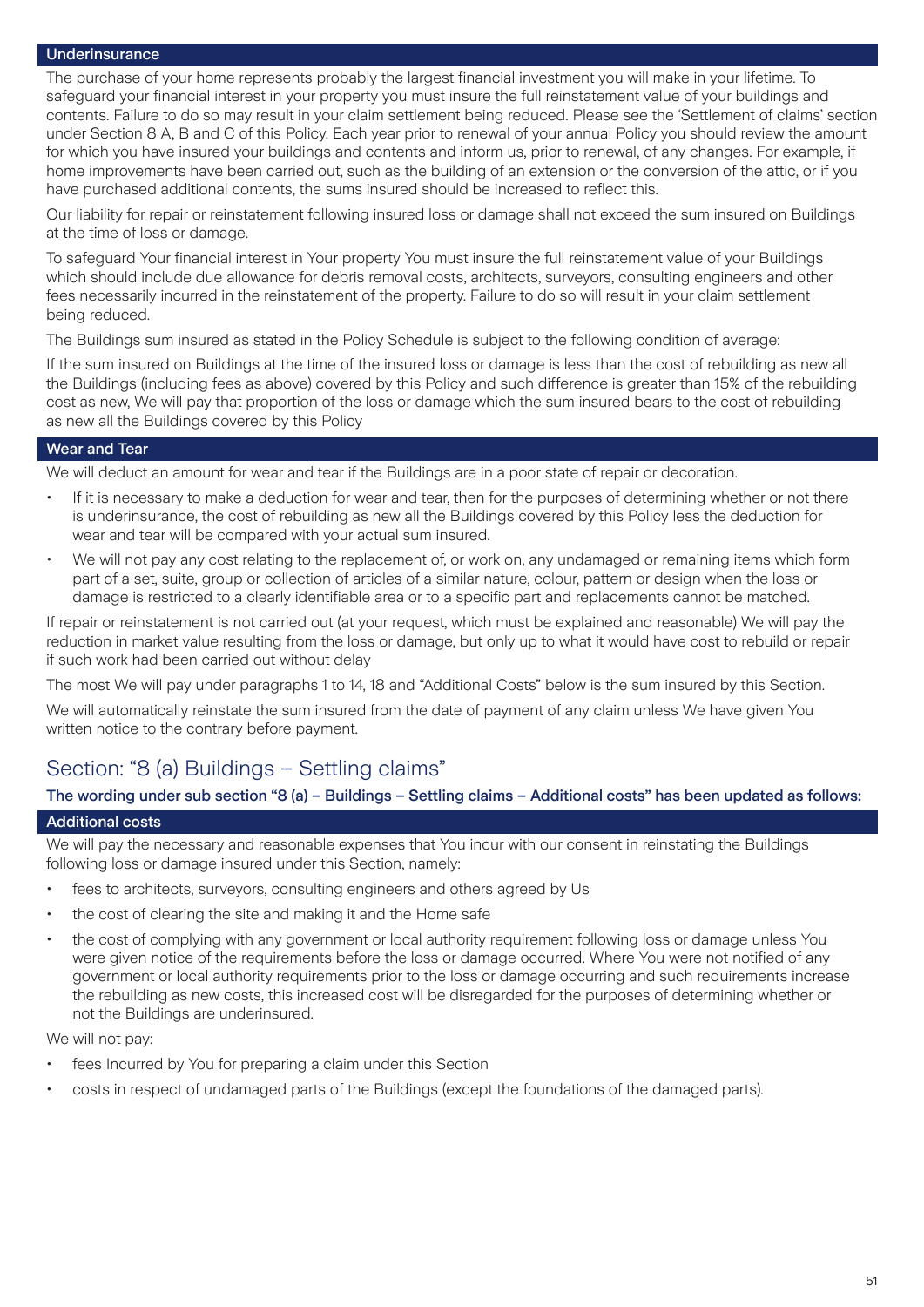# Section: "8 (a) Buildings – Settling claims"

#### The wording under sub section "8 (a) Buildings – Settling claims – Index Linking" has been updated as follows:

#### Index-linking

We may adjust the Sum Insured (but not any monetary limits) in line with changes in the House Construction Cost Index issued by the relevant government department.

If We do adjust the Sum Insured, the adjustment will:

- be subject to a minimum increase of 1% in the House Construction Cost Index during the Period of Insurance
- continue after any insured loss or damage if required repairs or reinstatement are carried out without delay.

We will not charge extra premium during the Period of Insurance but at the end of the period We will calculate the renewal premium on the revised Sum Insured

# Section: "8 (b) – Contents"

Certain wordings under sub section "8 (b) – Contents – The Cover – What is insured" have been updated as follows:

### 22. Fatal Accidents.

Fatal injury to You and/or Your spouse or partner as a direct result of:

- fire, accident or assault, in the Premises
- an accident while travelling within the Territorial Limits as a fare-paying passenger in any road or rail vehicle
- assault in the street within the Territorial Limits, provided death follows within 12 months of the injury.

The maximum amount payable by Us is €3,250 in respect of any one incident.

#### 25.Tenant's Liability

Your legal liability as tenant for loss or damage to the Buildings caused by an event in paragraphs 1 to 14 and 17 of Section 8 (a) Buildings.

The most We will pay is 10% of the sum insured by this Section

#### 28. Fire brigade charges.

Charges levied by a fire authority in accordance with the provisions of the Fire Services Act 1981 in controlling or extinguishing fire affecting (or threatening to affect) the Buildings insured in circumstances which have or may have given rise to a valid claim under this Policy. The maximum amount payable in respect of this cover under all Sub-Sections of Section 8 of the Policy as a whole is €10,000 for any one incident.

#### 32. Visitors' personal effects

The most We will pay in respect of loss or damage to all visitors' personal effects, arising out of one event, is €800

#### 33. Domestic Employees.

Loss or damage by a cause insured under the events in paragraphs 1 to 11 of this Section to clothing and personal effects belonging to domestic employees while such property is in the Premises or while with You or Your Family in any other domestic residence. The most we will pay is €1,500

### Section: "8 (b) – Contents"

#### Certain wordings under sub section "8 (b) – Contents – The Cover – What is not insured" have been updated as follows:

#### 3. Subsidence or Ground Heave of the site on which the Buildings stand or landslip.

Loss or damage:

- caused by Settlement due to building load, bedding down, coastal, lake or river erosion, structural alterations or repairs or demolition, defective design and/or construction, defective or inappropriate foundations, faulty workmanship or the use of faulty materials
- caused by building on made-up ground or filled-in land
- unless the Home is damaged at the same time by the same cause
- to floor slabs unless the foundations beneath the walls are damaged at the same time by the same cause
- associated with such causes arising prior to payment of premiums for the Period of Insurance in which a claim may arise.

Loss or damage if any part of the Buildings suffered previous loss or damage by Subsidence, Ground Heave or landslip unless same has been disclosed to and accepted by Us.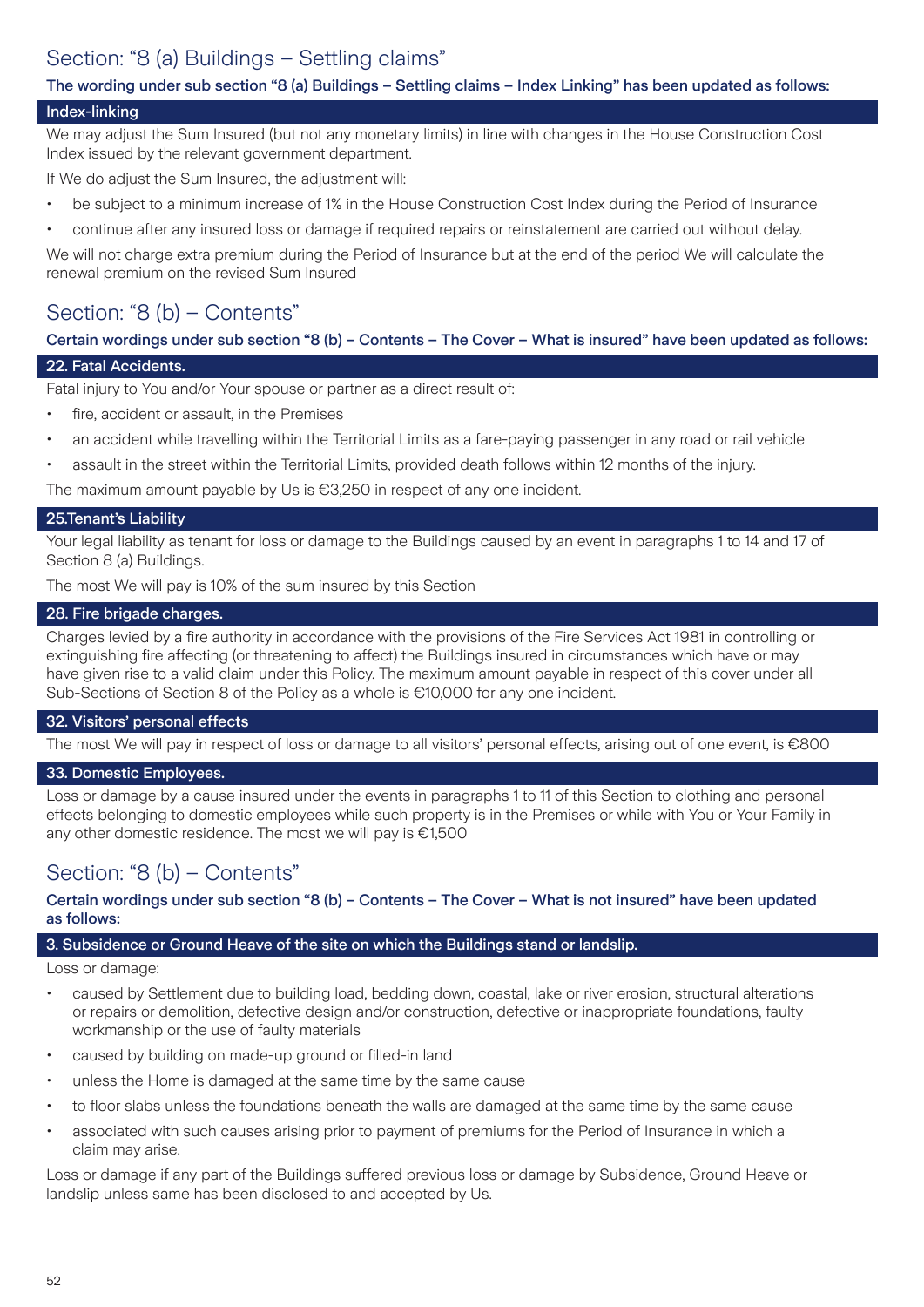#### 13. Audio, TV and video equipment.

Damage:

- while any part of the Home is lent, let or sub-let
- caused by wear and tear or gradual deterioration, insects, vermin, corrosion, rot, mildew, fungus, atmospheric conditions, the action of light, any process of heating, drying, cleaning, dyeing, alteration or repair, misuse, faulty workmanship or design, the use of faulty materials, mechanical or electrical breakdown or software malfunction
- to records, audio, video or computer discs, tapes or cassettes
- to telephones or telephone equipment
- caused by computer viruses.

The first €250 of each incident of loss or damage

#### 15. Credit cards.

Financial loss arising from unauthorized use by a member of Your Household.

Financial loss arising from unauthorized use following theft of Credit Cards from the Home while any part of the Home is lent, let or sub-let unless entry to or exit from the Home is made using violence and force.

Any liability You incur following breach of the terms and conditions of use of the Credit Card.

Confiscation or detention by customs or other officials

#### 18. Contents temporarily removed.

Loss or damage caused by storm, Flood or falling trees or branches while the Contents are in transit or in the open. Contents in accommodation housing one or more full time students.

Theft of Contents without using violence or force, whether in entering or exiting a building or otherwise.

Property removed for sale or exhibition or to a furniture depository.

Stealing of Money.

Any loss, damage or amount shown as not insured under paragraphs 1 to 11 of this Section.

The first €250 of each incident of loss or damage.

### 25. Tenant's Liability

Any loss or damage or amount shown as not insured under paragraphs 1 to 14 and 17 of Section 8 (a) Buildings

#### 27. Liability to the public

Liability arising directly or indirectly from the ownership or use of:

- aircraft and all forms of drones
- mechanically propelled vehicles including e-bikes and e-scooters (except domestic garden implements used within the boundary of the Premises, motorised golf buggies on a golf course, motorised wheelchairs or use of a vehicle solely as a passenger having no right of control)
- any trailer caravan or vehicle trailers whether attached or not attached to a vehicle which arises in situations where compulsory insurance must be arranged under the Road Traffic Act 1961 or any subsequent amending legislation to this Act
- watercraft (except toys and models), sailboards or hovercraft
- firearms (except shotguns or airguns used for sporting activities)
- animals (except horses and pets which are normally domesticated in the Republic of Ireland).

#### 32. Visitors' personal effects

Loss or damage

- while any part of the Home is lent, let or sub-let, unless entry to or exit from the Home is made using violence and force
- caused after the Home is left Unfurnished or Unoccupied for more than 30 consecutive days
- caused by a member of Your Household other than domestic staff
- Personal effects more specifically insured under another insurance Policy
- while any part of the home is lent, let or sub-let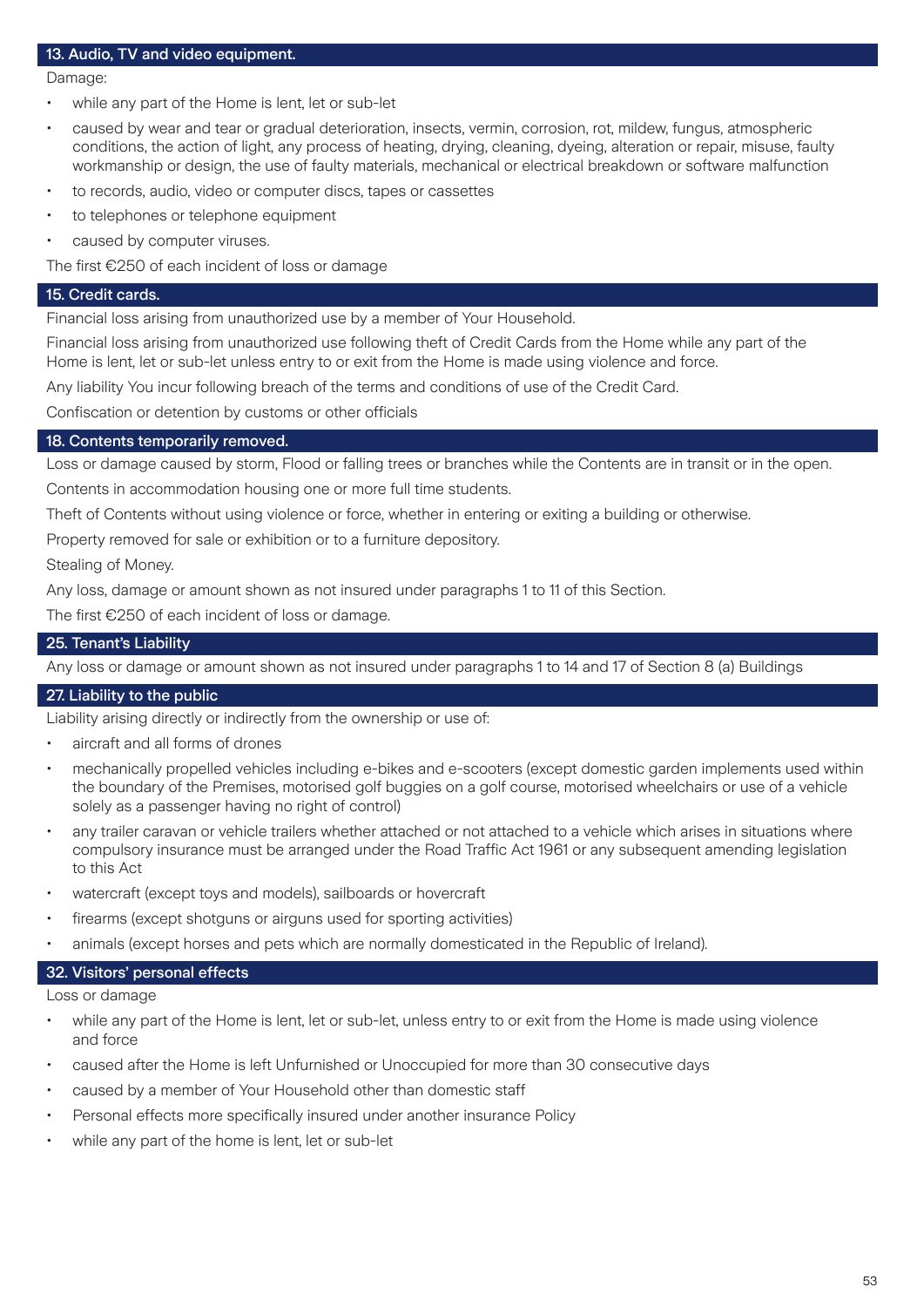# Section: "8 (b) – Contents – Settling Claims"

#### The wording under sub section "8 (b) – Contents – Settling Claims" has been replaced. Please see the updated wording below:

#### **Underinsurance**

Our liability for repair or replacement as new of Contents following insured loss or damage shall not exceed the sum insured on Contents at the time of loss or damage

To safeguard Your financial interest in Your property You must insure the full replacement value as new of your Contents. Failure to do so will result in your claim settlement being reduced.

The Contents sum insured as stated in the Policy Schedule is subject to the following condition of average:

If the sum insured on Contents at the time of the insured loss or damage is less than the cost of replacing as new all the Contents covered by this Policy and such difference is greater than 15% of the replacement cost as new, We will pay only that proportion of the loss or damage which the sum insured bears to the cost of replacing as new all the Contents covered by this Policy

#### Wear and Tear

We will deduct an amount for wear and tear:

- for clothing, footwear, furs and linen
- for floor coverings more than 12 months old where a claim arises under paragraph 31, Extended accidental damage.

If it is necessary to make a deduction for wear and tear, for the purposes of determining whether or not there is underinsurance, the cost of replacement as new of all the Contents covered by this Policy less the deduction for wear and tear will be compared with Your actual sum insured.

- We will not pay any cost relating to the replacement of, or work on, any undamaged or remaining items which form part of a set, suite, group or collection of articles of a similar nature, colour, pattern or design when the loss or damage is restricted to a clearly identifiable area or to a specific part and replacements cannot be matched.
- The most We will pay under paragraphs 1 to 13, 16, 19, 20 and 31 is the Sum Insured by this Section subject to the condition of average but see the limitations on page 56, Section 8. Meaning of words, with regard to collections of stamps, coins or medals, satellite dishes, receivers and ancillary equipment and Valuable Property.
- Where the damaged or lost item can be repaired or replaced with an item of similar quality, We may at our option either arrange or authorize replacement. If an exact replacement is not available, We may either arrange or authorize replacement with an item of similar quality. Where the replacement or repair of any item results in an increase in the value of that item We may make a deduction in respect of Betterment.
- If You do not replace (for a reason that is explained and reasonable) an article which is lost, or damaged beyond economic repair, We will pay the resale market value only.

# Additional costs

We will not pay:

fees incurred by You for preparing a claim under this Section

### Section: "8 (b) Settling Claims"

#### The wording under sub section "8 (b) – Contents – Settling claims", paragraph "Index Linking" has been updated as follows:

#### Index-linking

We may adjust the Sum Insured (but not any monetary limits) in line with changes in the Household Durable Goods section of the Consumer Price Index as issued by the Central Statistics Office.

If We do adjust the Sum Insured, the adjustment will:

- be subject to a minimum increase of 1% in the Household Durable Goods section of the Consumer Price Index during the Period of Insurance
- continue after any insured loss or damage if required repairs or reinstatement are carried out without delay.

We will not charge extra premium during the Period of Insurance but at the end of the period We will calculate the renewal premium on the revised Sum Insured.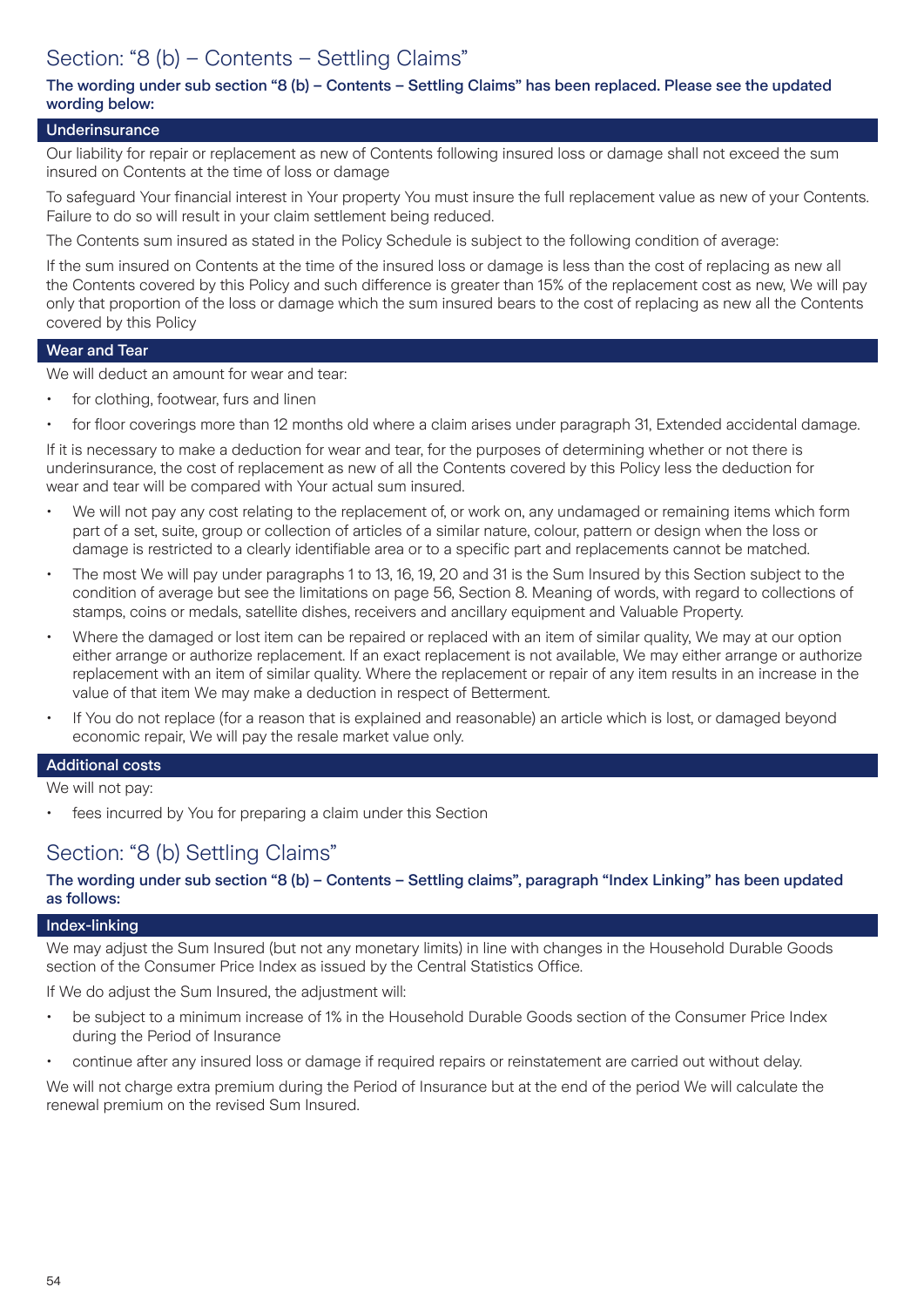# Section: "8 (c) – All Risks"

#### Certain wordings under sub section "8 (c) – All Risks – The Cover – What is not insured" have been updated as follows:

Loss or damage caused by wear and tear or gradual deterioration, depreciation in value, insects, vermin, corrosion, rot, mildew, fungus, atmospheric conditions, the action of light, any process of heating, drying, cleaning, dyeing, alteration or repair, chewing, scratching, tearing or fouling by domestic pets belonging to You or a member of Your Household, denting, breakdown, misuse, faulty workmanship or design, the use of faulty materials, confiscation or detention by customs or other officials.

Losses of individual charms unless soldered to the bracelet.

Breakage of strings, reeds or drum heads on musical instruments.

Musical instruments and photographic equipment owned or held in trust by or in the custody or control of any person who uses such property for professional purposes.

Deeds, bonds, bills of exchange, securities, documents, manuscripts, business, professional or trade goods or equipment. Stealing of property from an unattended road vehicle unless from a locked boot or locked glove compartment.

Property more specifically insured or any amount that You cannot recover from a more specific insurance because the

insurer refuses or reduces the claim.

#### Item 1 – Unspecified Personal Possessions

Any article insurable under Sections:

8 (d) Sports Equipment or 8 (e) Pedal Cycles.

Laptops/Tablets

Mobile/Smart Phones

Medical equipment including hearing aids, contact lenses, dentures

Camping equipment, guns or tools of any kind.

Money of any kind

Stealing of property from an unattended road vehicle unless from a locked boot.

The first €50 of each incident of loss or damage.

NOTE: Under this special automatic cover, mobile phones are excluded.

#### Item 2 – Specified Personal Possessions

In respect of Mobile/Smart Phones:

- Loss or damage caused by stealing where the mobile/smart phone is on or about the person unless it is appropriately concealed
- Loss of the mobile/smart phone where it has been left unattended or it has not been appropriately concealed on or about the person.

The first €50 of each incident of loss or damage.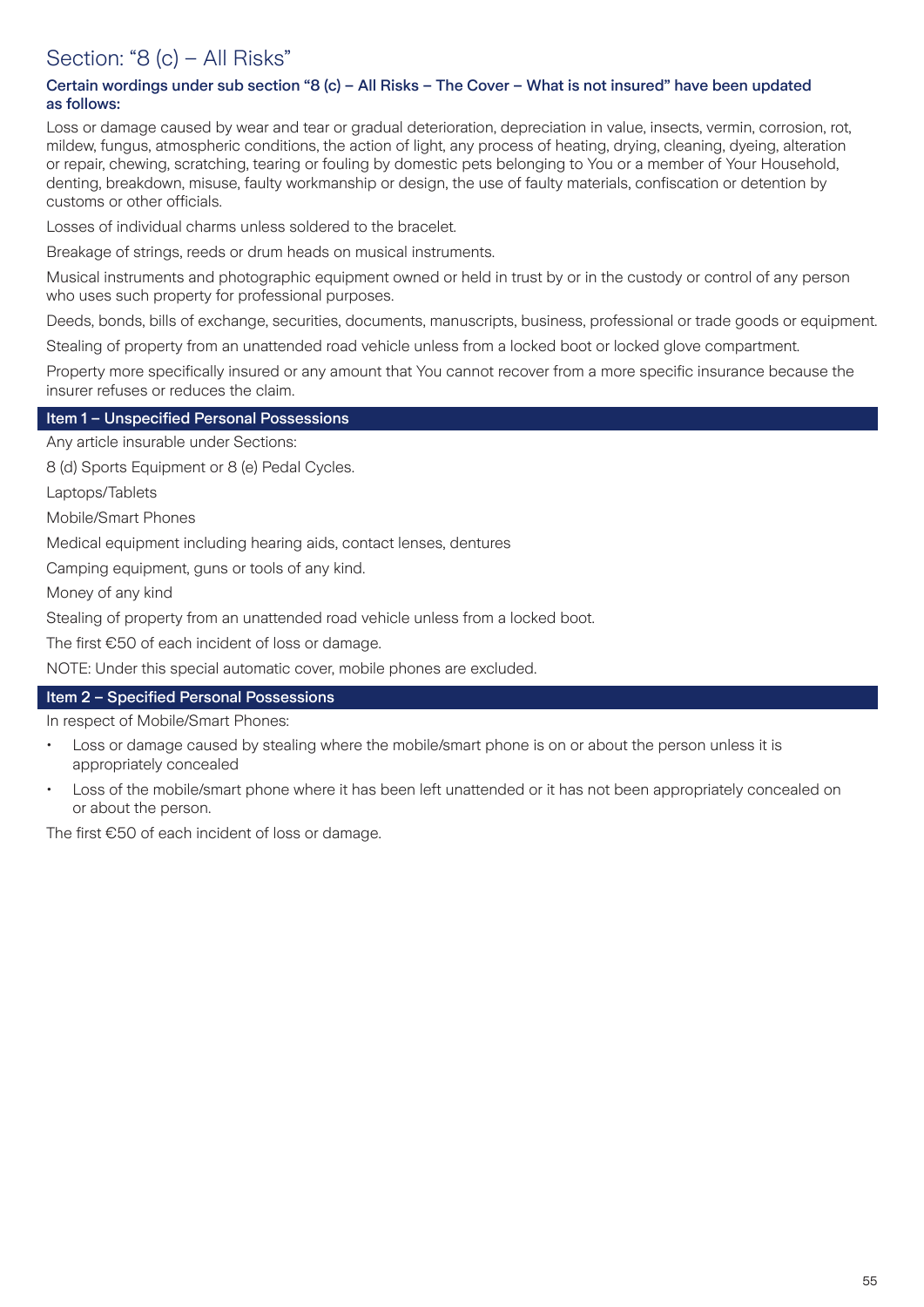# Section: "8 (c) – All Risks"

#### The wording under sub section "8 (c) – Settling Claims" has been replaced. Please see the updated wording below:

### Settling claims

We will pay, at our option and subject always to the limits specified in the Unspecified Personal Possessions Cover or the Specified Personal Possessions Cover (as applicable), the full cost of repair, or reinstatement as new, of the article lost or damaged or, at our option, we will replace the article or arrange for its repair. However, this will be subject to the following deductions where so required:

- Underinsurance (in relation to Item 2 Specified Personal Possessions only
	- Our liability for repair or reinstatement following insured loss or damage to an article shall not exceed the relevant sum insured at the time of loss or damage.
	- To safeguard your financial interest in your property you must insure the full reinstatement value of each article. Failure to do so will result in your claim settlement being reduced.
	- The sum insured for an article under Item 2 Specified Personal Possessions in this All Risks Section is subject to the following condition of average:

If the relevant sum insured for an article at the time of the insured loss or damage is less than the cost of replacement as new and such difference is greater than 15% of the replacement cost as new, we will pay only that proportion of the loss or damage which the sum insured bears to the cost of replacement as new of the article.

- Wear and Tear (in relation to Item 1 Unspecified Personal Possessions/Special Automatic Cover and Item 2 Specified Personal Possessions, We will deduct an amount for wear and tear for clothing and furs
- If it is necessary to make a deduction for wear and tear as above, then for the purposes of determining whether or not there is underinsurance for the relevant article (for Item 2 – Specified Personal Possessions purposes), the cost of reinstating as new that article, less the deduction for wear and tear, will be compared with your actual sum insured.
- We will not pay any cost relating to the replacement of, or work on, any undamaged or remaining items which form part of a set, suite, group or collection of articles of a similar nature, colour, pattern or design when the loss or damage is restricted to a clearly identifiable area or to a specific part and replacements cannot be matched.
- If You do not replace (for a reason that is explained and reasonable) an article which is lost, or damaged beyond economical repair, We will pay the resale market value only.

### Section: "8 (e) – Pedal Cycles"

#### Certain wordings under sub section "8 (e) – Pedal Cycles – The Cover – What is not insured" has been updated to also include:

Loss or damage caused by stealing from a private dwelling, shed, garage or outbuilding unless entry to or exit from such building is made using violence and force.

### Section: "8 (h) – Home Emergency Assist"

The wording under the above section has been newly added to the Farm Protection Insurance Policy Document; please review this section of the policy document should your Farm Home Insurance be insured with us.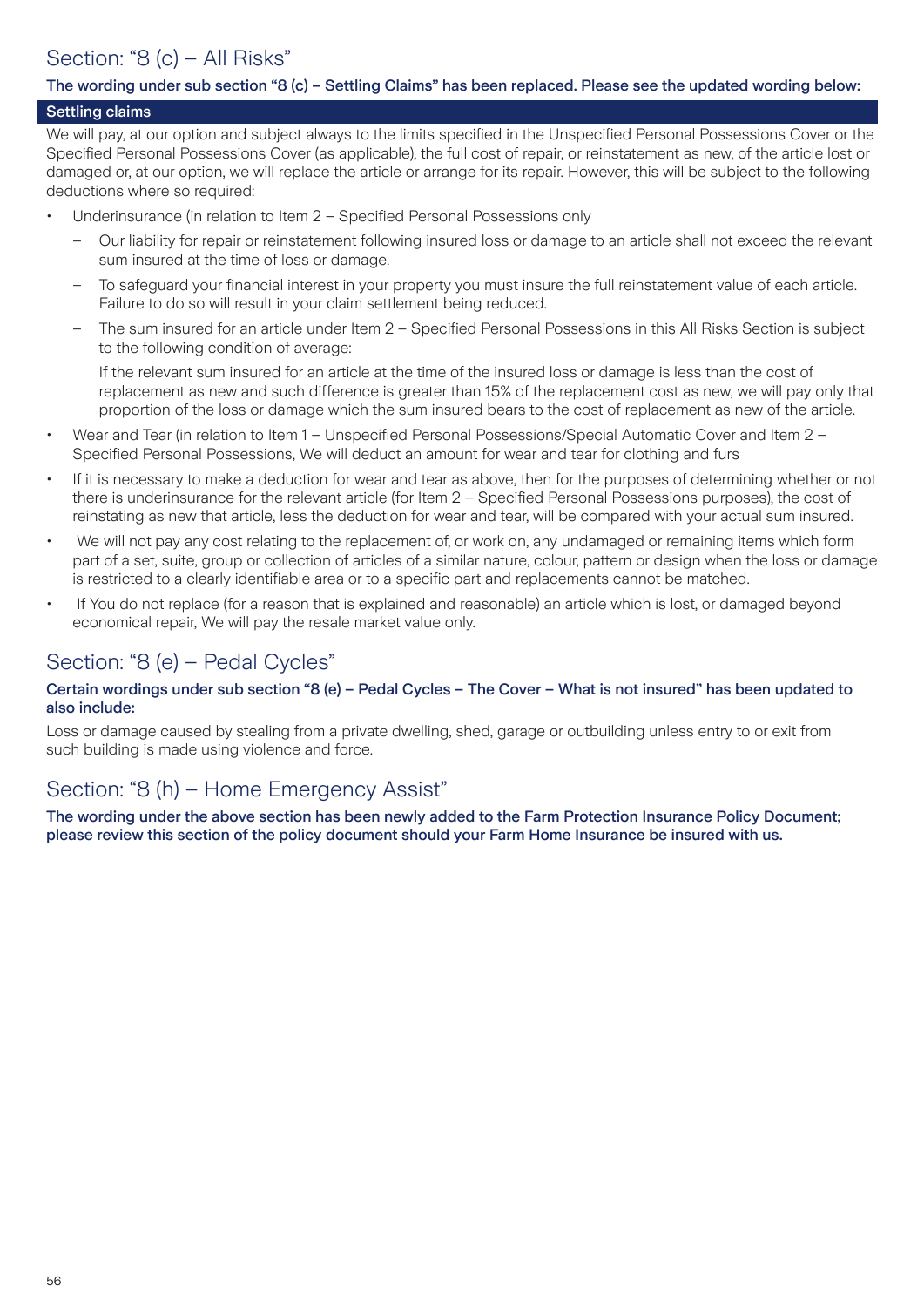# Section: "Customer Information"

#### The "Customer Information" subsection (a) has been updated to include the following:

#### a. Legal Expenses

Legal Expenses insurance is provided as standard and underwritten by the Underwriter for this Section as shown in Your Policy Schedule. This section has separate terms and conditions and please refer to Your Legal Expenses Policy document and Schedule for complete details.

#### The "Customer Information" subsection (b) has been updated to include the following:

#### b. Farm Safety

Farms can be dangerous workplaces and therefore Farm Safety has never been more important. To help we've listed some of the key Farm safety priority areas and simple tips to ensure You and Your family can be safe while on the farm. To see these please visit our website https://www.zurich.ie/farm-insurance/